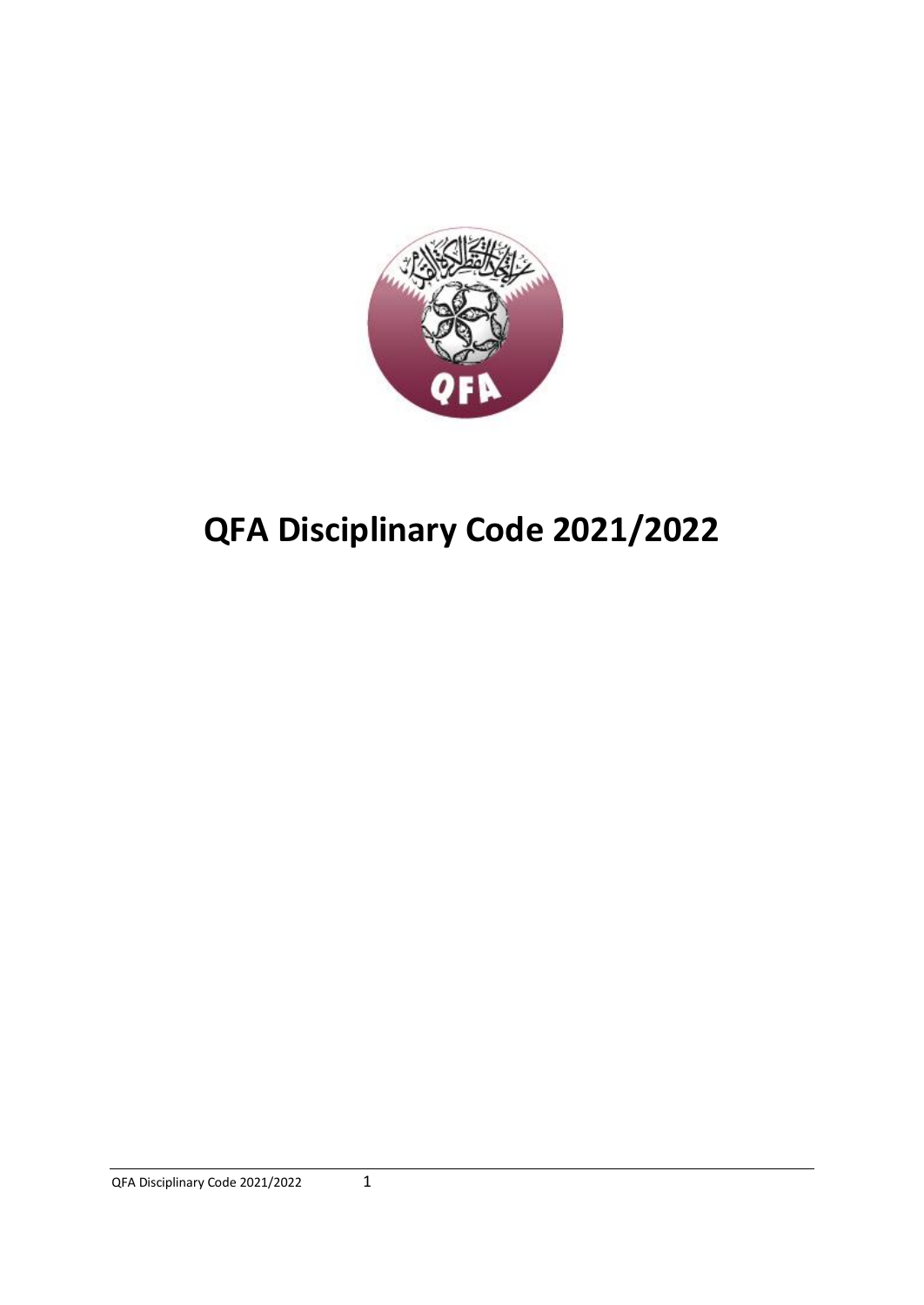#### **DEFINITIONS**

**The terms given below denote the following.** Terms referring to natural persons are applicable to both genders. Any term in the singular applies to the plural and vice-versa**:**

- 1. **QFA**: Qatar Football Association.
- 2. **FIFA**: Fédération Internationale de Football Association.
- 3. **AFC**: Asian Football Confederation.
- 4. **Executive Committee**: the Executive Committee of the QFA.
- 5. **Club**: a football club member of the QFA.
- 6. **Code**: This QFA Disciplinary Code.
- 7. **Code of Ethics**: the QFA Code of Ethics.
- 8. **Appeal Committee**: the appeal instance judicial body of the QFA responsible for hearing appeals against decisions from the Disciplinary Committee and the Ethics Committee that are not declared final.
- 9. **Disciplinary Committee**: the first instance judicial body established by the QFA.
- 10. **Ethics Committee**: the first instance judicial bodies for Ethics matters.
- 11. **Field of play**: the surface on which matches are played, as defined in the Laws of the Game.
- 12. **Friendly match**: a match organized in Qatar by the QFA, a Club affiliated to the QFA or other person between teams chosen for the occasion; the score has an effect only on the match or tournament in question.
- 13. **General Secretary**: the General Secretary of the QFA or the person appointed to act in this position.
- 14. **International match**: a match between two teams belonging to different associations (two clubs, one club and one national team or two national teams).
- 15. **Laws of the Game**: the Laws of the Game issued by the International Football Association Board (IFAB).
- 16. **Match officials**: the referee, assistant referees, fourth official, two additional assistant referees (if appointed), match commissioner, referee assessor and any other persons appointed by the QFA to assume responsibility in connection with a match.

#### QFA Disciplinary Code 2021/2022 2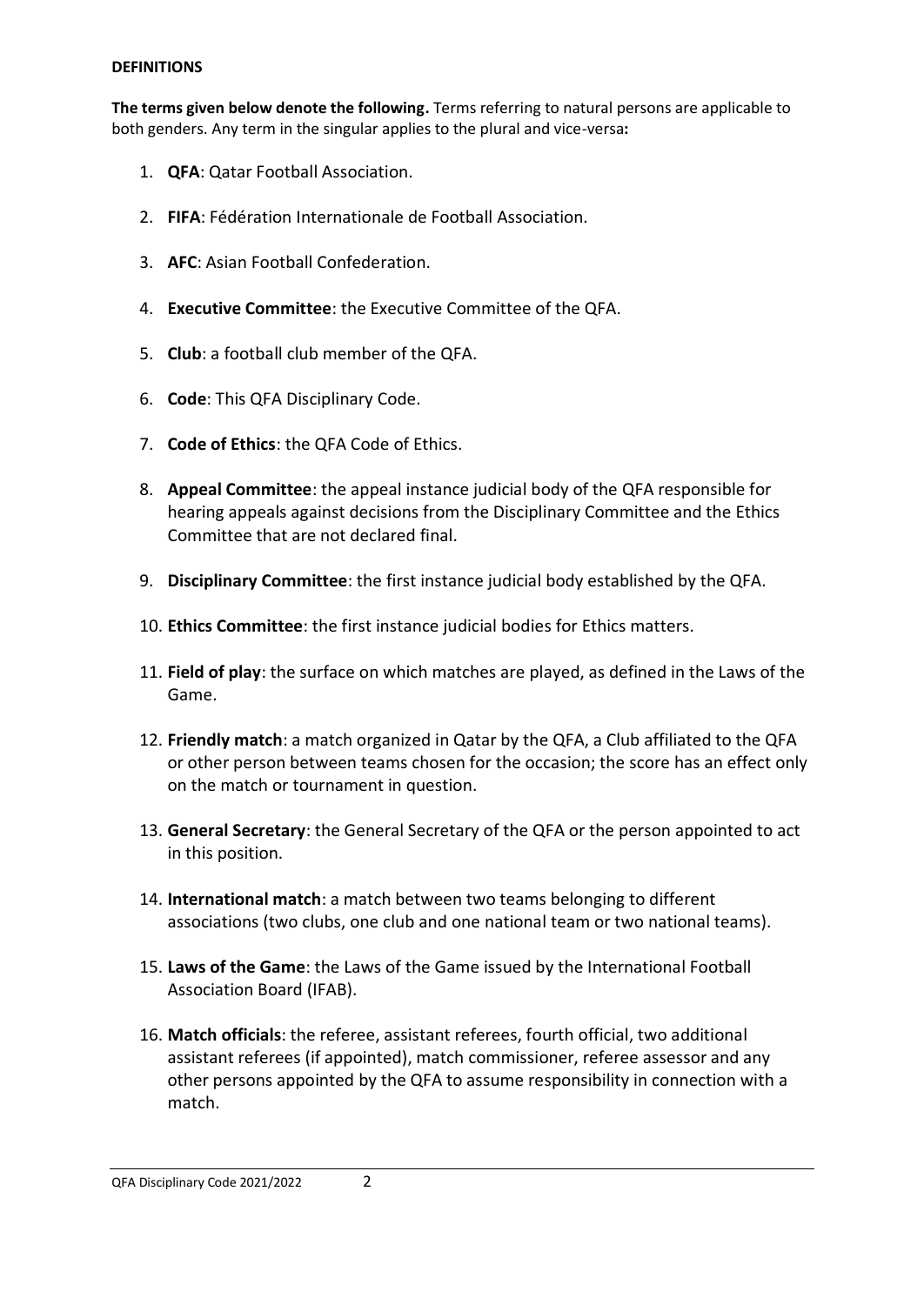- 17. **Officials**: anyone, with the exception of players, performing an activity connected with football at the QFA, QSLM or a Club, regardless of his title, the type of activity (administrative, sporting or any other) and the duration of the activity; in particular, managers, coaches and support staff are officials.
- 18. **Official match**: a match organized under the auspices of the QFA or QSLM for all of the teams or Clubs under their jurisdiction; the score has an effect on the rights of participation in other competitions unless the regulations in question stipulate otherwise.
- 19. **Player**: a football player who is registered with the QFA as well as football players of Qatari nationality.
- 20. **Pre-match**: the time between the teams' arrival in the confines of the stadium and the whistle for kickoff from the referee.
- 21. **Post-match**: the time between the final whistle from the referee and the teams' departure from the confines of the stadium.
- 22. **Qatar Anti-Doping Disciplinary Panel**: independent panel appointed by the Qatar Olympic Committee to hear all issues arising from the QADC Anti-Doping Rules.
- 23. **QADC**: Qatar Anti-Doping Commission established by the Qatar Olympic Committee to carry out the anti-doping functions as the independent Anti-Doping Organization for Qatar.
- 24. **Regulations**: the statutes, regulations, codes, circulars and other directives issued by the QFA or QSLM as well as the Laws of the Game.
- 25. **Annual Circular:** means the circular issued by the QFA at the commencement of the sports season and related to the number of players and the registration format.
- 26. **QSLM:** means the Qatar Stars League Management.
- 27. **WADA**: World Anti- Doping Agency.
- 28. **CAS**: the Court of Arbitration for Sport in Lausanne (Switzerland).
- 29. **QSAT:** Qatar Sports Arbitration Tribunal.
- 30. **Financial Control Committee:** It is the authority concerned with the necessary controls to ensure the good financial performance of sports clubs and focus on protecting the creditor
- 31. **Age Categories**: leagues, cups and any other competitions organized by the QFA in U18, U16, U15, U14, U13 age categories.

QFA Disciplinary Code 2021/2022 3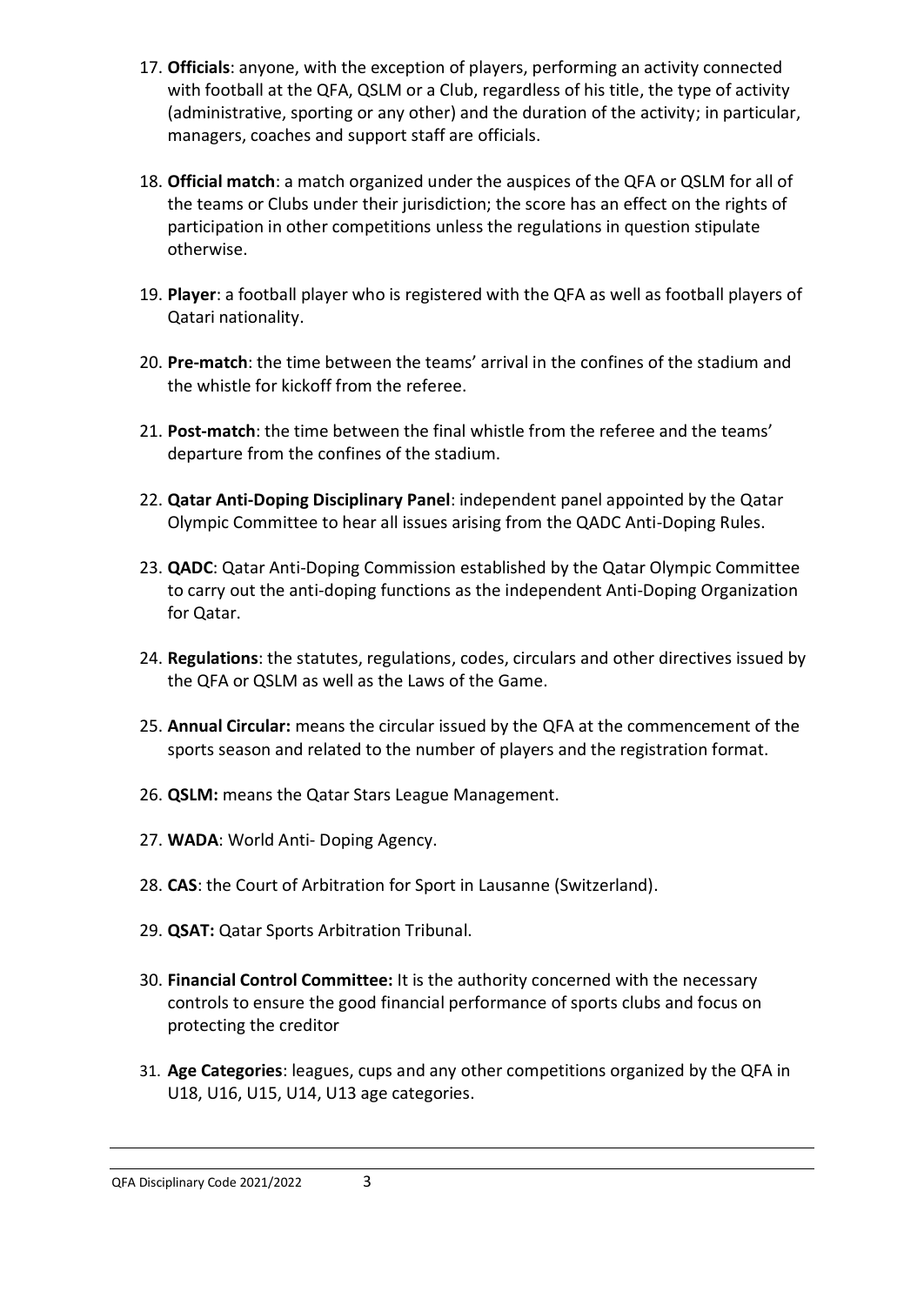### **Preliminary title**

With specific reference to Art. 56 par. 2 of the QFA Statutes, the Executive Committee of the QFA enforces the following Disciplinary Code.

### **Article 1 Object**

This Code describes infringements of the rules in Statutes, regulations, circulars and decisions issued by the QFA or QSLM, it determines the sanctions incurred, regulates the organization and function of the judicial bodies responsible for taking decisions and the procedures to be followed before these judicial bodies.

### **Article 2 Scope of application: substantive law**

- 1. This Code applies to every match and competition organized by the QFA or QSLM. Beyond this scope, it also applies if a match official is harmed and, more generally, if the statutory objectives of the QFA and QSLM are breached. It also applies to any breach of the QFA or QSLM regulations that does not fall under the jurisdiction of any other body.
- 2. This Code does not apply to the competitions of the Qatar Amateur League, University League, the Qatar School League and grassroots categories.
- 3. The Executive Committee may also exclude from the scope of this Code any other friendly or amateur match or competition organized by the QFA.

### **Article 3 Scope of application: natural and legal persons**

- 1. The following are subject to this Code:
	- 1. Clubs
	- 2. QSLM
	- 3. Other members of the QFA
	- 4. Officials
	- 5. Players
	- 6. Match officials
	- 7. Intermediaries licensed by the QFA
	- 8. Foreign intermediaries registered with the QFA
	- 9. Anyone with an authorization from the QFA or QSLM, in particular with regard to a match, competition or other event organized by the QFA or QSLM
	- 10. Spectators.

### **Article 4 Scope of application: time**

This Code applies to facts that have arisen after it has come into force. It also applies to previous facts if it is equally favorable or more favorable for the perpetrator of the facts and if the judicial bodies of the QFA are deciding on these facts after the Code has come into force. By contrast, rules governing procedure apply immediately upon the coming into force of this Code.

#### QFA Disciplinary Code 2021/2022 4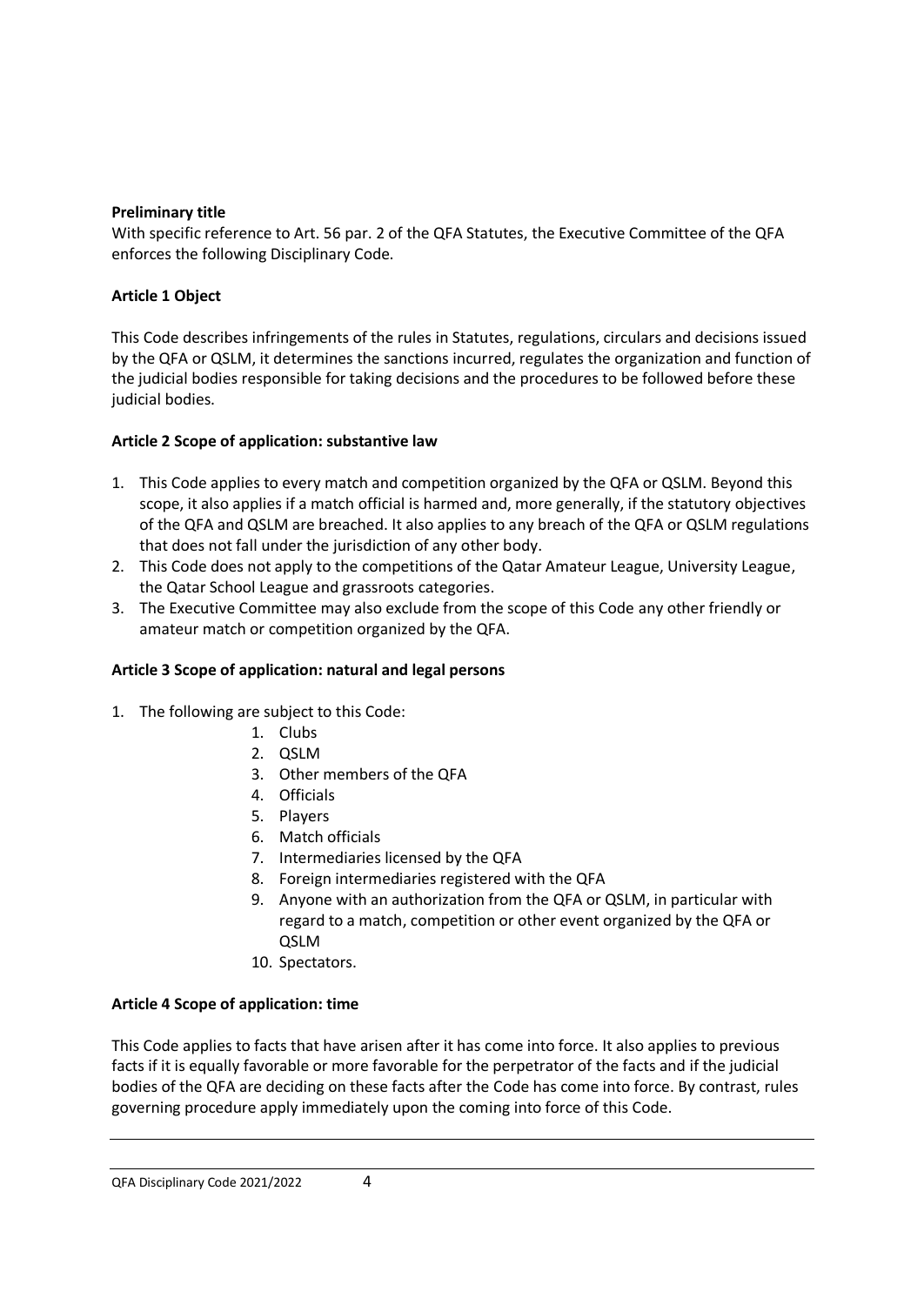# **First Title Substantive Law**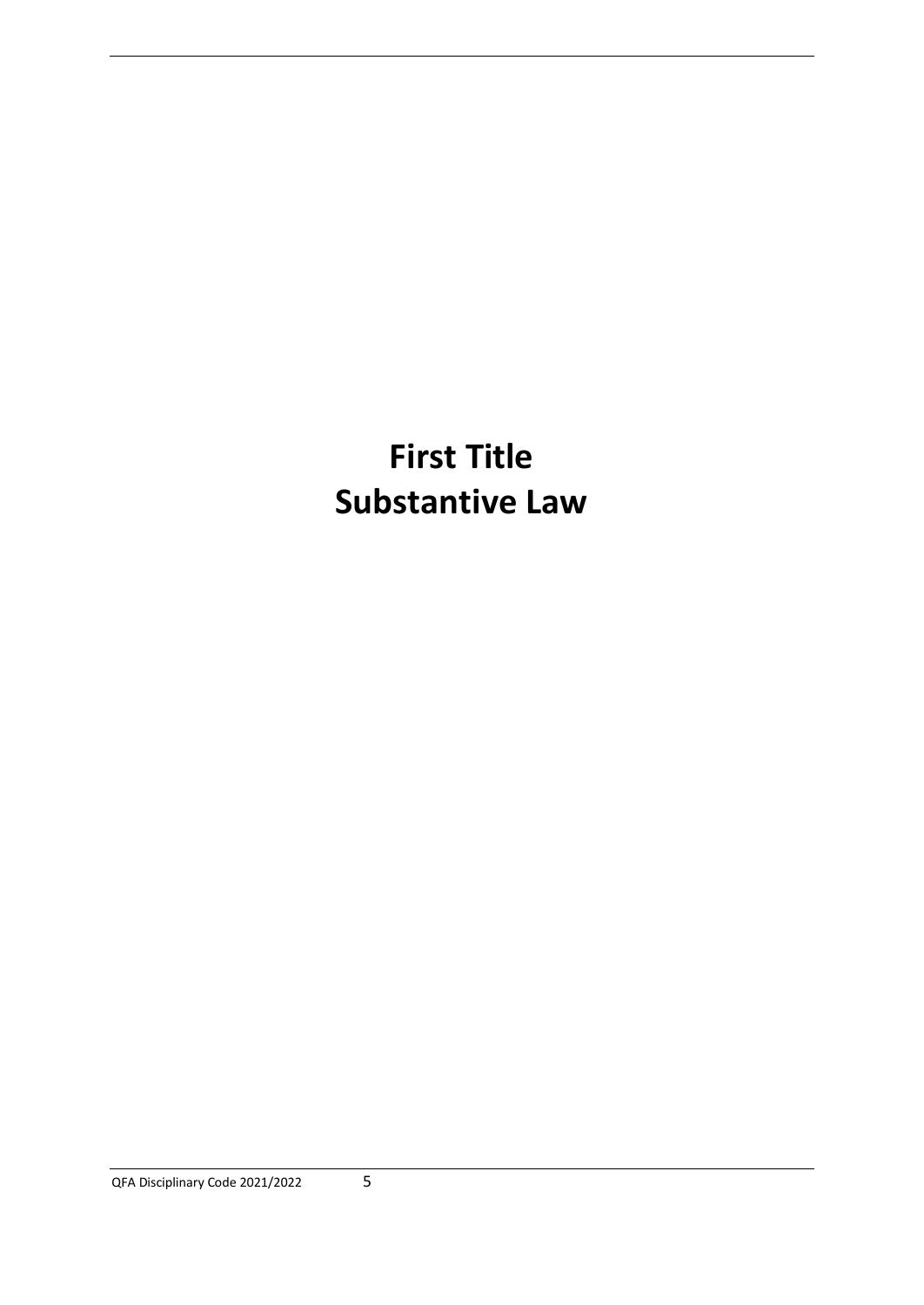# **Chapter I General Part**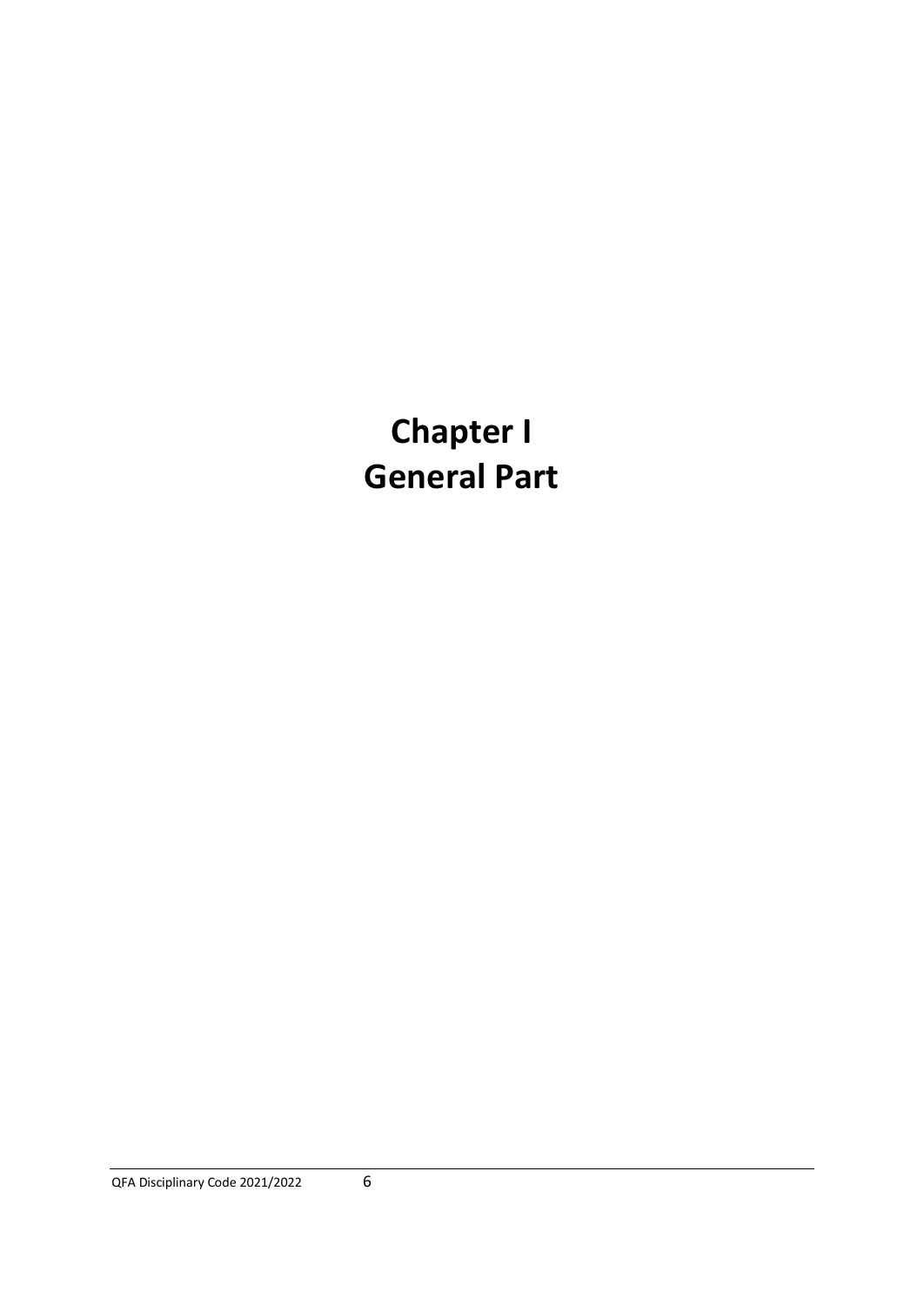# **Section 1 Conditions for Sanctions**

## **Article 5 Culpability**

- 1. Unless otherwise specified, infringements are punishable regardless of whether they have been committed deliberately or negligently.
- 2. Exceptionally, a match may have to be played without spectators or on neutral territory, or a certain stadium may be banned purely for safety reasons, without an infringement having been committed.

## **Article 6 Acts amounting to attempt**

- 1. Acts amounting to attempt are also punishable.
- 2. In the case of acts amounting to attempt, the judicial body may reduce the sanction envisaged for the actual infringement accordingly. It will determine the extent of the mitigation as it sees fit; it shall not go below the general lower limit of the fine stated in Art. 12.

## **Article 7 Involvement**

- 1. Anyone who intentionally takes part in committing an infringement, either as instigator or accomplice, is also punishable.
- 2. The judicial body will take account of the degree of guilt of the party involved and may reduce the sanction accordingly. It shall not go below the general lower limit of the fine stated in Art. 12.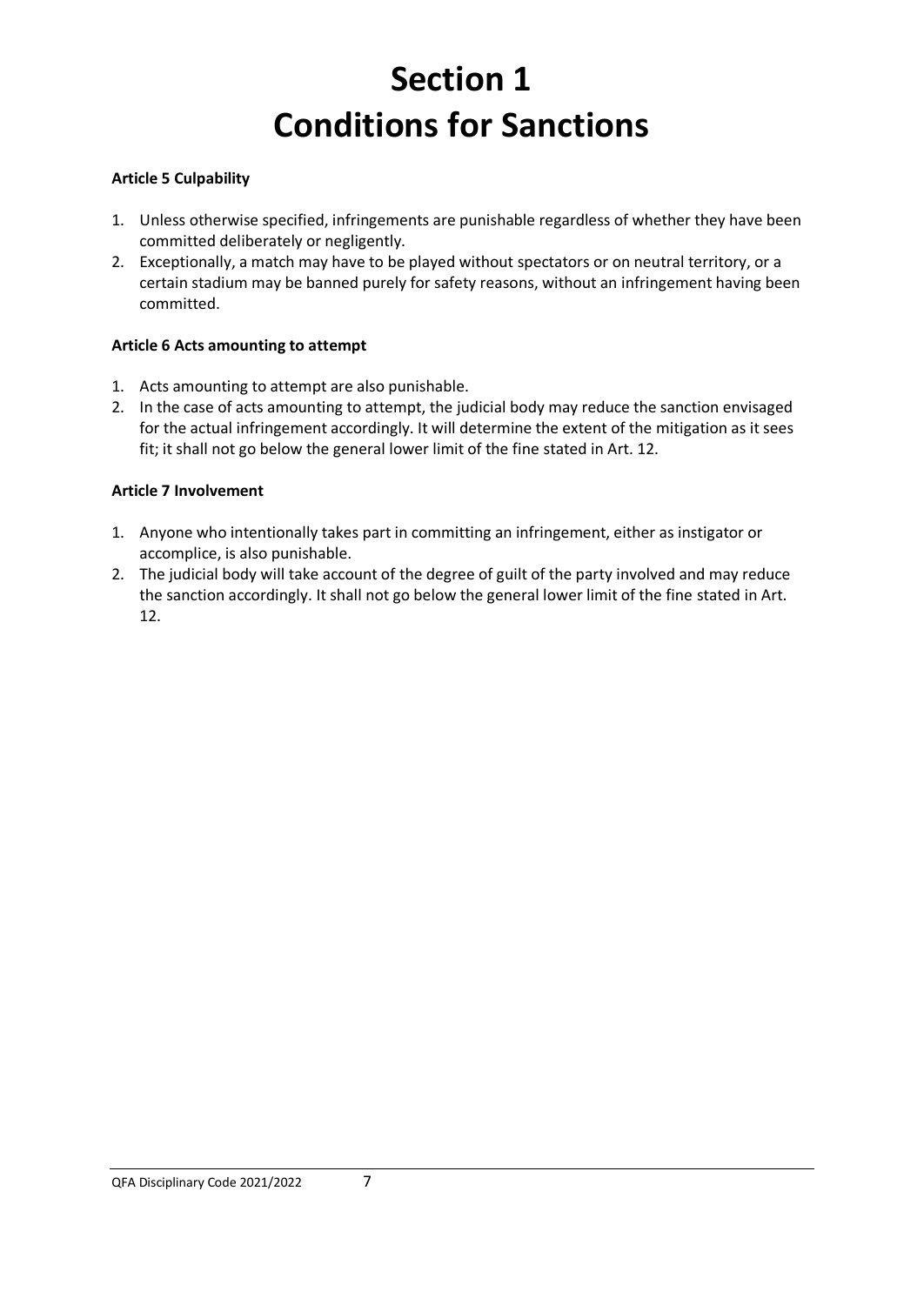# **Section 2 Disciplinary Measures**

#### **Article 8 Sanctions applicable to legal persons**

The following disciplinary sanctions may be imposed on legal persons:

- 1. Warning
- 2. Reprimand
- 3. Fine
- 4. Annulment of the result of a match
- 5. Deduction of points
- 6. Replay of a match
- 7. Playing a match without spectators
- 8. Ban on playing in a particular stadium
- 9. Playing a match on neutral territory
- 10. Forfeit
- 11. Withdrawal of the award
- 12. Ban from registering players
- 13. Expulsion from a competition
- 14. Withholding of financial entitlements from the QFA or QSLM
- 15. Relegation to a lower division
- 16. Any other sanctions provided in QFA or QSLM regulations.

#### **Article 9 Sanctions applicable to natural persons**

The following disciplinary sanctions (one or more) may be imposed on natural persons:

- 1. Warning
- 2. Reprimand
- 3. Fine
- 4. Return of awards
- 5. Expulsion
- 6. Match suspension
- 7. Ban from dressing rooms and/or substitutes' bench
- 8. Ban from entering a stadium
- 9. Ban on taking part in any football-related activity
- 10. Suspension of a license for up to 12 months
- 11. Deregistration (Registration cancellation)
- 12. Any other sanctions provided in QFA or QSLM regulations.
- 13. These sanctions may be imposed separately or in combination.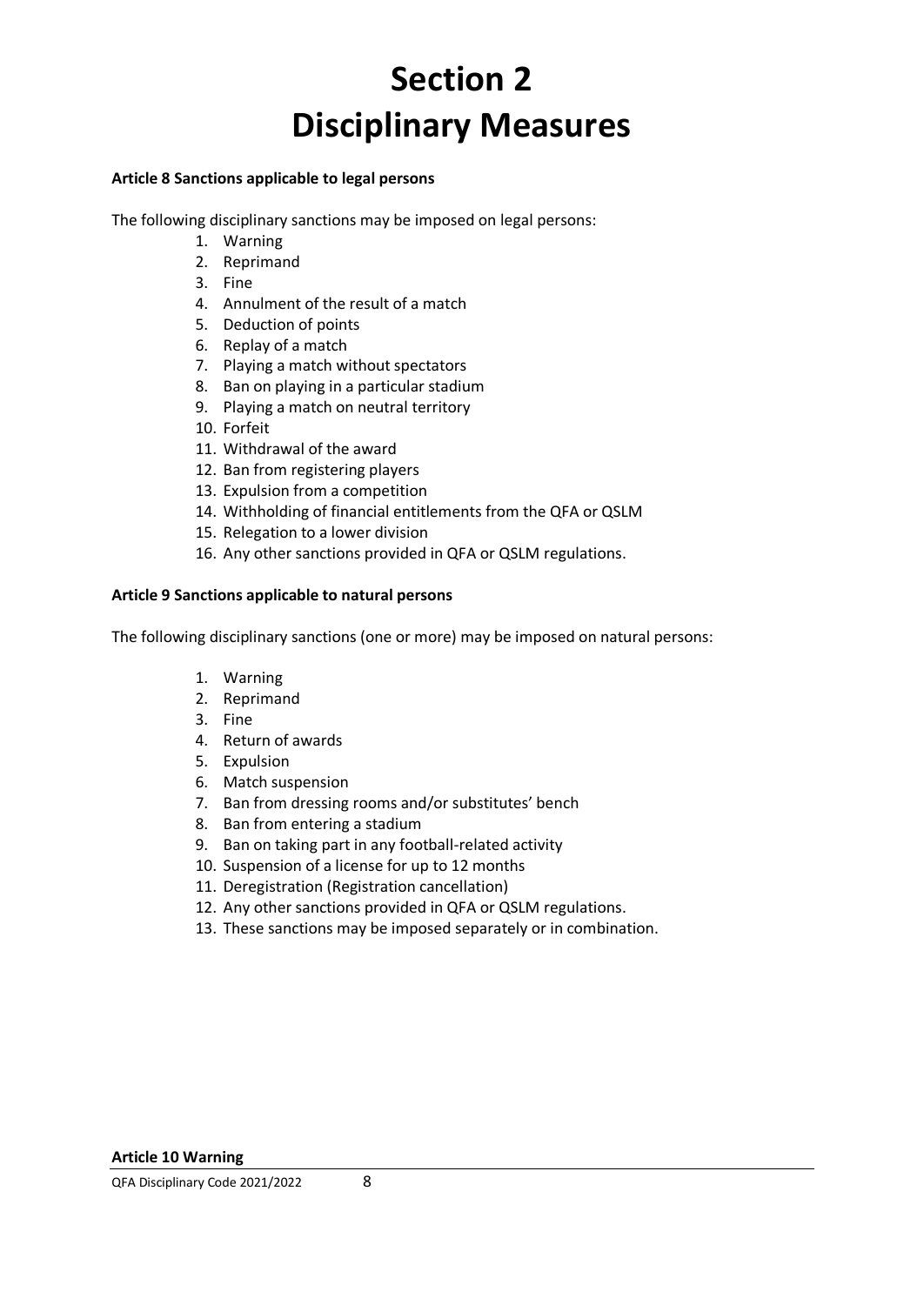A warning is a reminder of the substance of a disciplinary rule allied with the threat of a sanction in the event of a further infringement.

## **Article 11 Reprimand**

A reprimand is an official written pronouncement of disapproval sent to the perpetrator of an infringement.

## **Article 12 Fine**

- 1. A fine is issued in Qatari Riyals. It shall be paid in the same currency.
- 2. A fine shall be paid in an acceptable way of payment within ten (10) days from the notification of the decision, unless an appeal has been lodged.
- 3. The fine shall not be less than QAR 1,000 (minimum QAR 500 for Age Categories).
- 4. Clubs are jointly liable for fines imposed on their players and officials. The fact that a natural person has left a Club does not cancel out joint liability.
- 5. In case a Club fails to pay a fine, the QFA is entitled to deduct the corresponding amount from the Club's financial entitlements from the QFA or QSLM.

## **Article 13 Return of awards**

- 1. The person required to return an award shall return the benefits received, in particular sums of money and symbolic objects (medal, trophy etc.), or be denied the awards and benefits related to an award, if not yet received.
- 2. During final matches and league fixtures, which are immediately followed by a coronation ceremony:
	- a) any player of the both teams was expulsed (red card) for disciplinary reasons.
	- b) Any of the technical staff members, team officials or medical staff expulsed during the match

In the event of violating the above provision, the Articles 8 and 9 of the QFA Disciplinary Code shall be applicable on both the player and the club.

### **Article 14 Caution (yellow card)**

- 1. A caution (yellow card) is a warning from the referee to a player (including substitute and substituted player) during a match to sanction unsporting behavior of a less serious nature (cf. Law 12 of the Laws of the Game).
- 2. Two cautions received by a player during the same match incur an expulsion (indirect red card) and, consequently, automatic suspension from the next match. The two cautions that incurred the red card are rescinded.
- 3. If a player receives a caution in four (4) separate matches of the same competition, he is automatically suspended from the next match in that same competition (the cautions shall be carried over with the player in the event of his deregistration or transfer to another club during the same season). The Executive Committee may exceptionally take a decision not to implement this provision or to amend it in some private competitions before the start of the competition.
- 4. Two cautions received by a member of the technical staff, administrative staff or medical staff during the same match incur an expulsion (indirect red card) and, consequently, automatic suspension from the next match. The two cautions that incurred the red card are rescinded.
- 5. If a member of the technical staff, administrative staff or medical staff receives a caution in four (4) separate matches of the same competition, he is automatically suspended from the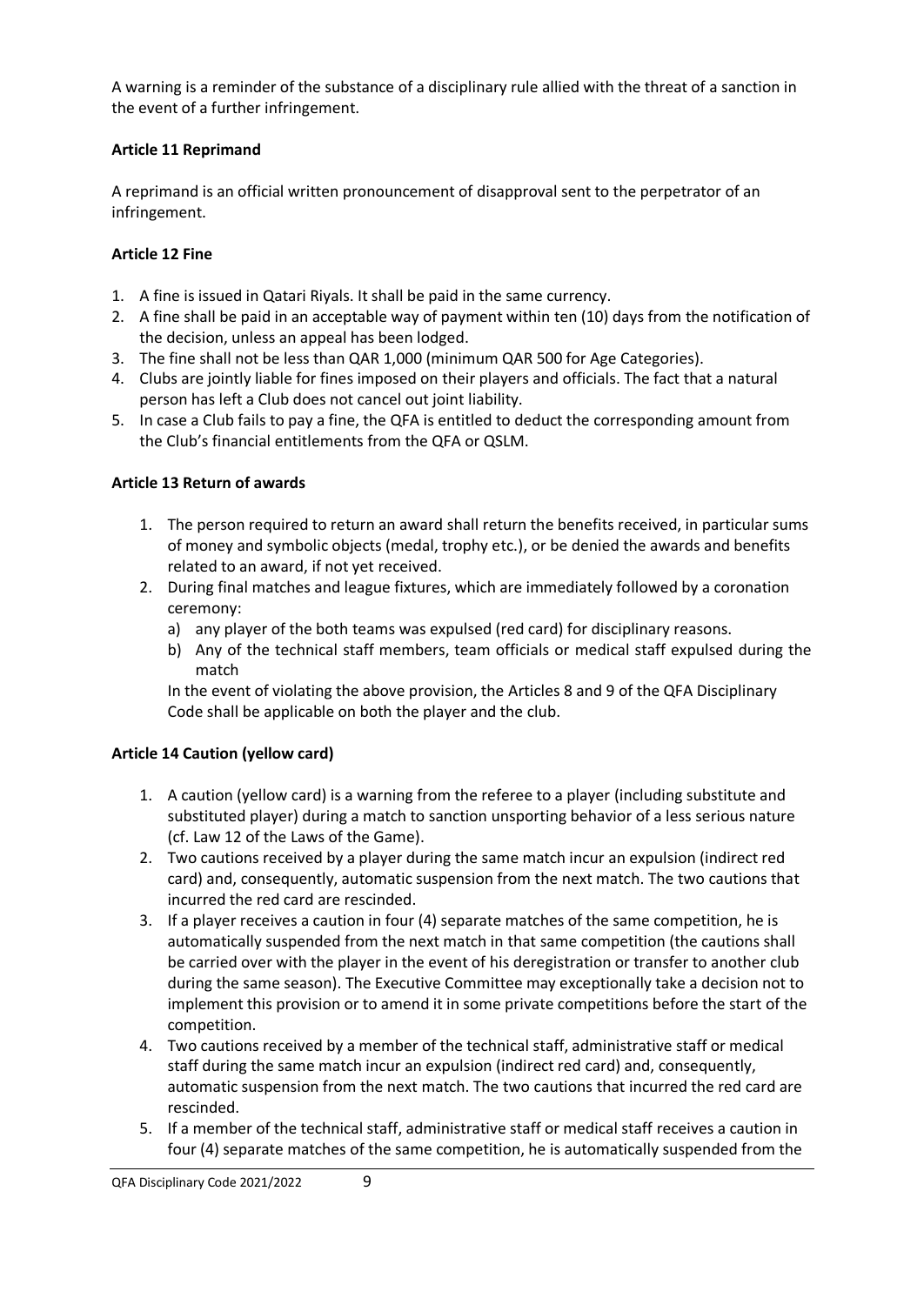next match in that same competition. The Executive Committee may exceptionally take a decision not to implement this provision or to amend it in some private competitions before the start of the competition.

- 6. If an abandoned match is to be replayed in full, any caution issued during that match shall be cancelled. If the match is not to be replayed, only the cautions received by the team responsible for causing the match to be abandoned are upheld; if both teams are responsible, all of the cautions are upheld.
- 7. Cautions issued in a match that is subsequently forfeited shall not be cancelled.
- 8. If a player is guilty of serious unsporting behavior as defined in Law 12 of the Laws of the Game and is sent off (direct red card), any other caution he has previously received in the same match is upheld.
- 9. Cautions received during one competition are not carried over to another competition and to another season. They are, however, carried over from one round to the next in the same competition.
- 10. The Executive Committee may cancel cautions that have not resulted in an expulsion so as to restore the balance among several teams in the same competition that have not played the same number of matches during the first round of that competition, or in other exceptional circumstances.
- 11. At the end of a competition, all cautions (including four (4) cautions received in four (4) separate matches) are cancelled and not carried over to another competition and to another season.
- 12. However, the fourth warning is not eliminated in the event of a playoff match after the end of the competition, and therefore, any player with the fourth cations shall be suspended from participating in the playoff match.
- 13. The QFA Executive Committee may depart from these rules before the start of a particular competition.

### **Article 15 Expulsion**

An expulsion is the order given by the referee to someone to leave the field of play and its surroundings, including the substitutes' bench, during a match. The person who has been sent off may be allowed into the stands.

- 1. Expulsion takes the form of a red card for players. The red card is regarded as direct if it sanctions serious unsporting behavior as defined by Law 12 of the Laws of the Game; it is regarded as indirect if it is the result of an accumulation of two yellow cards.
- 2. An official who has been sent off may give instructions to the person replacing him on the substitutes' bench. He shall, however, ensure that he does not disturb the spectators or disrupt the flow of play.
- 3. An expulsion automatically incurs suspension from the subsequent match in the same competition, even if imposed in a match that is later abandoned, annulled and/or forfeited. The Disciplinary Committee may impose additional sanctions.
- 4. As a general rule, every automatically incurred match suspension (of players and other persons) is carried over from one round to the next in the same competition.
- 5. Automatically incurred match suspensions not served during the competition (elimination or the last match in the competition) are carried over in the next official match in any category or competition in which the player (or other persons) is eligible during the same season.
- 6. In the event that the matches of all competitions that the suspended player is eligible to participate in have ended in the current season, the suspension shall be carried over to the first official match in the new season's competitions.
- 7. The technical and disciplinary suspensions are carried over from one competition to another and from one season to another.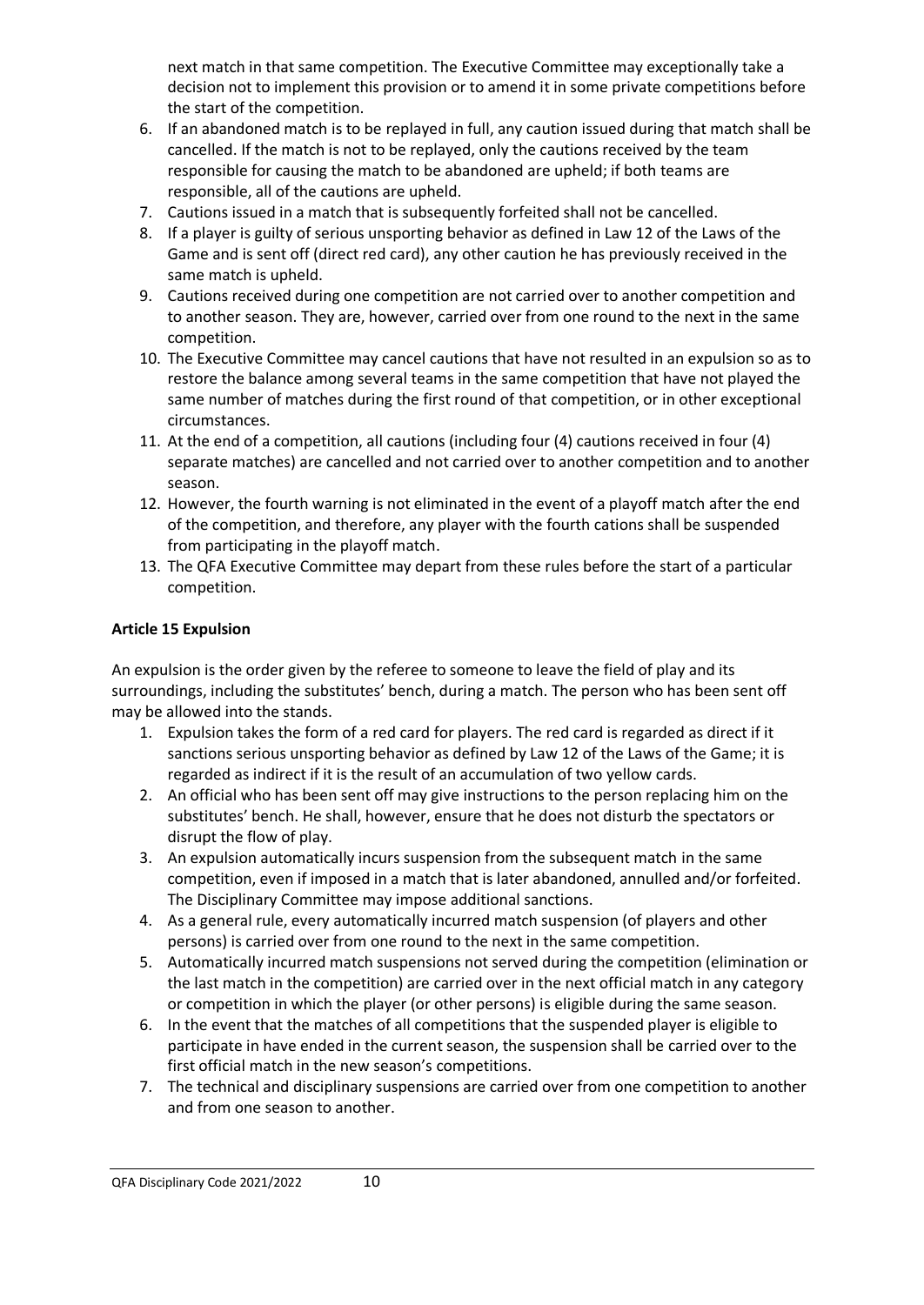#### **Article 16 Match suspension**

- 1. A suspension from a match is a ban on taking part in a future match or competition and on attending it in the area immediately surrounding the field of play:
- 2. A match suspension may be due to technical reasons and disciplinary reasons (i.e. other reasons than technical reasons):
	- A. Match Suspensions due to technical reasons (i.e. in particular due to yellow cards and/or expulsion) are served in terms of competitions and are served during the competition for which they were intended. Hence, a player (or any other person) who has been suspended due to a technical reason, as a general rule, is eligible to play in any other category or competition. However, if match suspensions due to technical reasons are not served during the competition for which they were intended (elimination or the last match in the competition), the suspensions are carried over in the next official match in any category in which the player (or other persons) is eligible to play regardless of the season though subject to Article 14 of this Code.
	- B. Match Suspensions due to disciplinary reasons (other than the cases stipulated in the Article 2-A above), which are usually due to details included in the match officials reports, are served in terms of a number of competitions and are served in all competitions in which the player (or other person) is eligible to play unless served the suspension.
- 3. An official who is suspended in application of par. 1 is automatically banned from the dressing rooms. He may not communicate directly or indirectly with the team's players and/or technical staff during the match.
- 4. The match suspension is imposed in terms of matches, days or months. Unless otherwise specified, it may not exceed twenty-four (24) matches or twenty-four (24) months.
- 5. If the match suspension is to be served in terms of matches, only those matches actually played count towards execution of the suspension.
- 6. If a match is abandoned, cancelled or forfeited (except for a violation of the ineligibility rules), a suspension is only considered to have been served if the team to which the suspended player belongs is not responsible for the facts that led to the abandonment, cancellation or forfeit of the match.
- 7. A match suspension is regarded as no longer pending if a match is retroactively forfeited because a player took part in a match despite being ineligible. This also applies to the match suspension imposed on the player who took part in the match despite being ineligible.
- 8. If a match suspension is combined with a fine, the suspension may be prolonged until the fine has been paid in full.
- 9. The player who has been suspended (disciplinary suspension) and served the suspension may participate in any category or competition, he is eligible to, on the next day following the last day or the last match of suspension.
- 10. Any official, members of the technical staff, administrative staff or medical staff who has been suspended (disciplinary suspension) and served the suspension may participate in any category or competition, he is eligible to, on the next day following the last day or the last match of suspension
- 11. If match suspensions are to be served in terms of days, weeks or months, the match suspensions apply to any match and any competition during the duration of the match suspension.
- 12. Suspensions imposed on a player-coach apply to his capacity both as a player and as a coach.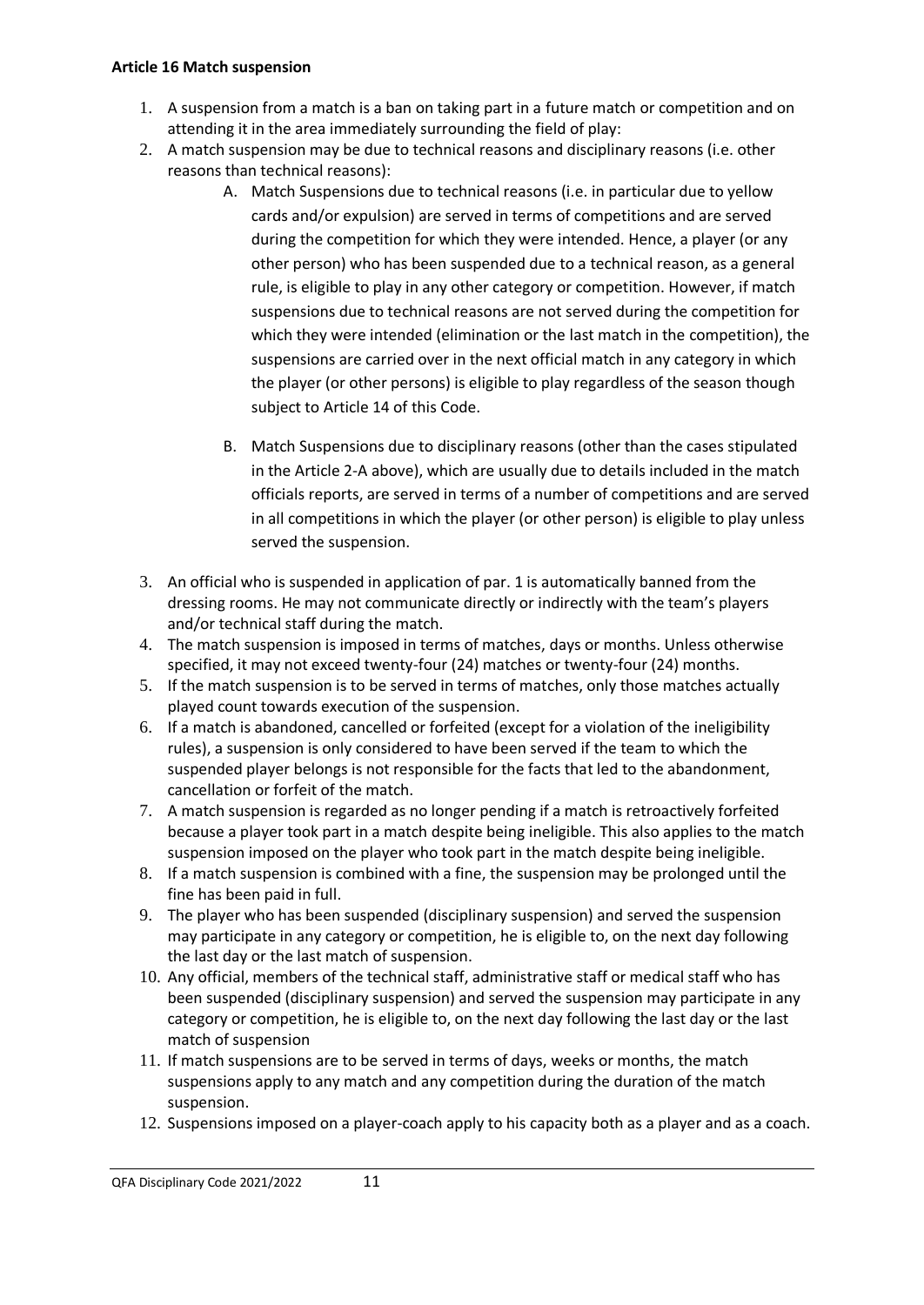13. If a player who has been suspended for more than three matches takes on the role of an official or manager/coach, any remaining part of the suspension is served in this new capacity, subject to the limitation period for the enforcement of sanctions.

#### **Article 17 Ban from dressing rooms and/or substitutes' bench**

A ban from dressing rooms and/or substitutes' benches deprives someone of the right to enter a team's dressing rooms and/or the tunnel and/or the area immediately surrounding the field of play, and in particular to sit on the substitutes' bench, before or during the match.

#### **Article 18 Stadium ban**

A stadium ban prohibits someone from entering the confines of one or several stadiums.

#### **Article 19 Ban on taking part in any football-related activity**

A person may be banned from taking part in any kind of football-related activity (administrative, sports or any other) in Qatar.

#### **Article 20 Transfer ban (ban on the registration of players)**

A transfer ban prevents a Club from registering any new player during the period in question. The transfer ban period shall not be less than one (1) registration period (including the time from the end of such registration period until the beginning of the next registration period) and not more than two (2) entire and consecutive registration periods.

#### **Article 21 Playing a match without spectators**

The obligation to play a match without spectators requires a Club to have a certain match played behind closed doors.

#### **Article 22 Playing a match on neutral ground**

The obligation to play a match on neutral ground requires a Club to have a certain match played in another stadium.

#### **Article 23 Ban on playing in a particular stadium**

A ban on playing in a certain stadium deprives a Club of the right to have its team play in a certain stadium.

#### **Article 24 Cancellation of the result of a match**

The result of a match is cancelled if the result reached on the field of play is disregarded.

#### **Article 25 Expulsion from a competition**

Expulsion from a competition is the deprivation of the right of a Club to take part in the current and/or a future competition.

#### **Article 26 Relegation to a lower division**

A Club may be relegated to a lower division.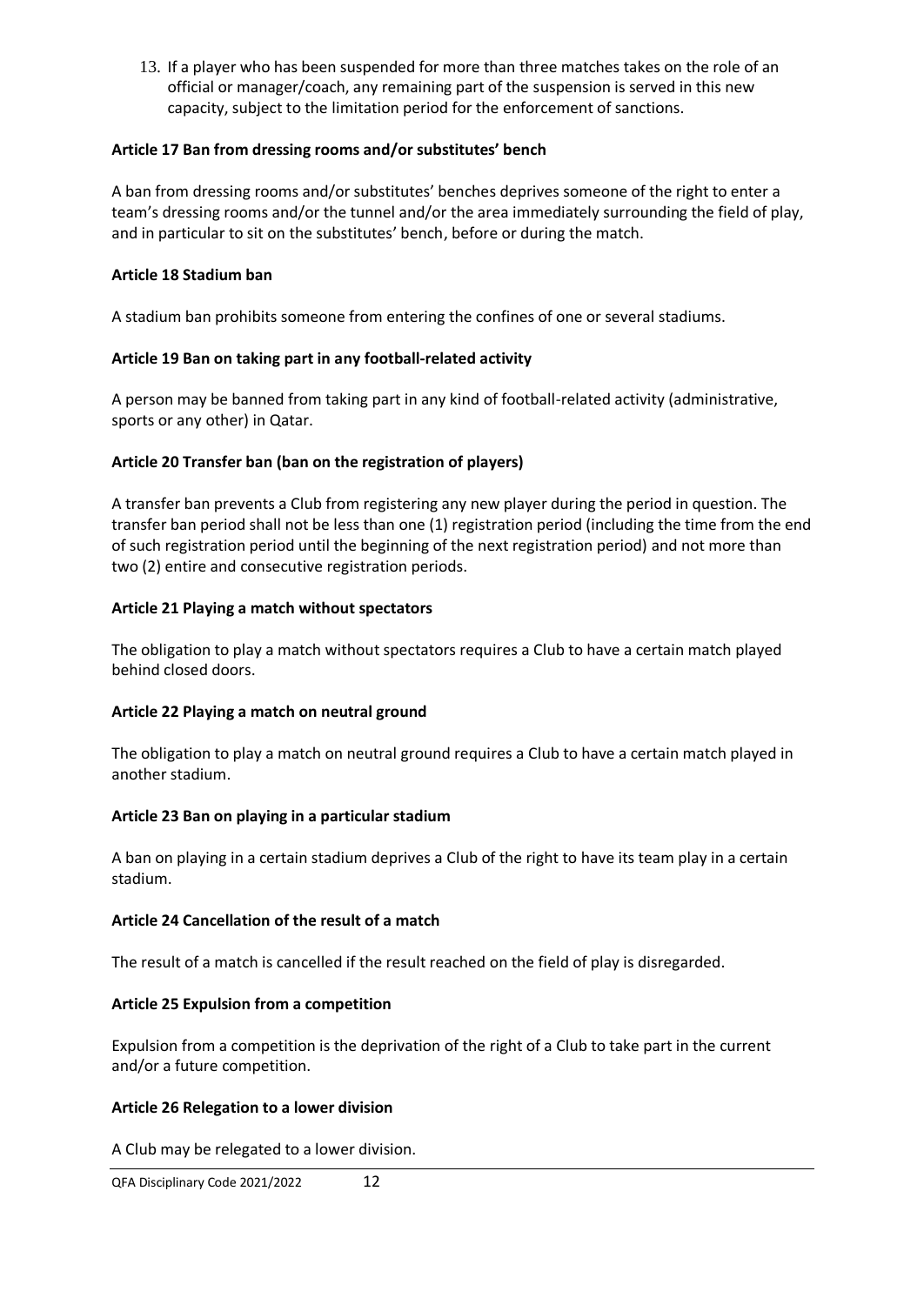#### **Article 27 Deduction of points**

A Club may have points deducted from those already attained in the current or a future competition.

#### **Article 28 Forfeit**

- 1. A team sanctioned with a forfeit is considered to have lost the match by 3-0 (5-0 in Futsal competitions), unless the goal difference at the end of the match is greater than three. In the latter case, the result on the pitch is upheld.
- 2. If a match is declared forfeit, offences committed during the match remain punishable.

### **Article 29 Replay of a match**

A match may be replayed in full if it could not take place or replayed for the remaining duration of the match if it could not be played in full for reasons other than force majeure, but due to the behavior of a team or behavior for which a Club is liable.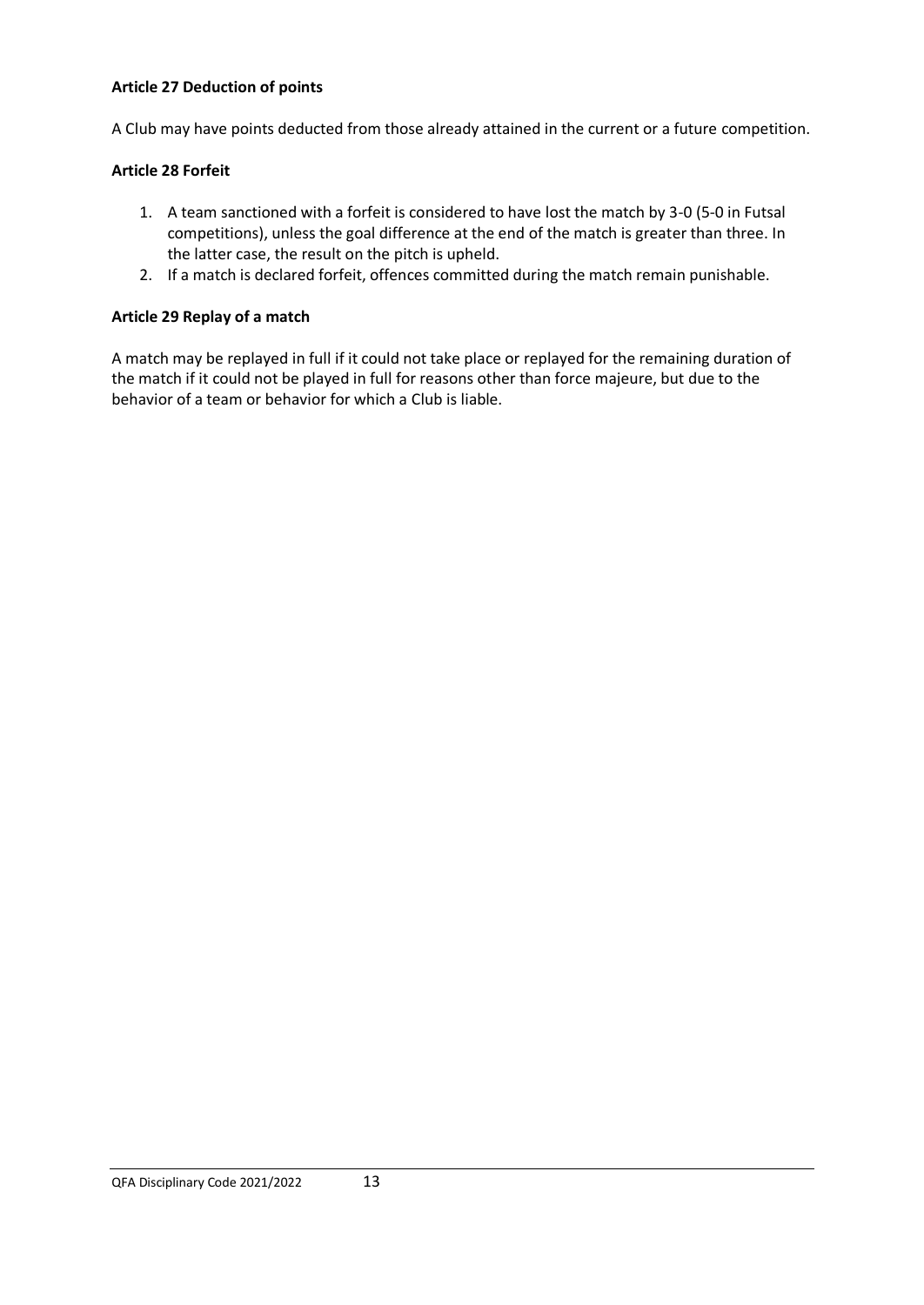# **Section 3 Common Rules**

## **Article 30 Enforcement**

- 1. The General Secretariat has the competence to enforce the decisions of the judicial bodies. It may order the QSLM or Clubs concerned to enforce a decision.
- 2. As guarantee of enforcement, Clubs are jointly and severally liable for fines, confiscation of pecuniary benefits and procedural costs (if any) imposed on their players and officials. The fact that a natural person has left a Club does not cancel out joint liability.

### **Article 31 Combined sanctions**

Unless otherwise specified, the sanctions provided for in Chapter I (General Part) and Chapter II (Special Part) in the First Title of this Code may be combined.

### **Article 32 Partial suspension of implementation of sanctions**

- 1. The judicial body that pronounces a match suspension, a ban on access to dressing rooms and/or the substitutes' bench, a ban on taking part in any football-related activity, the obligation to play a match without spectators, the obligation to play a match on neutral ground) or a ban on playing in a certain stadium may suspend the implementation of the sanction partially.
- 2. Partial suspension is permissible only if the duration of the sanction does not exceed six (6) matches or six (6) months and if the relevant circumstances allow it, in particular the previous record of the person sanctioned.
- 3. The judicial body decides which part of the sanction may be suspended. In any case, half of the sanction is definite.
- 4. By suspending implementation of the sanction, the judicial body subjects the (natural or legal) person sanctioned to a probationary period of anything from six (6) months to two (2) years.
- 5. If the (natural or legal) person benefiting from a suspended sanction commits another infringement during the probationary period, the suspension is automatically revoked and the sanction applied; it is added to the sanction pronounced for the new infringement.

### **Article 33 Time sanctions: calculation of time limit**

The duration of a time sanction is not interrupted by rest periods during or between seasons unless the QFA Disciplinary Committee decides otherwise.

### **Article 34 Enforceability**

- 1. Disciplinary sanctions and measures come into force as soon as they are notified, with the exception of:
	- a) Cautions, expulsions, automatic match suspensions following multiple yellow cards or a single red card are enforceable immediately and no notification is required;
	- b) Disciplinary measures of a financial nature, which are enforceable within 10 days of their notification, unless the judicial bodies decide otherwise.
- 2. Clubs are responsible for receiving a copy of the match report from the match referee after the end of the match. The match report is considered as a formal notification of the sanctions (cautions, expulsions, automatic match suspensions).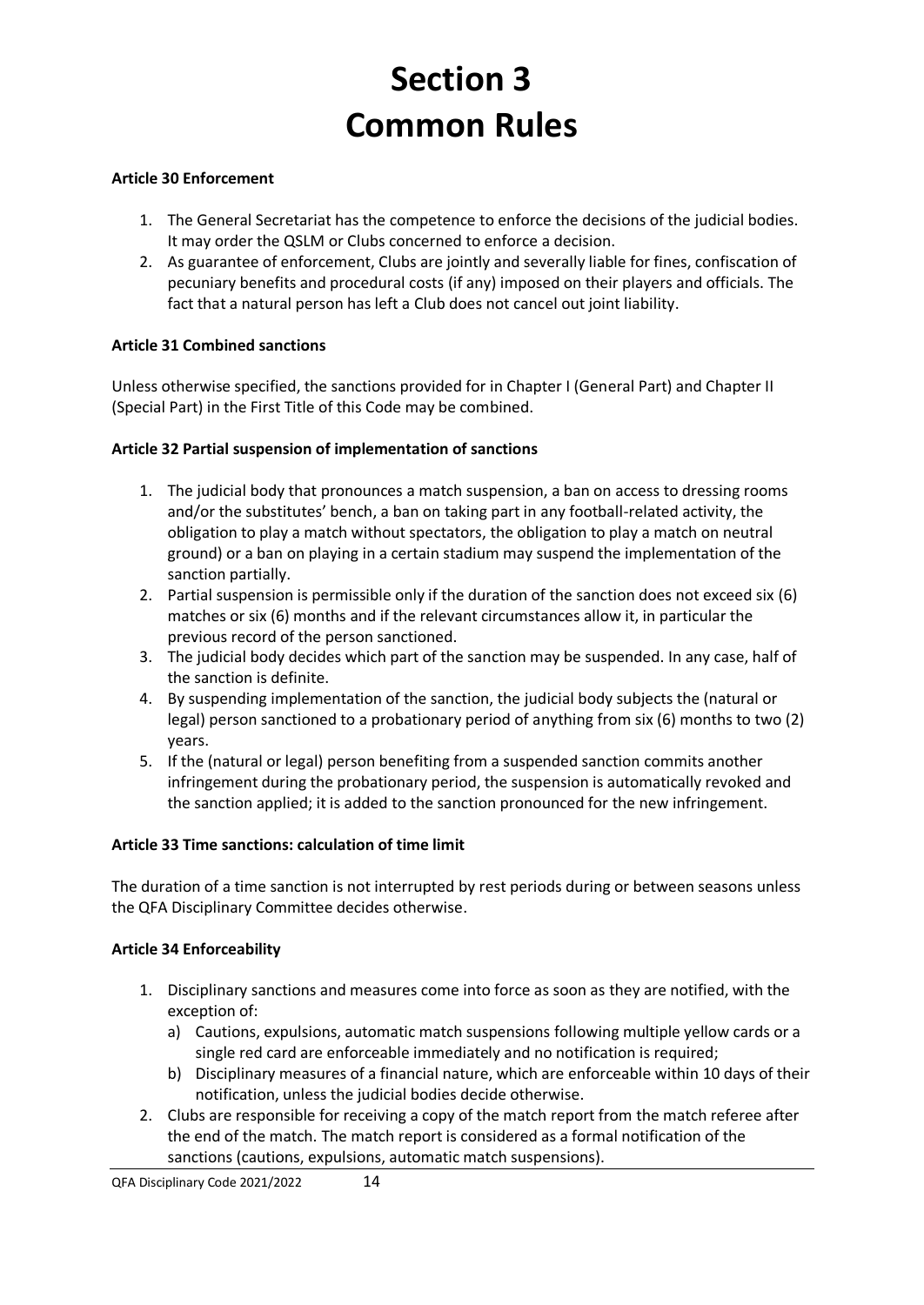# **Section 4 Determination of Sanction**

## **Article 35 General rule**

- 1. The judicial body pronouncing the sanction decides the scope and duration of it, taking account of all relevant factors in the case and the degree of the offender's guilt when imposing the sanction.
- 2. Sanctions may be limited to one or more specific matches or competitions.
- 3. Sanctions of an infringement stated in Title 1: Chapter II may be provided differently in specific regulations which prevail in this case (for instance but not limited to in Futsal regulations).
- 4. If the sanction of an infringement is not defined, the judicial bodies sanction infringements with the disciplinary sanctions and measures stated in Art. 8 or Art. 9 that it deems appropriate.

## **Article 36 Repeated infringements**

- 1. Unless otherwise specified, the judicial body may increase the sanction to be pronounced as deemed appropriate if an infringement has been repeated.
- 2. Repetition occurs if another infringement of a similar nature is committed within: a) The same competition of the previous infringement if that infringement was punished with a one-match suspension;

b) The same season or the next season of the previous infringement if that infringement was punished with a two-match suspension;

c) Ten years of the previous infringement if that infringement was related to match-fixing or corruption;

d) Three years of the previous infringement in all other cases.

3. Repetition counts as an aggravating circumstance.

## **Article 37 Concurrent infringements**

- 1. If a (legal or natural) person commits several infringements that are punishable by a fine, the judicial body bases the fine on the most serious offence committed and, depending on the circumstances, may increase the sanction by up to fifty per cent (50%) of the maximum sanction specified for that offence.
- 2. The same applies if a person incurs several time sanctions of a similar type (two or more match suspensions, two or more stadium bans etc.) as the result of one or several infringements.
- 3. The judicial body that determines the fine in accordance with par. 1 is not obliged to adhere to the general upper limit of the fine.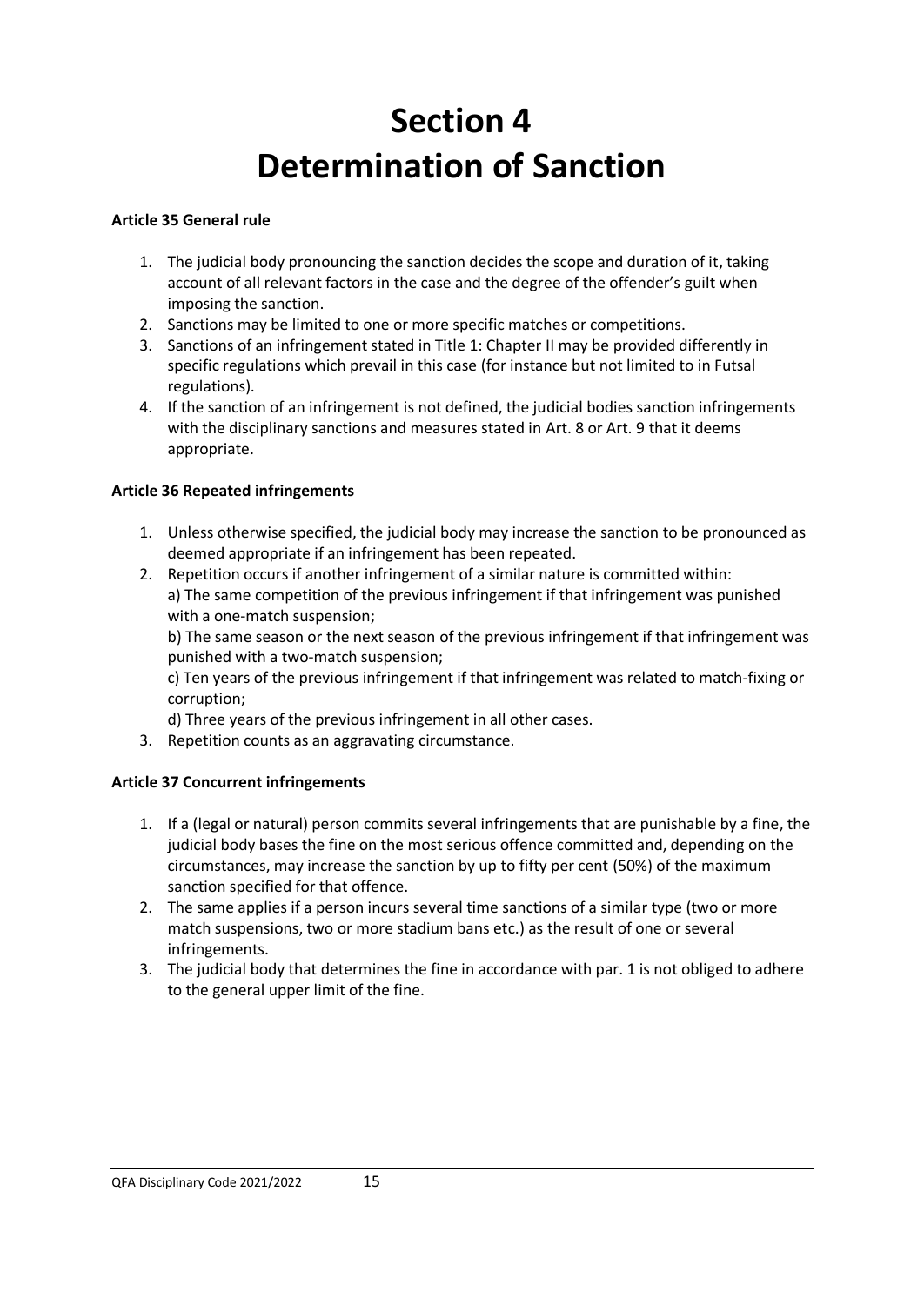# **Section 5 Limitation Period**

#### **Article 38 Limitation period for prosecution**

- 1. Infringements committed during a match may no longer be prosecuted after a lapse of one (1) year. As a general rule, other infringements may not be prosecuted after a lapse of five (5) years.
- 2. Violation of the ineligibility rules may no longer be prosecuted after the end of the season.
- 3. Prosecution for corruption and match-fixing is not subject to a limitation period.

## **Article 39 Commencement of the limitation period**

The limitation period runs as follows:

- a. From the day on which the infringement was committed;
- b. If the infringement is recurrent, from the day on which the most recent infringement was committed;
- c. If the infringement lasted a certain period, from the day on which it ended.

#### **Article 40 Interruption**

The limitation period is interrupted if the competent judicial body commences proceedings before it has expired.

#### **Article 41 Limitation period for the enforcement of sanctions**

- 1. The limitation period for sanctions is five (5) years.
- 2. The limitation period begins on the day on which the decision comes into force.
- 3. Infringements involving corruption and match-fixing are not subject to these limitation periods.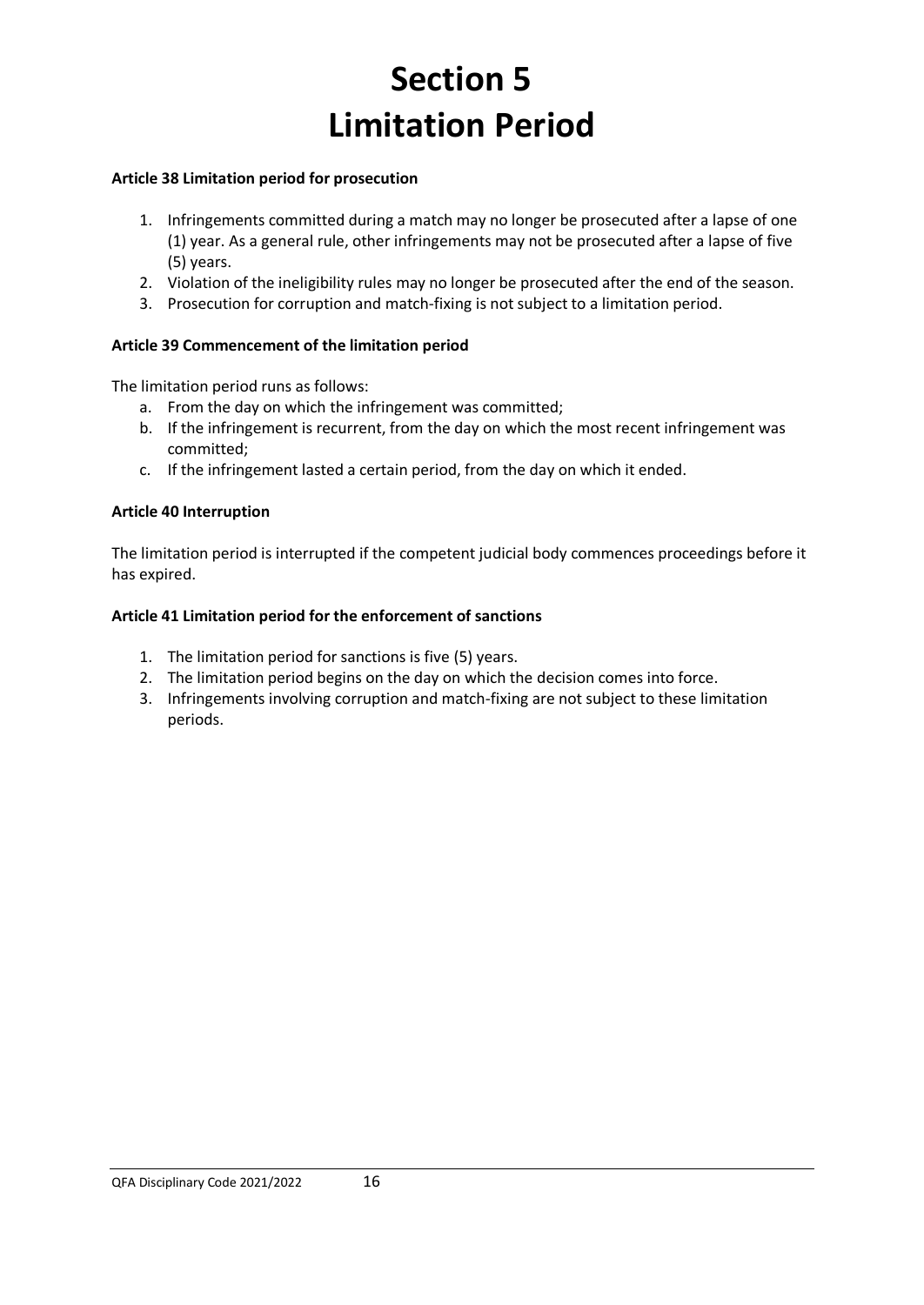# **Section 6 Worldwide Effect**

#### **Article 42 Extending sanctions to have worldwide effect**

- 1. If the infringement is serious, in particular, but not limited to, doping, match-fixing, corruption, betting, misconduct against match officials, forgery and falsification, or violation of the rules governing age limits, the QFA shall request FIFA to extend the sanctions they have imposed so as to have worldwide effect.
- 2. The procedure and conditions to request worldwide extension is stated in FIFA Disciplinary Code.
- 3. If the judicial bodies of FIFA discover that the QFA has not requested a decision to be extended to have worldwide effect, the FIFA bodies may themselves decide to extend such decision to have worldwide effect.

#### **Article 43 International communication of the sanction**

If the person holds a position in FIFA, AFC and/or any international, regional or continental football committee and is sanctioned by the QFA's judicial bodies, the QFA will inform FIFA, AFC and/or the relevant international, regional or continental football committee about such sanction.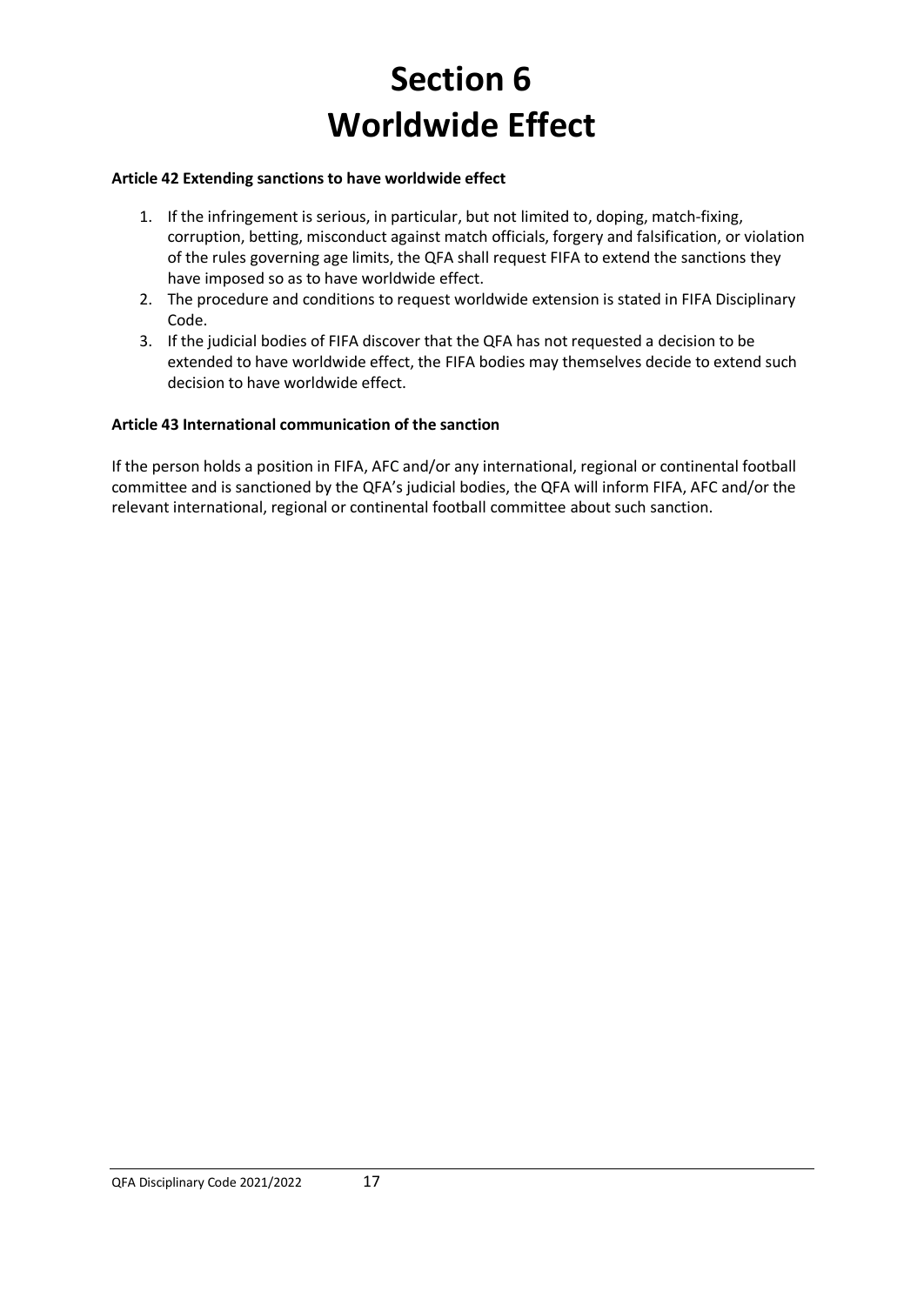# **Chapter II (Special Part - Infringements)**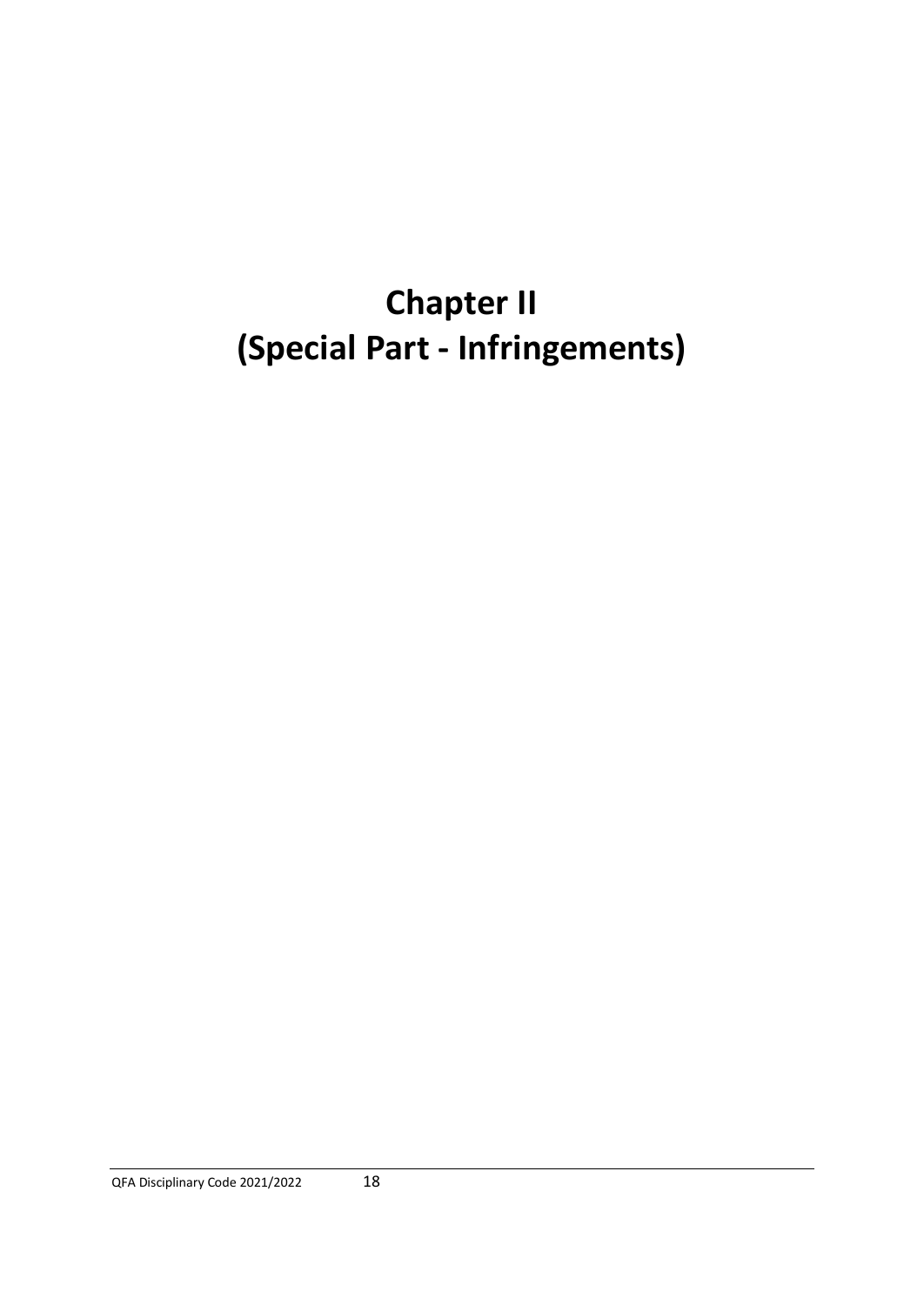# **Section 1 General Principles of Conduct**

## **Article 44 General principles of conduct**

- 1. Anyone bound by this Code must respect the Laws of the Game, as well as the Statutes, regulations, directives and decisions of the QFA and QSLM (if applicable), and they must comply with the principles of loyalty, integrity and sportsmanship.
- 2. If not otherwise specified in this Chapter, violations to the general principles of conduct may be sanctioned with the sanctions provided for in Articles 8 and 9 of this Code.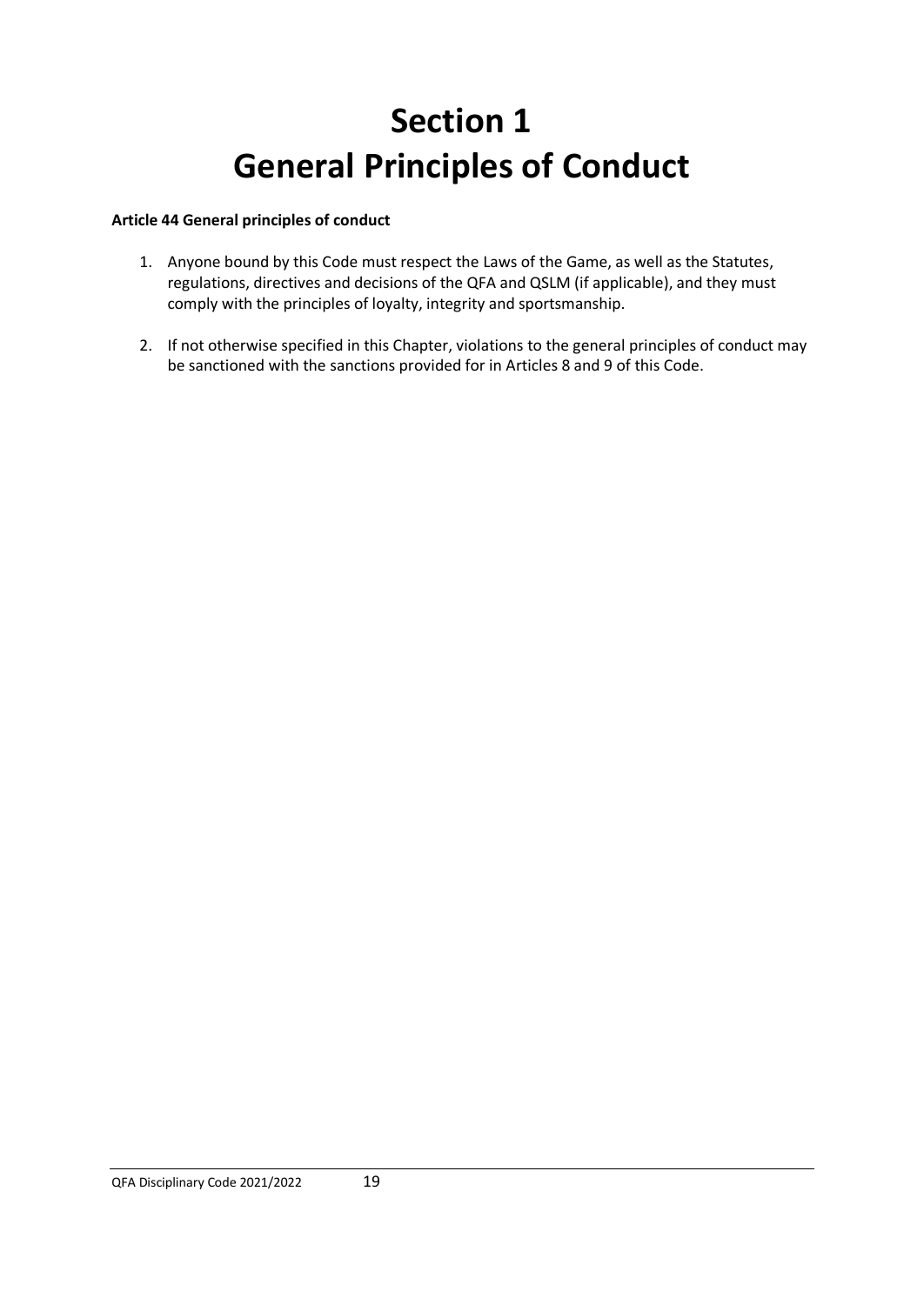# **Section 2 Infringements of the Laws of the Game**

#### **Article 45 Minor infringements (yellow card)**

A player is cautioned if he commits any of the following offences (cf. Law 12 of the Laws of the Game and Art. 14 of this Code):

- 1. Unsporting behavior;
- 2. Dissent by word or action;
- 3. Persistent infringement of the Laws of the Game;
- 4. Delaying the restart of play;
- 5. Failure to retreat the required distance when play is restarted with a dropped ball, corner kick, free kick or throw-in;
- 6. Entering or re-entering or leaving the field of play without the referee's permission;
- 7. Insisting on violating the law of the game (no specific number or type of offence repetition).
- 8. Accessing the Referee Revision Area (RRA).
- 9. Excessive use of "revision the TV monitor" sign.

#### **Article 46 Serious infringements (red card)**

A player is sent off if he commits any of the following offences (cf. Law12 of the Laws of the Game and Art. 15 of this Code):

- 1. Serious foul play;
- 2. Violent conduct;
- 3. Spitting at an opponent or any other person;
- 4. Denying the opposing team a goal or an obvious goal-scoring opportunity by deliberately handling the ball (this does not apply to a goalkeeper within his own penalty area);
- 5. Denying an obvious goal-scoring opportunity to an opponent moving towards the player's goal by an offence punishable by a free kick or a penalty kick;
- 6. Using offensive, insulting or abusive language and/or gestures;
- 7. Receiving a second caution in the same match (Art. 14 par. 2).
- 8. Biting or spitting of any person.
- 9. Accessing the Video Operation Room (VOR).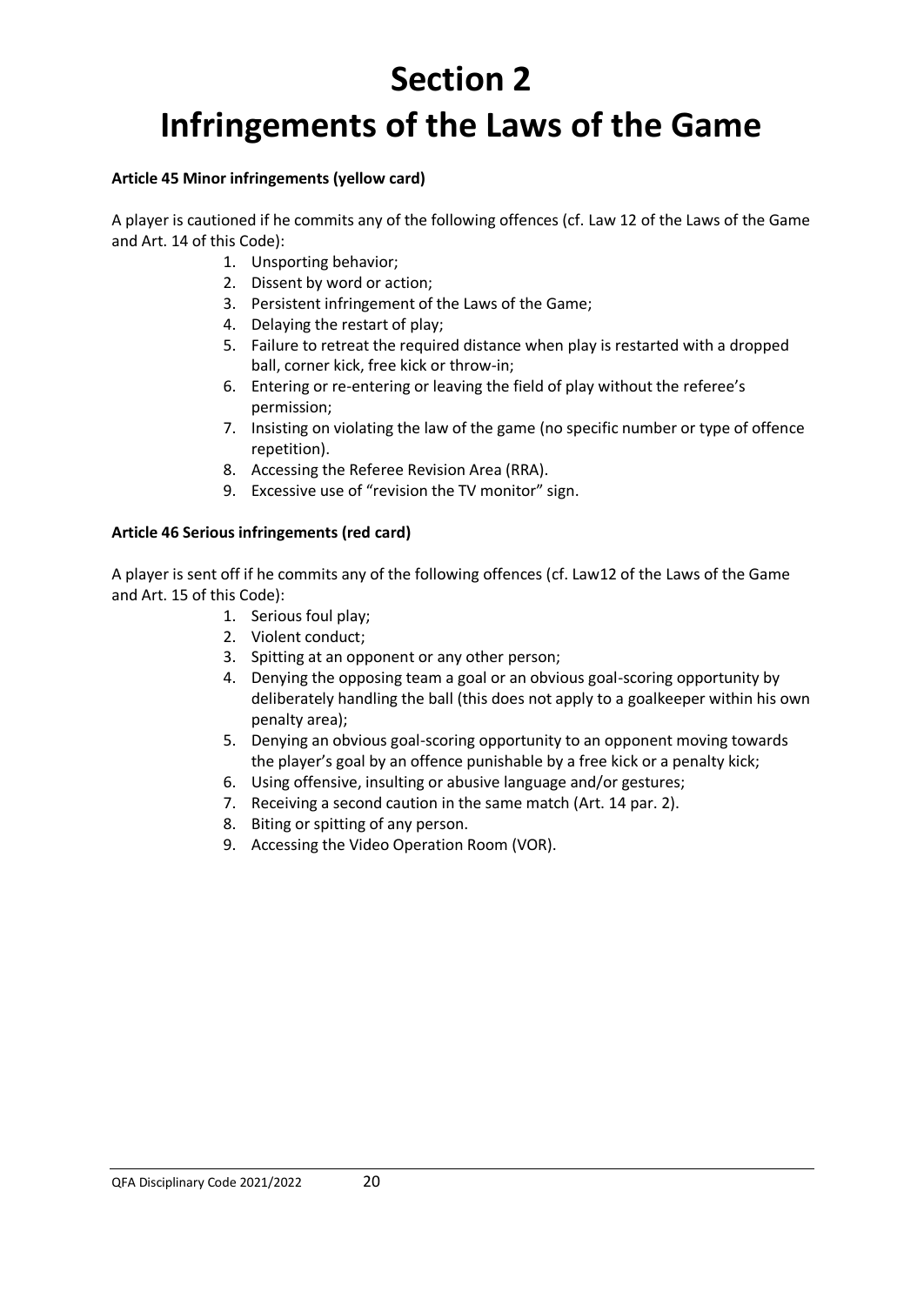# **Section 3 Disorderliness at Matches, Competitions & Official Activities**

## **Article 47 Misconduct against opponents or persons other than match officials**

1. Any person shall be sanctioned due to misconduct against opponents or persons other than match officials by one or more of the following sanctions:

| $\mathbf{1}$ | For denying the opposing team a<br>clear goal-scoring opportunity<br>(particularly by deliberately handling<br>the ball)                                                                | One (1) match suspension                                                                                                                                                                                      |
|--------------|-----------------------------------------------------------------------------------------------------------------------------------------------------------------------------------------|---------------------------------------------------------------------------------------------------------------------------------------------------------------------------------------------------------------|
| 2            | Serious foul play (particularly in the<br>case of excessive or brute force)                                                                                                             | Maximum of three (3) match suspensions;<br>$\bullet$<br>Fine of maximum QAR 100,000;<br>٠<br>In case of repetition one (1) other match<br>$\bullet$<br>suspension is added and the fine is<br>doubled.        |
| 3            | Serious foul play (harsh and<br>aggressive manner)                                                                                                                                      | Maximum of four (8) match suspensions;<br>$\bullet$<br>Fine of maximum QAR 50,000;<br>$\bullet$<br>In case of repetition one (1) other match<br>$\bullet$<br>suspension is added and the fine is<br>doubled.  |
| 4            | Unsporting conduct towards an<br>opponent or a person other than a<br>match official, using excessive<br>strength without the fight for the ball<br>inside or outside the field of play | Maximum of four (4) match suspensions;<br>$\bullet$<br>Fine of maximum QAR 100,000;<br>$\bullet$<br>In case of repetition one (1) other match<br>$\bullet$<br>suspension is added and the fine is<br>doubled. |
| 5            | Fabrication of physical quarrel or<br>cause conflict                                                                                                                                    | Maximum of eight (8) match suspensions;<br>$\bullet$<br>Fine of maximum QAR 50,000;<br>$\bullet$<br>In case of repetition one (1) other match<br>$\bullet$<br>suspension is added and the fine is<br>doubled. |
| 6            | Attempting physical assaulting<br>(elbowing, punching, kicking etc.) an<br>opponent or a person other than a<br>match official                                                          | Maximum of ten (10) matches suspension;<br>$\bullet$<br>Fine of maximum QAR 50,000;<br>$\bullet$<br>In case of repetition, six (6) months<br>$\bullet$<br>suspension and the fine is doubled.                 |
| 7            | Physical assaulting (elbowing,<br>punching, kicking etc.) an opponent<br>or a person other than a match<br>official                                                                     | Maximum of ten (10) match suspensions;<br>$\bullet$<br>Fine of maximum QAR 200,000;<br>$\bullet$<br>In case of repetition, one (1) year<br>$\bullet$<br>suspension and the fine is doubled.                   |
| 8            | Spitting, using offensive, insulting or<br>abusive language and/or gestures at<br>an opponent or a person other than a<br>match official.                                               | Maximum of ten (10) matches suspension;<br>$\bullet$<br>Fine of maximum QAR 200,000;<br>$\bullet$<br>In case of repetition, six (6) months<br>$\bullet$<br>suspension and the fine is doubled.                |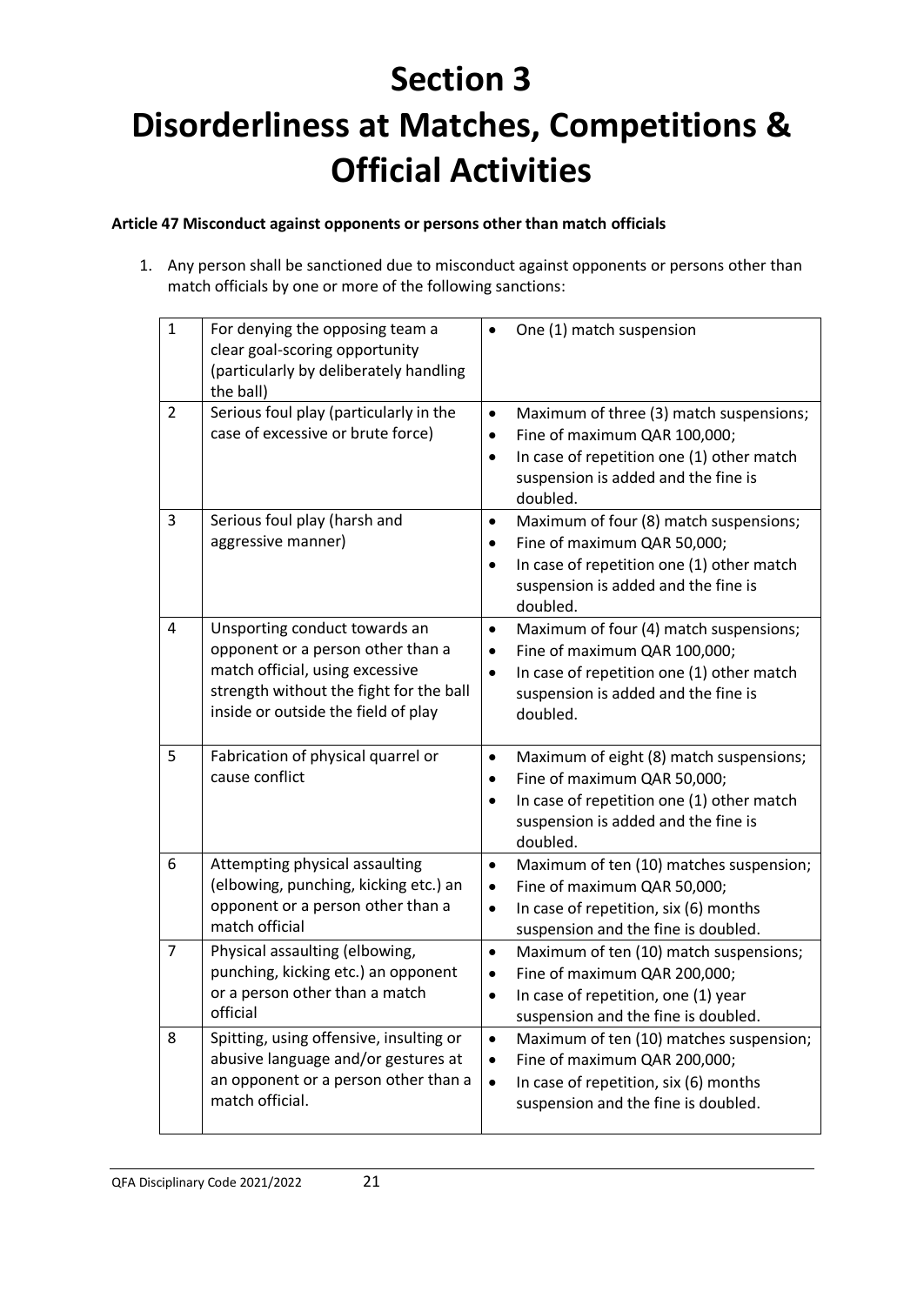2. For Age Categories one or more of the following sanctions shall be imposed:

| $\mathbf{1}$   | For denying the opposing team a<br>clear goal-scoring opportunity<br>(particularly by deliberately handling<br>the ball)                                                                | One (1) match suspension                                                                                                                                                                                                                |
|----------------|-----------------------------------------------------------------------------------------------------------------------------------------------------------------------------------------|-----------------------------------------------------------------------------------------------------------------------------------------------------------------------------------------------------------------------------------------|
| 2              | Serious foul play (particularly in the<br>case of excessive or brute force)                                                                                                             | Maximum three (3) match suspensions or<br>$\bullet$<br>maximum of three weeks suspension;<br>In case of repetition, one (1) other match<br>$\bullet$<br>suspension is added.                                                            |
| 3              | Unsporting conduct towards an<br>opponent or a person other than a<br>match official, using excessive<br>strength without the fight for the ball<br>inside or outside the field of play | Maximum four (4) match suspensions or<br>$\bullet$<br>maximum of four weeks suspension;<br>Fine of maximum QAR 3,000;<br>$\bullet$<br>In case of repetition, one (1) other match<br>$\bullet$<br>suspension is added.                   |
| $\overline{4}$ | Fabrication of physical quarrel or<br>cause conflict                                                                                                                                    | Maximum of eight (8) match suspensions<br>$\bullet$<br>or maximum of eight weeks suspension;<br>Fine of maximum QAR 2,000;<br>$\bullet$<br>In case of repetition one (1) other match<br>$\bullet$<br>suspension is added.               |
| 5              | Attempting physical assaulting<br>(elbowing, punching, kicking etc.) an<br>opponent or a person other than a<br>match official                                                          | $\bullet$<br>Maximum ten (10) match suspensions or<br>maximum of ten weeks suspension;<br>Fine of maximum QAR 3,000;<br>$\bullet$<br>In case of repetition, suspension for six (6)<br>months.                                           |
| 6              | Physical assaulting (elbowing,<br>punching, kicking etc.) an opponent<br>or a person other than a match<br>official                                                                     | Maximum of ten (10) match suspensions<br>$\bullet$<br>or maximum of ten weeks suspension;<br>Fine of minimum QAR 2,000 and<br>$\bullet$<br>maximum QAR 10,000;<br>In case of repetition, suspension for one<br>$\bullet$<br>$(1)$ year. |
| $\overline{7}$ | Spitting, using offensive, insulting or<br>abusive language and/or gestures at<br>an opponent or a person other than a<br>match official.                                               | Maximum of ten (10) match suspensions<br>$\bullet$<br>or maximum of ten weeks suspension;<br>Fine of minimum QAR 2,000 and<br>$\bullet$<br>maximum QAR 10,000;<br>In case of repetition, suspension for six (6)<br>$\bullet$<br>months. |

3. The right of the judicial bodies is reserved to punish serious infringements which have escaped the match officials' attention in accordance with Art. 88 par.2.

### **Article 48 Misconduct against match officials**

1. Any person shall be sanctioned due to misconduct against match officials by one or more of the following sanctions:

| Unsporting conduct towards a match $\vert \bullet \vert$<br>official | Maximum four (4) weeks suspension or<br>four matches;<br>A fine of maximum QAR 100,000;<br>In case of repetition, the sanction is<br>doubled. |
|----------------------------------------------------------------------|-----------------------------------------------------------------------------------------------------------------------------------------------|
|                                                                      |                                                                                                                                               |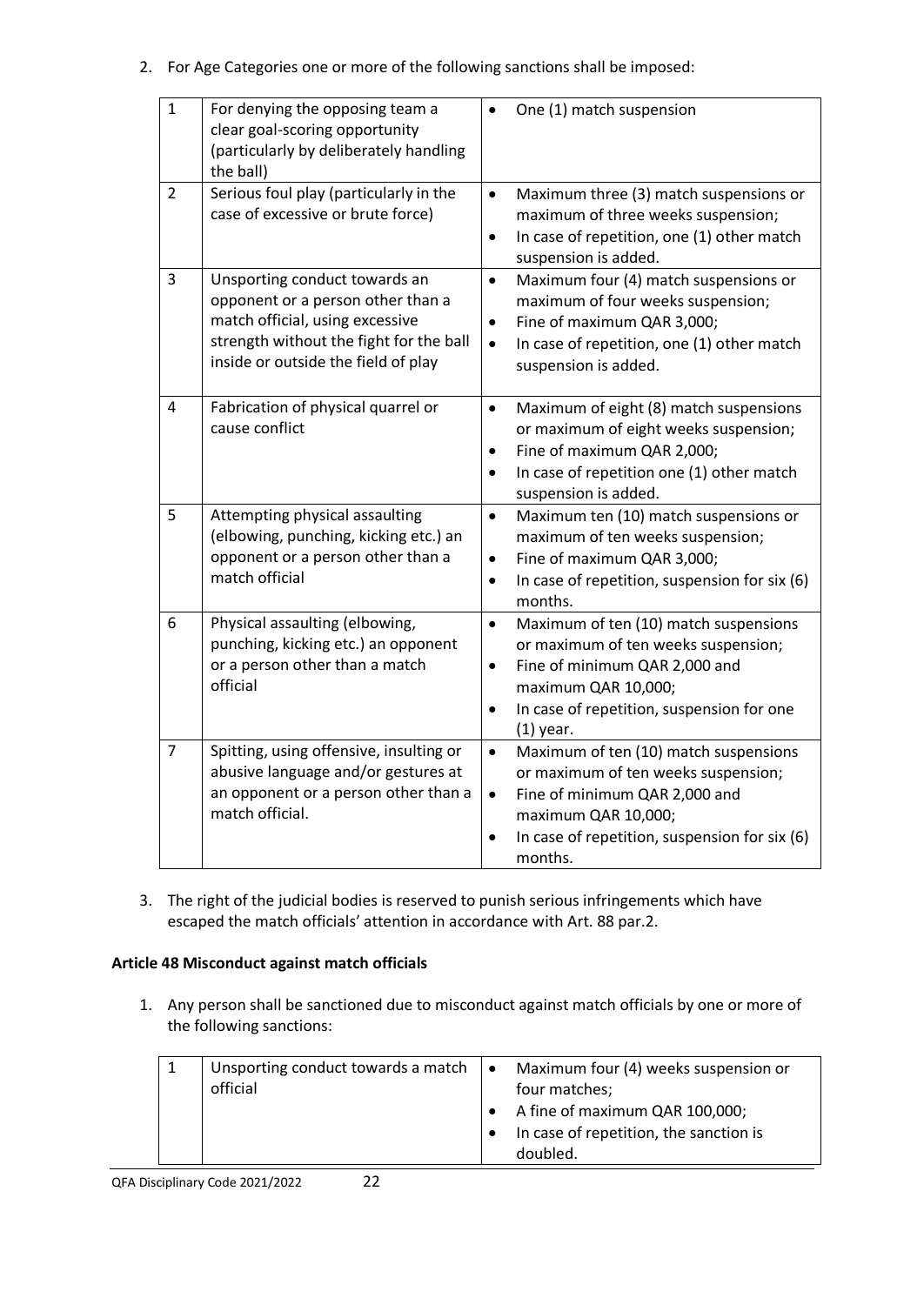|    | $\overline{2}$ | Attempting physical assaulting<br>(elbowing, punching, kicking etc.) a<br>match official           | Maximum of ten (10) weeks suspension or<br>ten matches;<br>Fine of maximum QAR 200,000;<br>In case of repetition, the sanction is<br>doubled.          |
|----|----------------|----------------------------------------------------------------------------------------------------|--------------------------------------------------------------------------------------------------------------------------------------------------------|
|    | 3              | Assaulting (elbowing, punching,<br>kicking etc.) a match official                                  | Maximum of 24 matches suspension;<br>A fine of maximum QAR 300,000;<br>In case of repetition, cancellation of<br>registration and the fine is doubled. |
| 2. | 4<br>O         | Spitting, using offensive, insulting or<br>abusive language and/or gestures at<br>a match official | Maximum of 24 weeks suspension or 24<br>matches;<br>A fine of maximum QAR 300,000;<br>In case of repetition, the sanction is<br>doubled.               |

ge Categories one or more of the following sanctions shall be imposed:

| 1              | Unsporting conduct towards a match<br>official                                                     | Maximum four (4) weeks suspension or<br>four matches;<br>A fine of maximum QAR 5,000;<br>In case of repetition, the sanction is<br>doubled.                                                           |
|----------------|----------------------------------------------------------------------------------------------------|-------------------------------------------------------------------------------------------------------------------------------------------------------------------------------------------------------|
| $\overline{2}$ | Attempting physical assaulting<br>(elbowing, punching, kicking etc.) a<br>match official           | Maximum seven eight (8) weeks<br>suspension or eight matches;<br>Fine of maximum QAR 10,000;<br>In case of repetition, suspension for six (6)<br>months and the fine is doubled.                      |
| 3              | Assaulting (elbowing, punching,<br>kicking etc.) a match official                                  | Maximum ten (10) weeks suspension or<br>ten matches;<br>Fine of maximum QAR 20,000;<br>In case of repetition, suspension for six (6)<br>months and the fine is doubled.                               |
| 4              | Spitting, using offensive, insulting or<br>abusive language and/or gestures at<br>a match official | Maximum one (1) year suspension;<br>$\bullet$<br>Fine of minimum QAR 2,000 and<br>$\bullet$<br>maximum QAR 20,000;<br>In case of repetition, cancellation of<br>registration and the fine is doubled. |

3. The right of the Disciplinary Committee is reserved to punish serious infringements which have escaped the match officials' attention in accordance with Art. 88 par. 2).

## **Article 49 Misconduct of technical and administrative staff**

- 1. Non-adherence with technical area, protesting against the referees' decisions or unsporting conduct, the coaches and the other technical and administrative staff who are in the technical area will be sanctioned with one or more of the following sanctions:
	- a) Warning;
	- b) Suspension for a number of matches;
	- c) A fine of maximum QAR 50,000 (maximum QAR 10,000 for Age Categories);
	- d) In case of repetition one (1) other match suspension is added and the fine is doubled.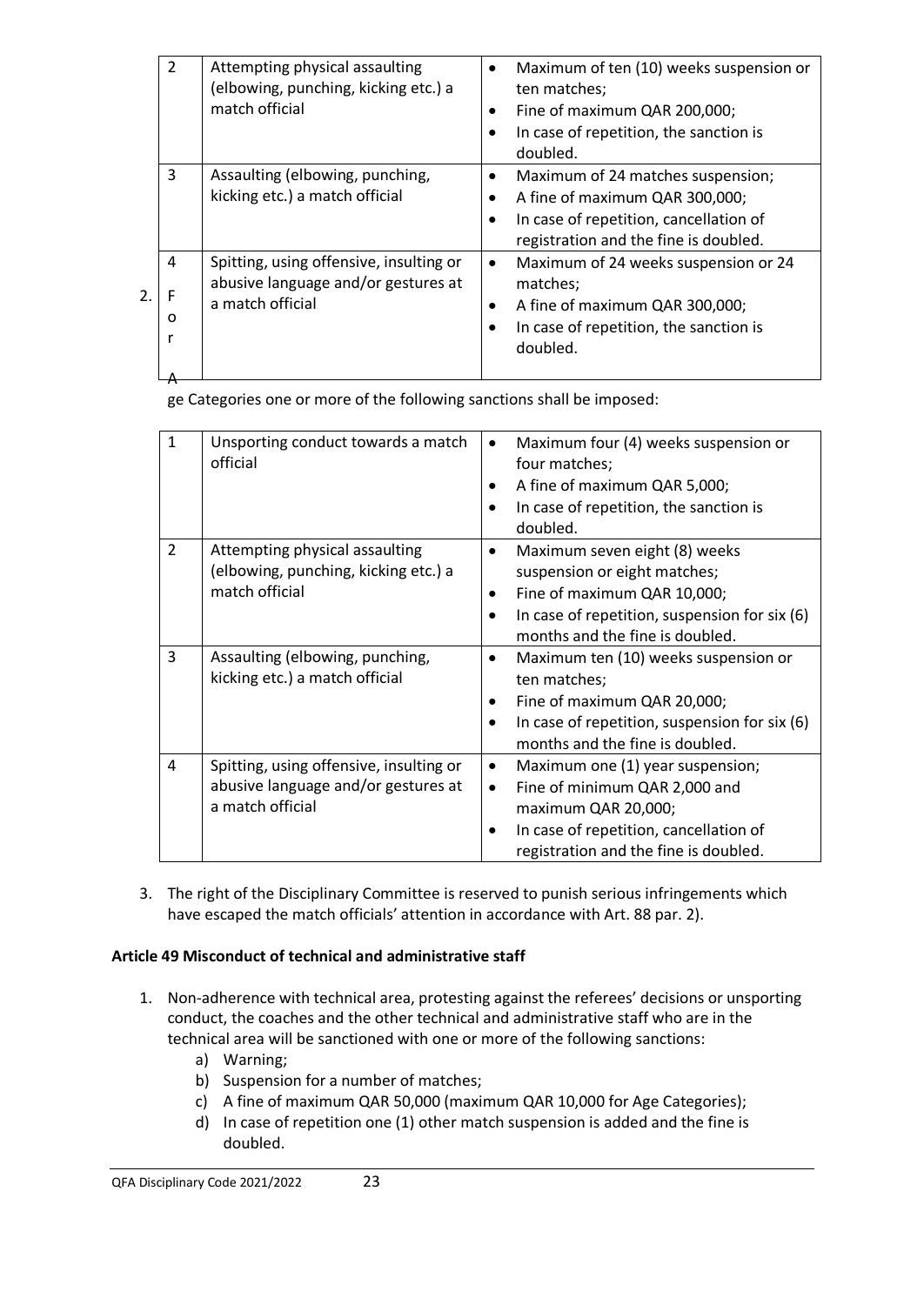2. Other misconduct of the coaches and the other technical and administrative staff who are in the technical area will be sanctioned pursuant to Art. 47 and Art. 48.

## **Article 50 Brawl**

- 1. Involvement in a brawl is sanctioned with the following: a. Maximum ten (10) weeks suspensions; b. Fine of maximum QAR 50,000 (maximum QAR 20,000 for Age Categories).
- 2. Anyone who has tried merely to prevent a fight, shield others or separate those involved in a brawl is not subject to punishment.

## **Article 51 Unidentified aggressors**

If, in the case of violence, it is not possible to identify the perpetrator(s), the judicial body will sanction the Club to which the aggressors belong.

### **Article 52 Team misconduct**

Disciplinary measures may be imposed on Clubs where a team fails to conduct itself properly. In particular:

| $\mathbf{1}$   | Delay to provide the starting line-up<br>or appear in the field of play at the<br>start of the match or before the start<br>of the second half, exceeding the<br>halftime break period from the end<br>of first half whistle to the start of the<br>second half whistle, or failure to<br>include the match start list into the<br>electronic system. | Fine of maximum QAR 50,000 for first and<br>$\bullet$<br>second divisions<br>Fine of maximum QAR 20,000 for Age<br>$\bullet$<br>Categories;<br>In case of repetition, the fine is doubled.<br>$\bullet$                         |
|----------------|-------------------------------------------------------------------------------------------------------------------------------------------------------------------------------------------------------------------------------------------------------------------------------------------------------------------------------------------------------|---------------------------------------------------------------------------------------------------------------------------------------------------------------------------------------------------------------------------------|
| 2              | Violation of player substitution<br>procedures during official matches                                                                                                                                                                                                                                                                                | Fine of maximum QAR 50,000 for first and<br>$\bullet$<br>second divisions<br>Fine of maximum QAR 20,000 for Age<br>$\bullet$<br>Categories;<br>In case of repetition, the fine is doubled.<br>$\bullet$                         |
| 3              | Deliberate delay or refusal to receive<br>an award.                                                                                                                                                                                                                                                                                                   | Return of award<br>$\bullet$                                                                                                                                                                                                    |
| $\overline{4}$ | A team received five (5) yellow cards<br>and two (2) expulsions or more<br>during a match.                                                                                                                                                                                                                                                            | $\bullet$<br>Fine of maximum QAR 100,000;<br>In case of repetition, the fine is doubled.<br>$\bullet$<br>Not applicable for Age Categories.<br>$\bullet$                                                                        |
| 5              | Several players or officials from the<br>same team threaten or harass match<br>officials or other persons.                                                                                                                                                                                                                                            | Fine of maximum QAR 100,000<br>$\bullet$<br>Fine of maximum QAR 50,000 for Age<br>$\bullet$<br>Categories;<br>Further sanctions may be imposed in the<br>$\bullet$<br>case of serious offences pursuant to<br>Articles 8 and 9. |
| 6              | Refusal to changing the players'<br>cloths after a granting of 15 minutes<br>by the match referee.                                                                                                                                                                                                                                                    | Forfeit the match and Fine of maximum<br>$\bullet$<br>QAR 100,000.<br>For Age Categories:<br>$\bullet$<br>Forfeit the match and Fine of maximum                                                                                 |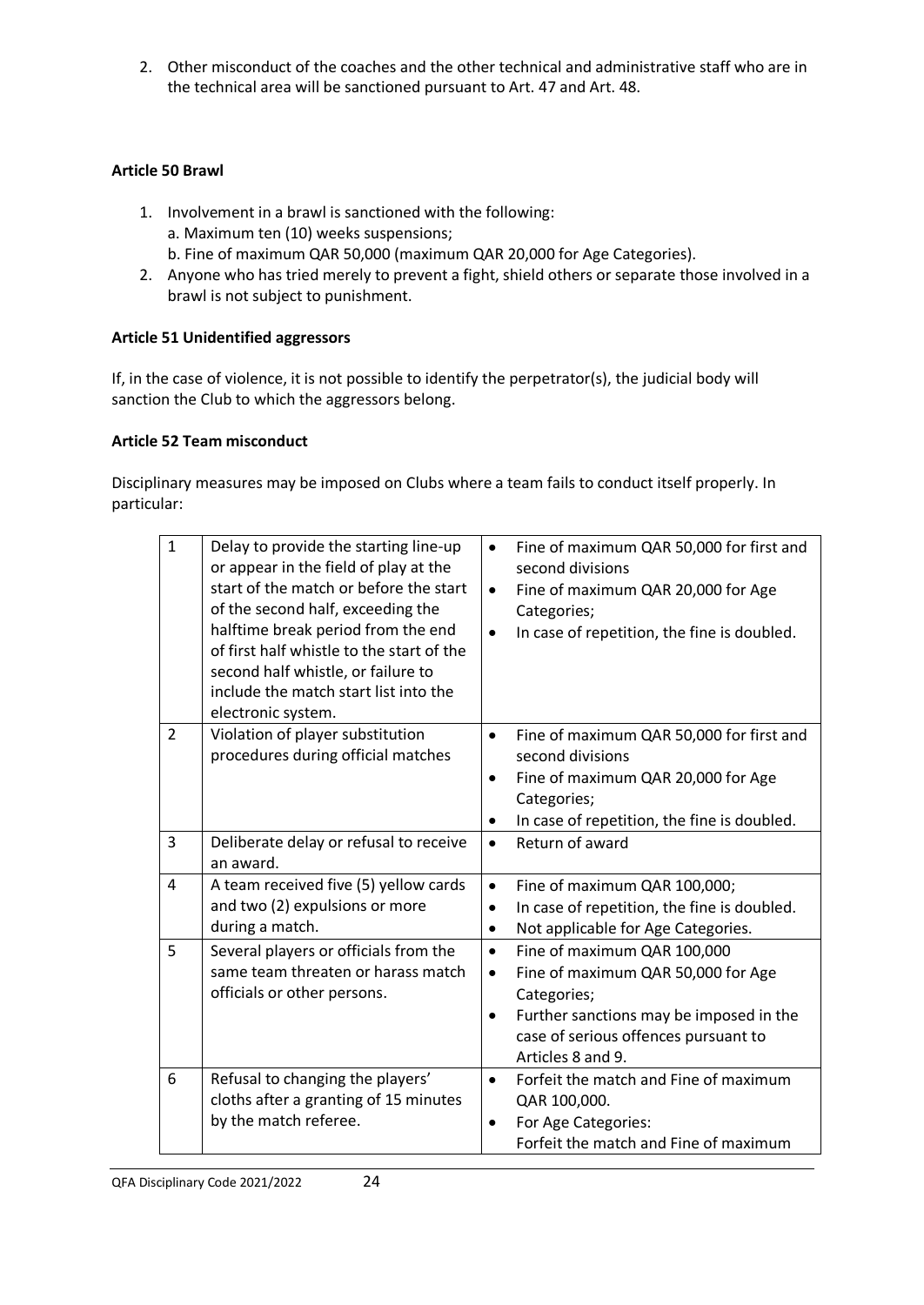|  | $\bigcap$ AR 20.000<br>UAR ZU,UUU. |
|--|------------------------------------|
|  |                                    |

### **Article 53 Inciting hatred and violence**

- 1. A player or official who publicly incites others to hatred or violence will be sanctioned with match suspension for maximum 15 matches and with a maximum fine of QAR 20,000 (suspensions for maximum 12 matches and with a maximum fine of QAR 10,000 for Age Categories).
- 2. In serious cases, in particular when the infringement is committed using the mass media (such as the press, radio or television) or if it takes place on a match day in or around a stadium, the maximum fine will be QAR 80,000.

## **Article 54 Provoking the general public**

Anyone who provokes the general public during a match will be suspended for maximum six (6) matches and sanctioned with a maximum fine of QAR 20,000.

## **Article 55 Ineligibility**

- 1. In official matches, the team will be sanctioned by forfeiting the match and paying a maximum fine of QAR 100,000 in the following cases:
	- a) If a player is included in the match sheet of any official match despite being ineligible.
	- b) Fielding a player not included in the match list.
	- c) For Age Categories, the team will be sanctioned by forfeiting the match and paying a maximum fine of QAR 20,000 in the event of violating both Paragraphs (a) and (b).
- 2. In friendly matches, the team will be sanctioned by forfeiting the match and paying a maximum fine of QAR 15,000 in the following cases:
	- a) If a player is included in the match sheet of any official match despite being ineligible.
	- b) Fielding a player not included in the match list.
	- c) For Age Categories, the team will be sanctioned by forfeiting the match and paying a maximum fine of QAR 5,000 in the event of violating both Paragraphs (a) and (b).

## **Article 56 Failure to show the ID card issued by the QFA / different jersey number**

- 1. A fine of maximum of QAR 100,000 shall be imposed on the Club if:
	- a) A player is included in the match sheet without showing the ID card issued by the QFA.
	- b) A player is fielded without showing the ID card issued by the QFA provided that the player is not suspended.
	- c) For Age Categories, the club will be sanctioned with a maximum fine of QAR 20,000, provided that the player is not suspended.
	- d) If a player is fielded with a different jersey number than the jersey number registered in the match sheet (starting list), the club will be sanctioned with a fine of maximum QAR 10,000, provided that the player is not suspended.
	- e) For age Categories, if a player is fielded with a different jersey number than the jersey number registered in the match sheet (starting list), the club will be sanctioned with a fine of maximum QAR 2,000, provided that the player is not suspended.

### **Article 57 Refusal to leave the field of play**

d) If a player is reported in the referee report to have refused to leave the field of play or the venue, after more than 15 minutes granted by the referee, the player shall be subject to sanctions in accordance with Art. 9.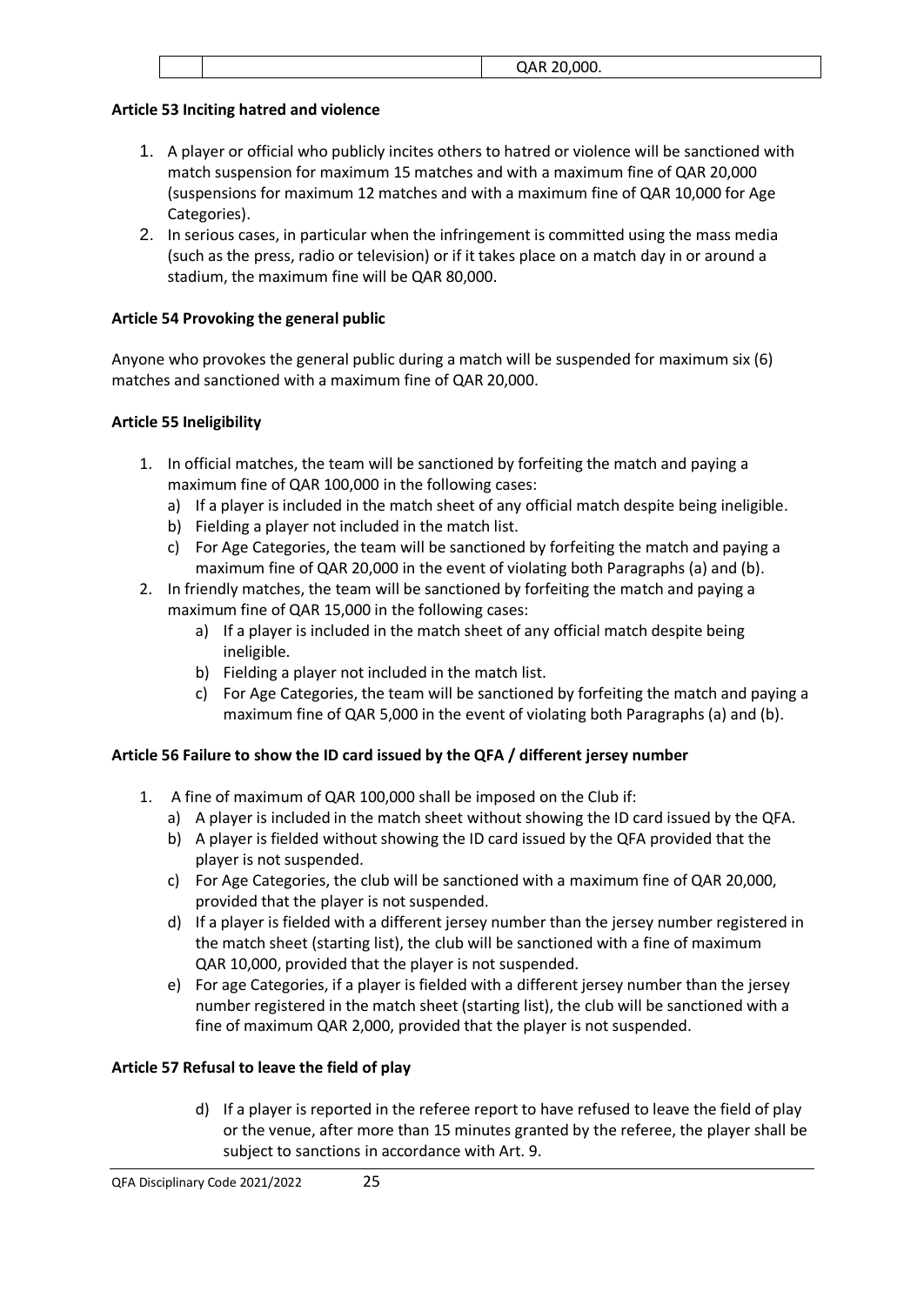e) If a player is reported in the referee report to have delayed to return to the field of play or the venue at the beginning of the match or after the halftime before the beginning of the second half, the player shall be subject to sanctions in accordance with Art. 9.

## **Article 58 Misconduct at official activities**

- 1. Any of the below sanctions may be imposed on football club companies, official or player who arrives late or absent without justified reasons from attending a press conference, press or TV interview, at which he was requested to attend, whether prior, during or after the match or any official activity organized by the QFA or QSLM:
- 2. Any of the below sanctions may be imposed on football club companies, official or player in the event of their failure to enter and leave the mixed zone before and after the match:

|   | Delay                                     | Warning                    |                                      |
|---|-------------------------------------------|----------------------------|--------------------------------------|
| 2 | Repetition of delay                       | Fine of QAR 10,000         |                                      |
| 3 | Unjustified absence                       | Fine of QAR 10,000         |                                      |
| 4 | Repetition of unjustified absence         | 20,000                     | One match suspension and Fine of QAR |
|   | Non-compliance with stipulated<br>uniform | Fine of maximum QAR 20,000 |                                      |

3. Coach, player or official who arrives late or absent without justified reasons from attending a press conference or official activity organized by the QFA or QSLM, at which he was requested to attend in Age Categories matches, will be sanctioned as follows:

|   | Delay                                     | Warning                                        |
|---|-------------------------------------------|------------------------------------------------|
|   | Repetition of delay                       | Fine of QAR 10,000                             |
| 3 | Unjustified absence                       | Fine of QAR 10,000                             |
| 4 | Repetition of unjustified absence         | One match suspension and Fine of QAR<br>20,000 |
|   | Non-compliance with stipulated<br>uniform | Fine of maximum QAR 20,000                     |

### **Article 59 Cancelled match, abandonment and interruption**

- 1. If a match cannot take place or cannot be played in full for reasons other than force majeure, but due to the behavior of a team or behavior for which a Club is liable, the Club will be sanctioned with a maximum fine of QAR 100,000 (maximum QAR 20,000 for Age Categories) and the match will either be forfeited or replayed.
- 2. If a match has to been temporary interrupted, for reasons other than force majeure, but due to the behavior of a team or behavior for which a Club is liable, the Club responsible will be sanctioned with a maximum fine of QAR 100,000 (maximum QAR 20,000 for Age Categories).
- 3. In serious cases, additional sanctions pursuant to Art. 8 may be imposed on the Club concerned.
- 4. If, due to reasons for which a Club is liable, a match cannot take place because a team is absent or the number of players is less than the legal number of seven players after 15 extra minutes granted by the match referee after the initial kickoff time, the team will be sanctioned by forfeiting the match and with a maximum fine of QAR 100,000.
- 5. in the competitions of the Age Categories, a match cannot take place because the number of players is less than the legal number of players(11 Players), the team will be sanctioned by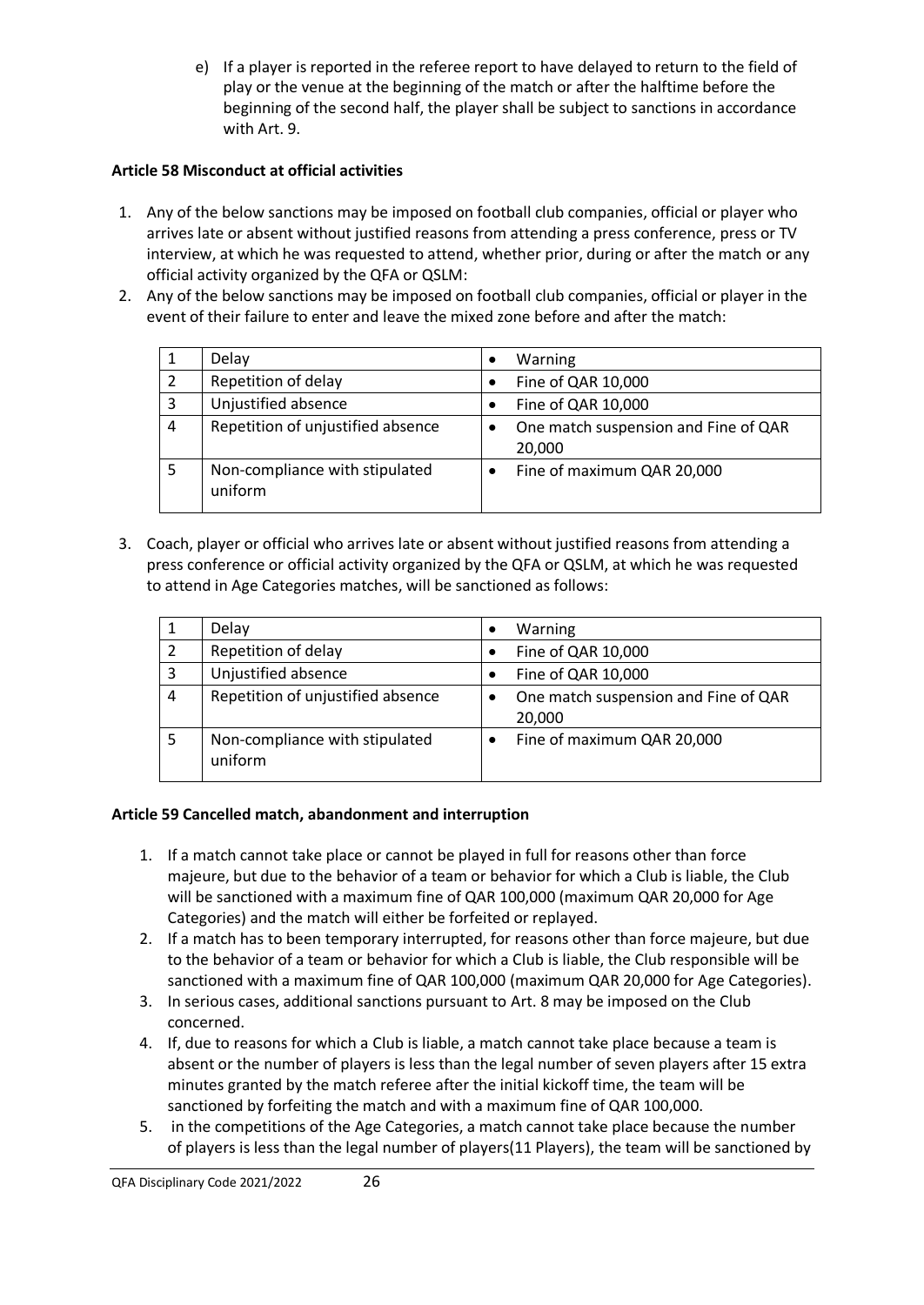forfeiting the match and with a maximum fine of QAR 20,000. In case of justified reasons, the Disciplinary Committee may decide to replay the match.

6. A Club that causes the cancellation or abandonment of a match shall bear the financial damages borne by the QFA or QSLM.

#### **Article 60 Withdrawal**

- 1. A Club shall not voluntarily withdraw from an official match.
- 2. In case a Club voluntarily withdraws from an official match, the team shall not be entitled to continue in the competition in question and the following sanctions apply cumulatively:

| $\mathbf{1}$   | <b>QNB Stars League</b>                                                                                                               | Expulsion from the remaining competition<br>$\bullet$<br>in the current season;<br>Fine of QAR 500,000;                                                                                                                                           |
|----------------|---------------------------------------------------------------------------------------------------------------------------------------|---------------------------------------------------------------------------------------------------------------------------------------------------------------------------------------------------------------------------------------------------|
|                |                                                                                                                                       | Relegation to lower division.                                                                                                                                                                                                                     |
| $\overline{2}$ | Qatar Cup                                                                                                                             | Expulsion from the remaining;<br>$\bullet$<br>competition in the current season and<br>expulsion of the Qatar Cup of the next<br>season (if qualified);<br>Fine of QAR 500,000.                                                                   |
| 3              | Emir Cup                                                                                                                              | Expulsion from the remaining competition<br>$\bullet$<br>in the current season;<br>Expulsion from the competition of the<br>next season;<br>Expulsion of the Qatar Cup of the next<br>season (if qualified);<br>Fine of QAR 500,000.<br>$\bullet$ |
| 4              | U23 Qatargas League                                                                                                                   | Cancellation of the results of the current<br>$\bullet$<br>season;<br>Expulsion from any competitions of the<br>$\bullet$<br>QFA of the current season;<br>Fine of QAR 300,000.<br>$\bullet$                                                      |
| 5              | Official match of any other<br>competition organized by the QFA or<br>QSLM regarding first division teams<br>or second division teams | Fine of QAR 200,000 (first division team)<br>$\bullet$<br>or<br>Fine of QAR 100,000 (second division<br>$\bullet$<br>team)                                                                                                                        |

For Age Categories, the following sanctions apply (in case of total absence):

| 1             | U18 (league or cup) | Expulsion from the remaining competition<br>in the current season;<br>Fine of QAR 100,000. |
|---------------|---------------------|--------------------------------------------------------------------------------------------|
| $\mathcal{P}$ | U16 (league or cup) | Expulsion from the remaining;<br>competition in the current season;<br>Fine of QAR 90,000. |
| 3             | U15 (league or cup) | Expulsion from the remaining competition<br>in the current season;<br>Fine of QAR 80,000.  |
| 4             | U14 (league or cup) | Expulsion from the remaining competition<br>in the current season;<br>Fine of QAR 70,000.  |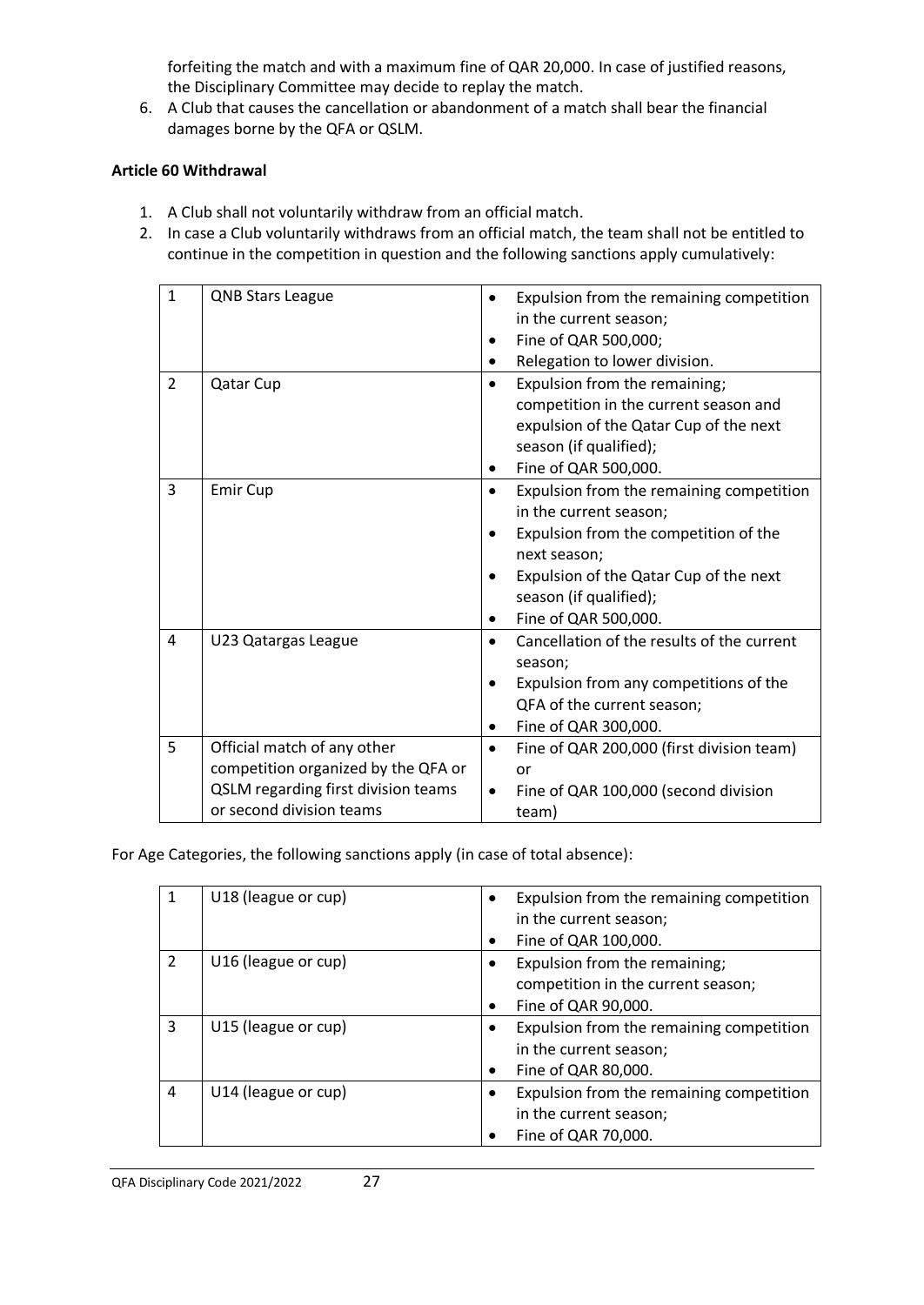|   | U13 (league or cup)            | Expulsion from the remaining competition<br>in the current season;<br>Fine of QAR 60,000. |
|---|--------------------------------|-------------------------------------------------------------------------------------------|
| 6 | Any other match or competition | Fine of QAR 10,000                                                                        |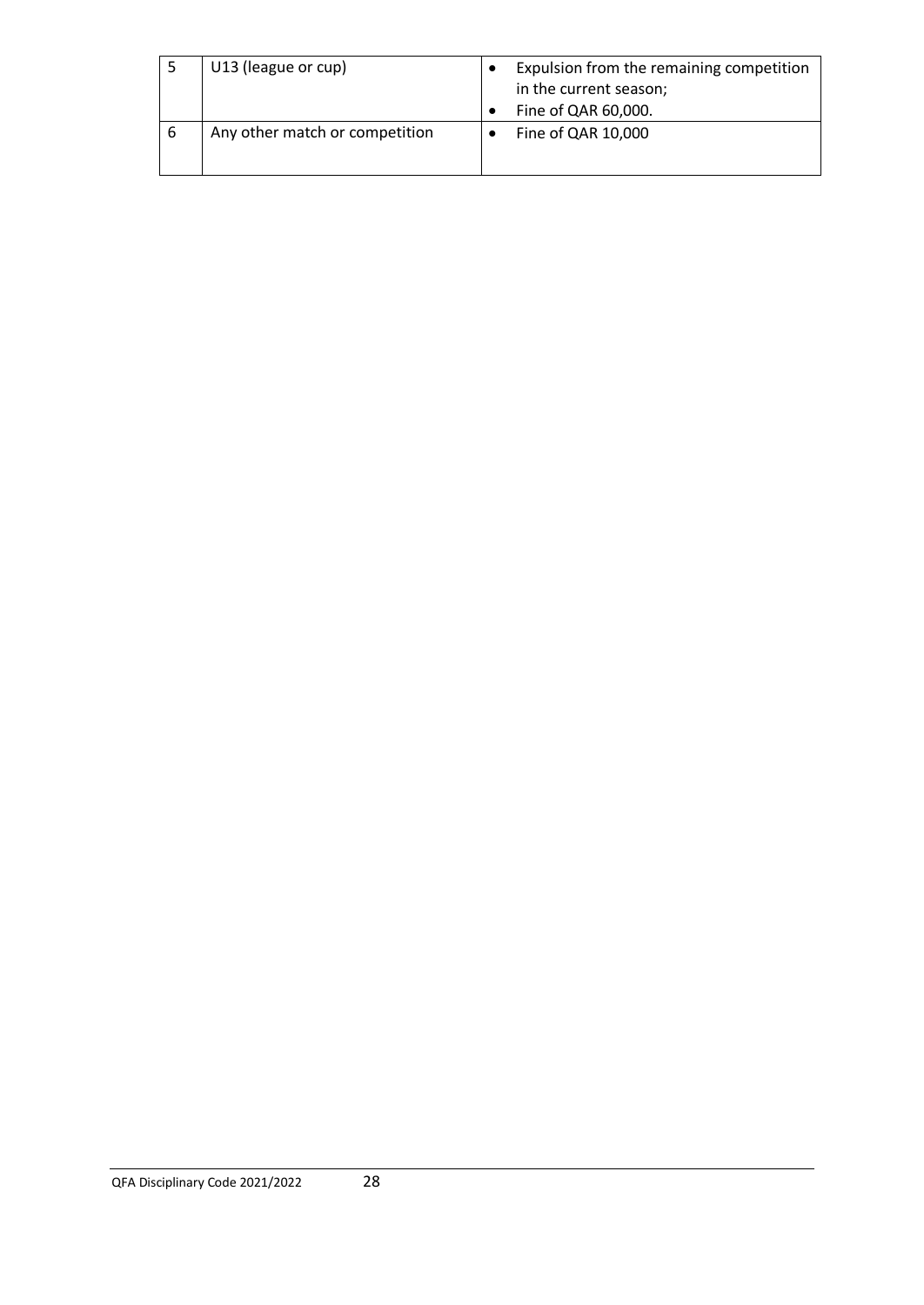# **Section 4 Responsibilities of Clubs**

### **Article 61 Infringement to participation system of resident and foreigner players**

- 1. A Club will be sanctioned with a forfeit and a fine of maximum QAR 100,000, in case a Club has violated in a match the participation system set in the QFA Regulations in relation to:
	- a) Local and Resident players
	- b) Foreign professional players
	- c) Foreign professional player as a goal keeper in any time of the match.
	- d) The participation of the Players (under 23).
	- e) The participation or inclusion of a player's name in the start list who is not eligible to participate in the match.
- 2. For Age Categories, a Club will be sanctioned with a forfeit and a fine of QAR 20,000, in case a Club has violated in a match the participation system of resident players set in the QFA Regulations.
- 3. For Age Categories, a Club will be sanctioned with a forfeit and a fine of QAR 20,000, in case a Club has violated in a match the participation system of players (Compulsory substitutions during the halftime of the U13 age category league).

## **Article 62 Organization of matches**

- 1. Clubs that organize matches shall collaborate with the relevant authorities and they shall comply with and implement safety rules and instructions of the relevant authorities before, during and after the match and if incidents occur.
- 2. Clubs shall comply with their obligations related to the organization of matches pursuant to the applicable Competitions Regulations.
- 3. Any Club that fails to fulfill its obligations in accordance with this article shall be fined. In the case of a serious infringement, additional sanctions may be imposed, such as a stadium ban or ordering a team to play on neutral ground.
- 4. The right is reserved to pronounce certain sanctions for safety reasons, even if no infringement has been committed (cf. Art. 5 par. 2).

### **Article 63 Liability for spectator conduct**

- 1. The home Club is liable for improper conduct among spectators, regardless of the question of culpable conduct or culpable oversight, and, depending on the situation, may be fined. Further sanctions may be imposed in the case of serious disturbances.
- 2. The visiting Club is liable for improper conduct among its own group of spectators, regardless of the question of culpable conduct or culpable oversight, and, depending on the situation, may be fined. Further sanctions may be imposed in the case of serious disturbances.
- 3. Supporters occupying the away sector of a stadium are regarded as the visiting Club's supporters, unless proven to the contrary.
- 4. Improper conduct includes:
	- Offending the dignity of a person or group of persons through contemptuous, discriminatory or denigrating words, sounds or actions concerning race, color, language, religion or origin,
	- Riots in the stands,
	- Invading the field of play,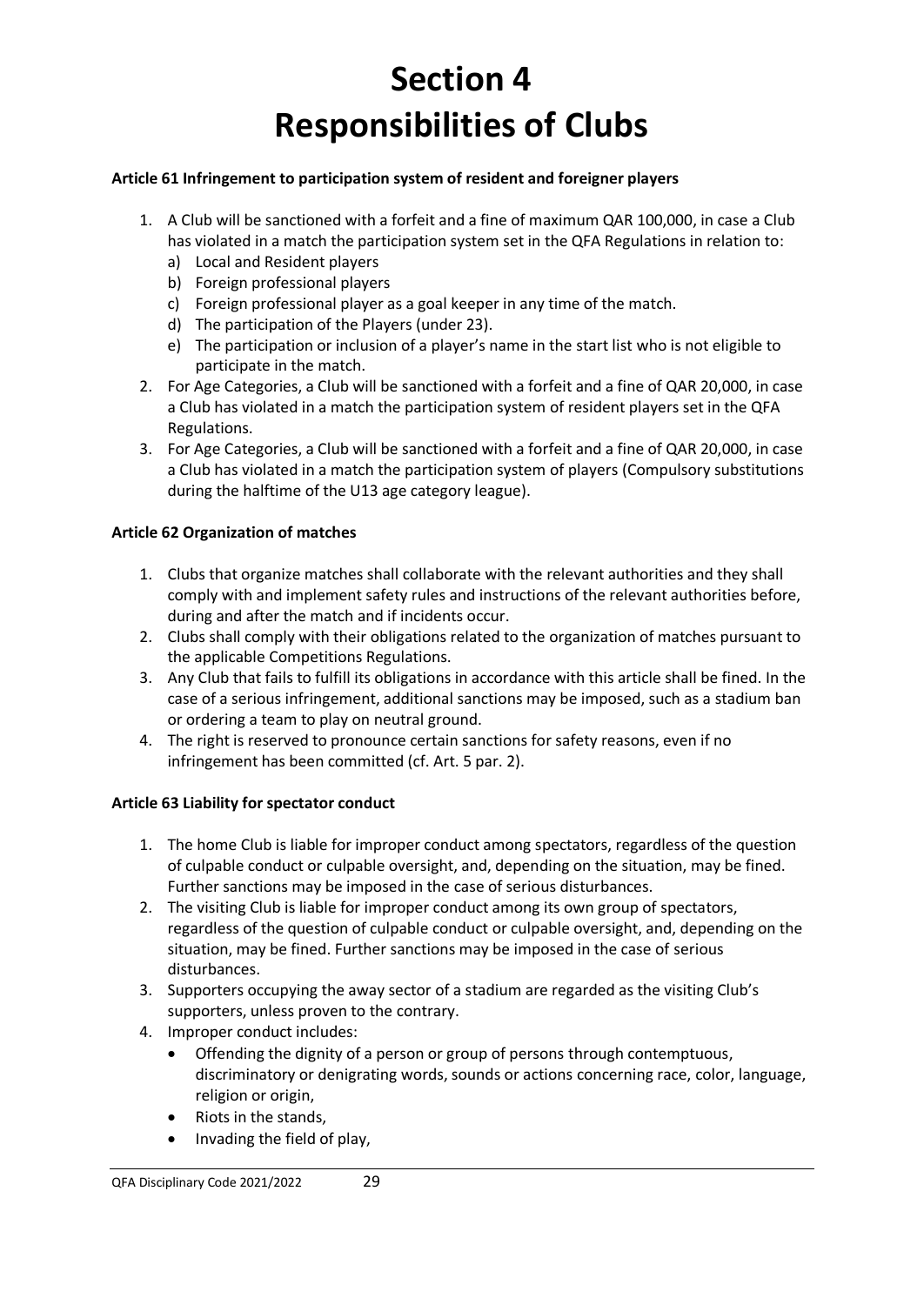- Using any type of explosions, fireworks or smoke bombs,
- Letting off incendiary devices or objects,
- Throwing any projectiles,
- Violence towards any persons or objects,
- Displaying or using insulting, racist or political slogans in any form,
- Use of laser pointers or similar electronic devices.
- 5. The liability described in par. 1 and 2 also includes matches played on neutral ground, especially during final competitions.

### **Article 64 Club Licensing**

The QFA judicial bodies are competent to sanctions breaches of the QSLM Club Licensing Regulations as per Article 8.

### **Article 65 Misuse of the sponsorship employment system**

- 1. It is not allowed to misuse the sponsorship system between an employer and an employee in a view to gain an advantage.
- 2. Anyone who refuses to issue an exit visa to a player or an official without justified reasons at the end of an employment relationship or who threatens to refuse the issuance of the exit visa in order to negotiate the conditions of a termination of employment contract, will be sanctioned as per Article 9.
- 3. Any Club for which a player or official is registered, even if it is not the sponsor of that player or official, remains liable towards the QFA for his exit visa. In the event of a violation, the club may be sanctioned as per Article 8.

### **Article 66 Other obligations**

Clubs shall also actively vet the age of players shown on the identity cards they produce at registration with the QFA and at competitions that are subject to age limits:

- 1. Bear the responsibility of any wrong data submitted at the registration;
- 2. Ensure that no-one is involved in the management of Clubs who is under prosecution for action unworthy of such a position (especially doping, corruption, match-fixing, forgery etc.) or who has been convicted of a criminal offence in the past five years.
- 3. In the event of violating the provisions of this Article, the club may be sanctioned as per Article 8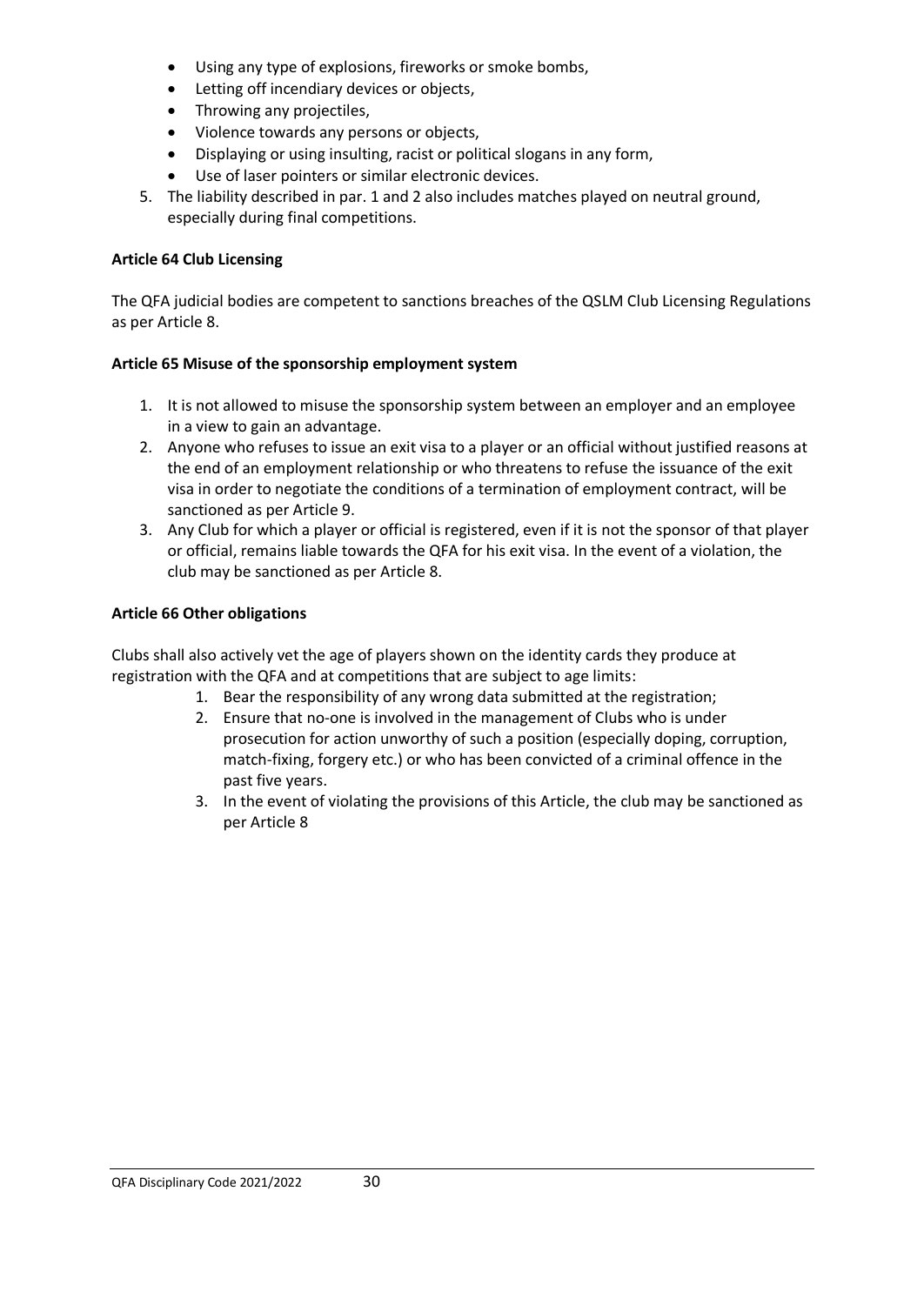# **Section 5 Contracts between Professional Players & Clubs**

### **Article 67 Contracts between professional players and Clubs**

- 1. Without prejudice to contractual claims, a professional player who violates the relevant rules of the QFA Regulations on the Status and Transfer of Players issued from time to time related to the negotiation and signature of contract with another club and/or the principle of contractual stability shall be sanctioned with one or more of the following sanctions, without prejudice to any contractual claim:
	- a) A fine in an amount estimated to be appropriate and proportional to the contract value.
	- b) Suspension on playing in official matches for a period up to six (6) months;
	- c) The sanctions may be doubled in case of repetition.
- 2. Without prejudice to contractual claims, a club that violates the relevant rules of the QFA Regulations on the Status and Transfer of Players issued from time to time related to the negotiation and signature of contract with a player under a contract with another club and/or the principle of contractual stability shall be sanctioned with one or more of the following sanctions, without prejudice to any contractual claim:
	- a) A fine in an amount estimated to be appropriate and proportional to the contract value;
	- b) Deduction or cancellation of points;
	- c) A transfer ban;
	- d) Relegation to second division;
	- e) The sanctions may be doubled in case of repetition.
- 3. Any Club, club officials or any other person violates the relevant rules of the QFA Regulations on the Status and Transfer of Players with a view to inducing a player to leave his club shall be subject to sanctions in accordance with Art. 8 and Art. 9 of this Code.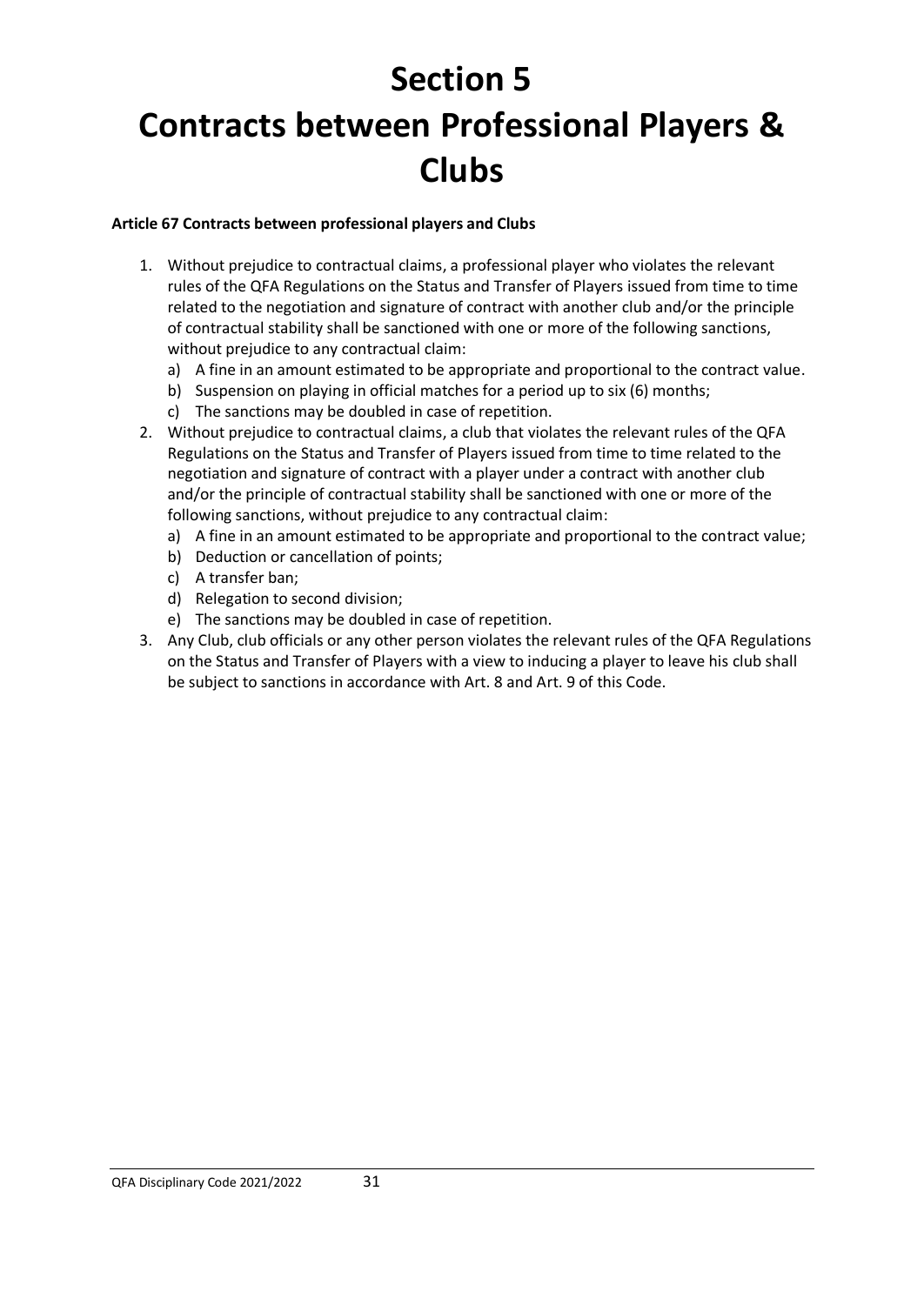# **Section 6 Offensive & Discriminatory Behavior**

### **Article 68 Offensive behavior and fair play**

- 1. Anyone who insults someone in any way, especially by using offensive gestures or language, or who uses offensive gestures or language against religion or moral or who violates the principles of fair play or whose behavior is unsporting in any other way may be subject to sanctions.
- 2. A player who shows the internal T-shirt that includes any logo, message, advertisement and/or photo may be subject to sanctions.

#### **Article 69 Discrimination**

- 1. Anyone who offends the dignity of a person or group of persons through contemptuous, discriminatory or denigrating words or actions concerning race, color, language, religion or origin shall be suspended for maximum five (5) matches. Furthermore, a stadium ban and a fine of maximum QAR 80,000 shall be imposed. If the perpetrator is an official, the fine shall be maximum QAR 120,000.
- 2. Where several persons (officials and/or players) from the same Club simultaneously breach par. 1 a) or there are other aggravating circumstances, the team concerned may be:
	- Deducted three (3) points for a first offence,
	- Deducted six (6) points for a second offence;
	- A further offence may result in relegation to a lower division;
	- In the case of matches in which no points are awarded, the team may be disqualified from the competition.
- 3. Where supporters of a team breach par. 1 a) at a match, a fine of maximum QAR 100,000 shall be imposed on the Club concerned regardless of the question of culpable conduct or culpable oversight.
- 4. Serious offences may be punished with additional sanctions as per Article 8. Spectators who breach par. 1 a) of this article shall receive a stadium ban of at least two (2) years.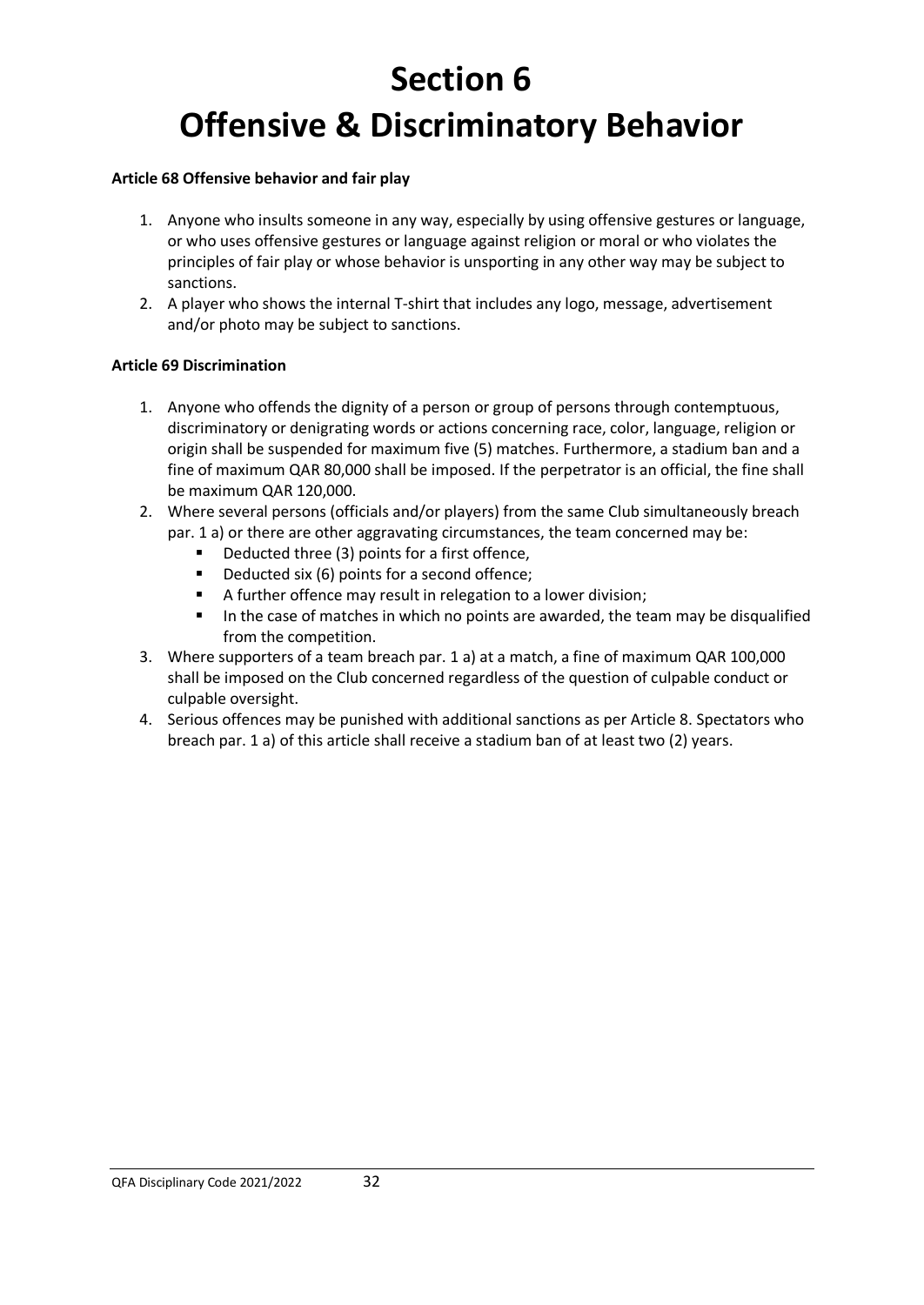# **Section 7 Infringements of Personal Freedom**

#### **Article 70 Threats**

- a) Anyone who intimidates a match official with serious threats will be sanctioned with a maximum fine of QAR 50,000 and a maximum of three (3) match suspension.
- b) These sanctions constitute a departure from Art. 31 in that they may not be combined with others.

#### **Article 71 Coercion**

- a) Anyone who uses violence or threats to pressure a match official into taking certain action or to hinder him in any other way from acting freely will be sanctioned with a fine of at least QAR 50,000 and a maximum of three (3) match suspension.
- b) These sanctions constitute a departure from Art. 31 in that they may not be combined with others.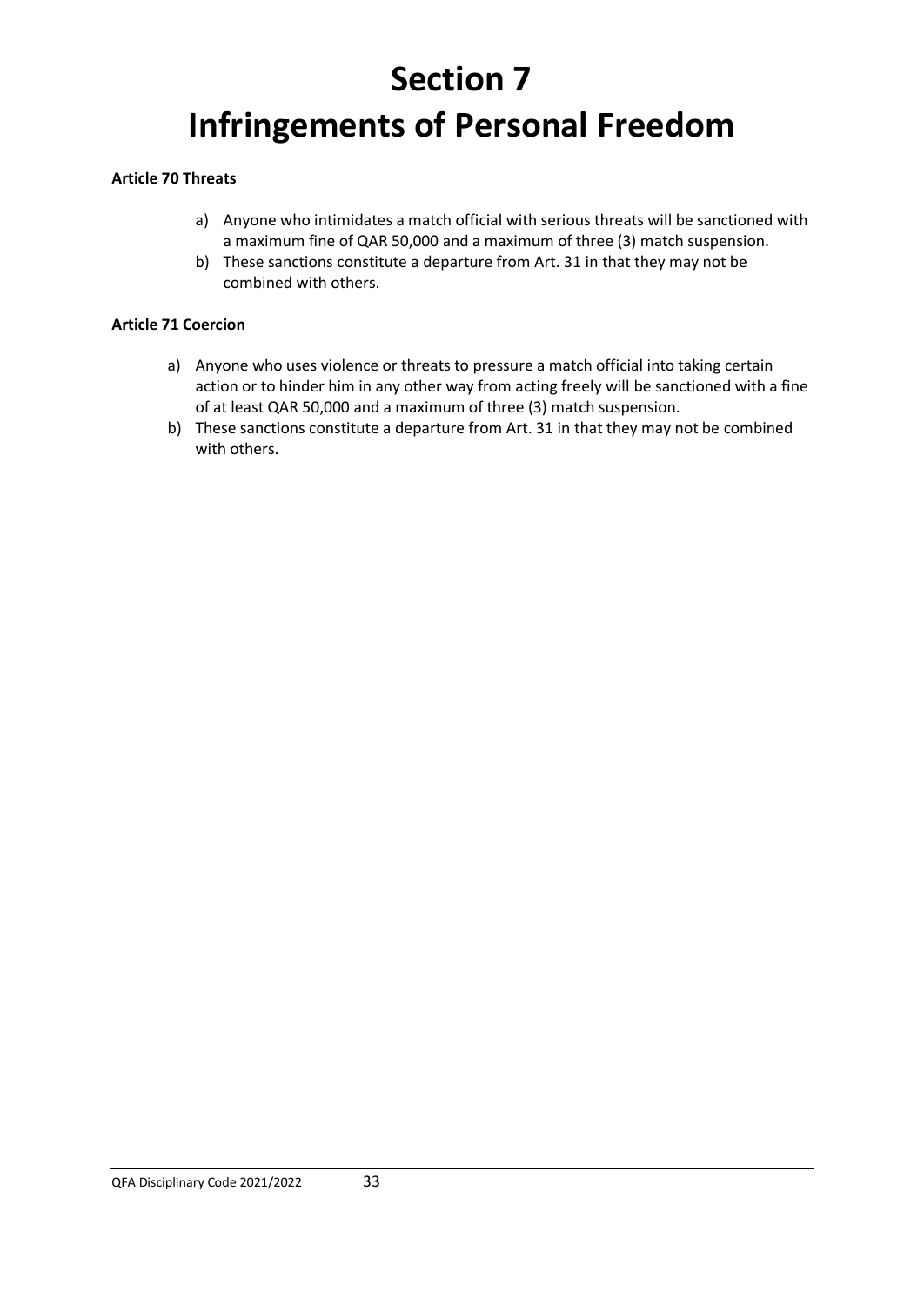# **Section 8 Forgery & Falsification**

## **Article 72 Forgery and falsification**

- 1. Anyone who, in football-related activities, forges a document, falsifies an authentic document or uses a forged or falsified document to deceive in legal relations will be sanctioned with a fine of minimum QAR 25,000 and maximum QAR 100,000.
- 2. If the perpetrator is a player, a suspension of at least six (6) matches will be pronounced.
- 3. If the perpetrator is an official or a players' agent, a ban on taking part in any footballrelated activity for a period of at least 24 months will be pronounced.
- 4. A Club may be held liable for an infringement as defined in par. 1 committed by one of its officials and/or players. In such a case, an expulsion from a competition and/or a transfer ban may be pronounced in addition to a fine for the Club concerned.
- 5. If a Club falsifies the registration document or players' ID cards (for example changing photo, data or the QFA or QSLM stamp), an expulsion from a competition and/or a transfer ban of one (1) year may be pronounced in addition to a fine of minimum QAR 50,000 and maximum QAR 100,000 for the Club concerned.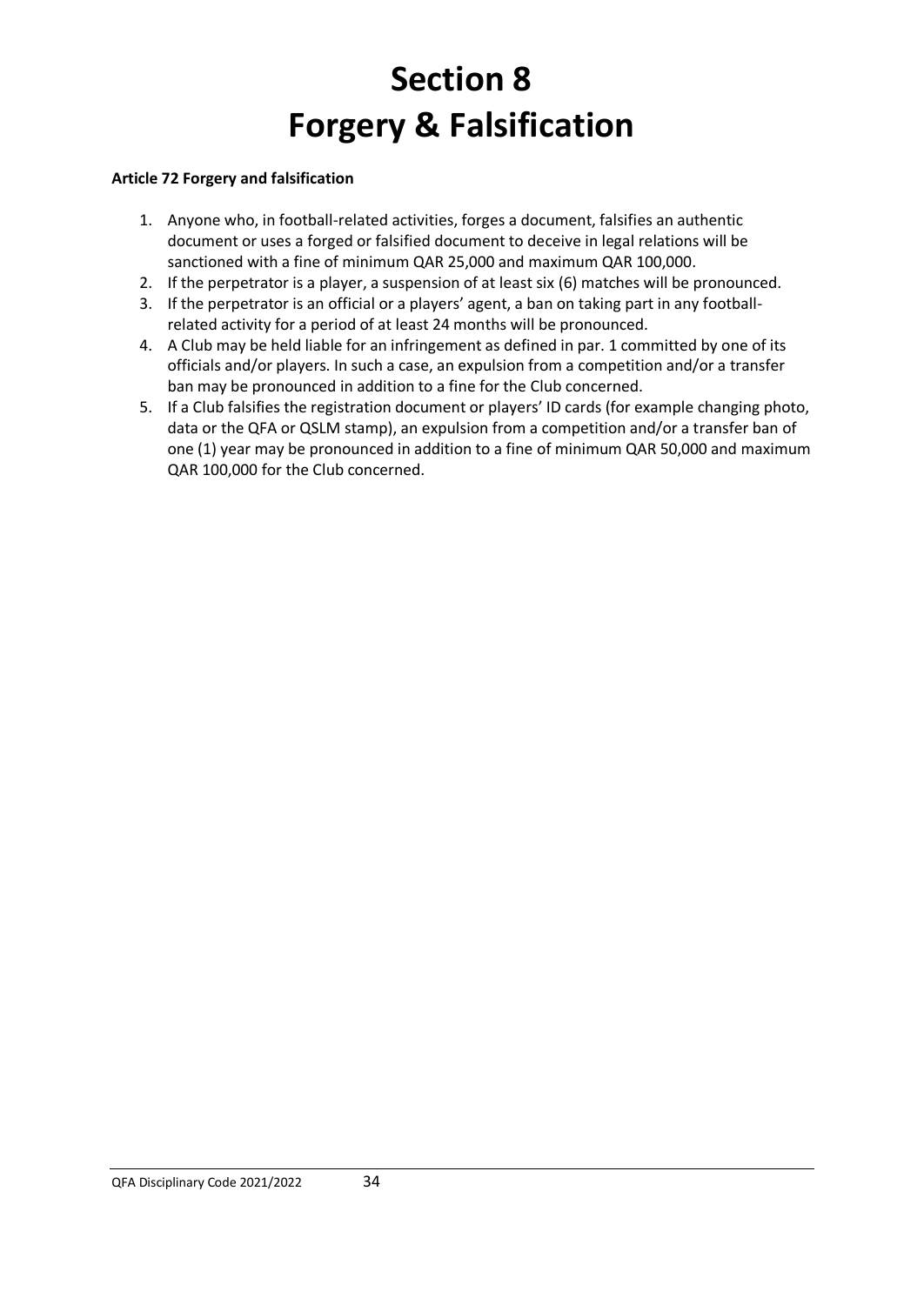# **Section 9 Ethics & Integrity**

### **Article 73 Corruption**

- 1. Anyone who offers, promises or grants an unjustified advantage to a body or an employee of the QFA, QSLM or a Club, a match official, a player or an official on behalf of himself or a third party in an attempt to incite it or him to violate the regulations of the QFA will be sanctioned:
	- a. with a fine of at least QAR 100,000,
	- b. with a ban on taking part in any football-related activity for maximum two (2) years, and
	- c. with a ban on entering any stadium.
- 2. Passive corruption (soliciting, being promised or accepting an unjustified advantage) will be sanctioned in the same manner.
- 3. In serious cases and in the case of repetition, ban on taking part in any football-related activity may be pronounced for life.
- 4. In any case, the judicial body will order the confiscation of the assets involved in committing the infringement. These assets will be used for football development programs.

#### **Article 74 Integrity of matches and competitions**

All persons bound by the QFA's rules and regulations must refrain from any behavior that damages or could damage the integrity of matches and competitions and must cooperate fully with the QFA at all times in its efforts to combat such behavior.

#### **Article 75 Unlawfully influencing match results (Match-fixing)**

- 1. Anyone who conspires to manipulate (by offering, or attempting to offer or by receiving, or attempting to receive or seek a bribe) or influence the result of a match in a manner contrary to sporting ethics with a view to gaining an advantage for himself or a third party shall be sanctioned with a match suspension of two (2) years or a ban on taking part in any football-related activity as well as a fine of at least QAR 60,000. In serious cases, a lifetime ban on taking part in any football related activity shall be imposed.
- 2. In the case of a player or official unlawfully influencing the result of a match in accordance with par. 1, the Club to which the player or official belongs may be fined. Serious offences may be sanctioned with expulsion from a competition, relegation to a lower division, a point deduction and the return of awards.
- 3. A Club that manipulates the results of its match to influence the rank of another Club or several other Clubs shall be fined and sanctioned with a deduction of points or expulsion from a competition or relegation to a lower division, and the return of awards.
- 4. Any form of approach or knowledge thereof in connection with activities aimed at manipulating or influencing in a unlawful or undue manner the course and/or result of a match or competition must be reported immediately and voluntarily to the QFA General Secretary or the QFA Ethics and Fair-Play Committee. Any information provided will be treated with the utmost confidentiality.

#### **Article 76 Betting**

1. Anyone who participates directly or indirectly in betting or similar activities (including soliciting or facilitating or attempting to solicit or facilitate another person to do so) relating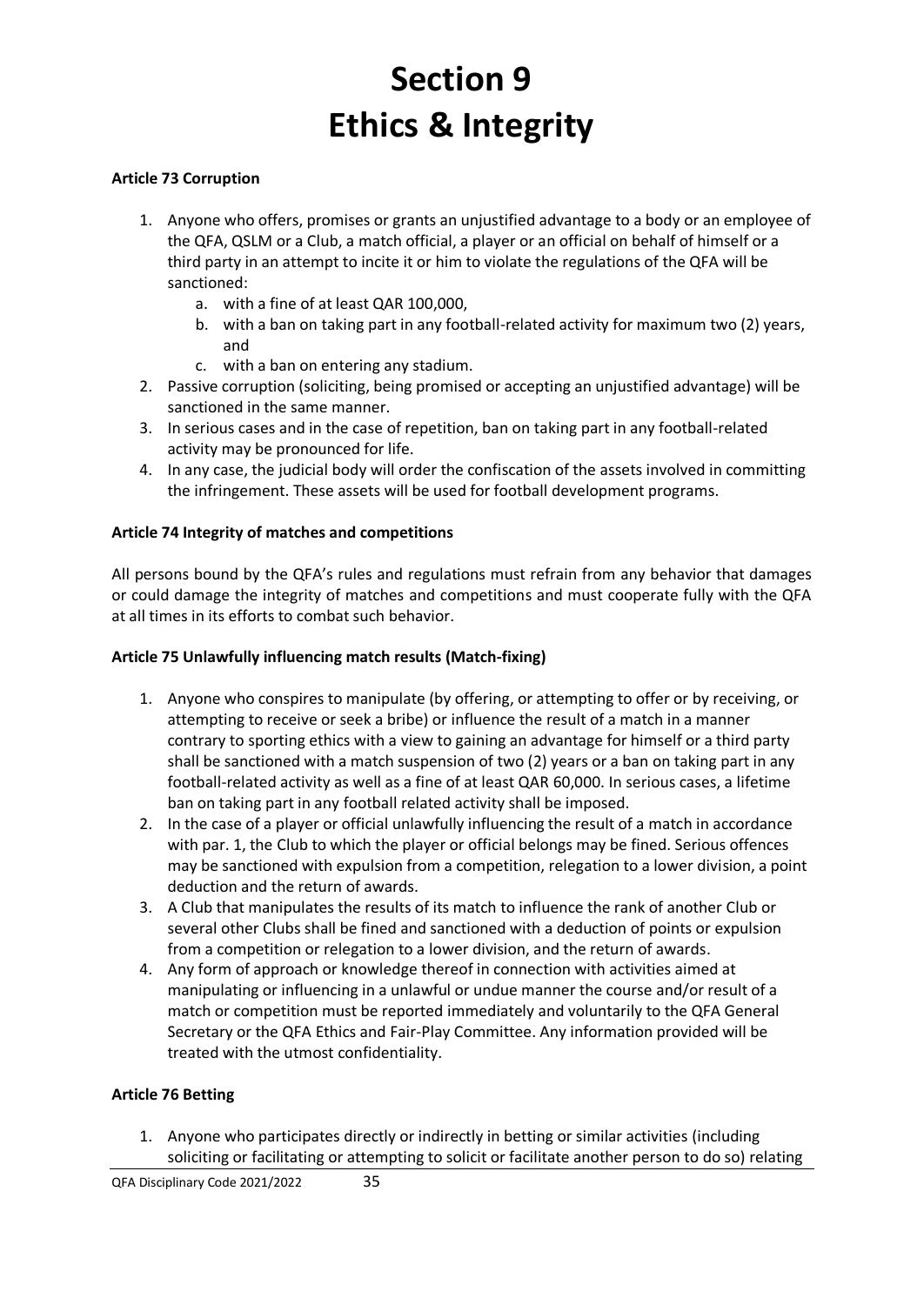to competition matches or otherwise connected with football or who has a direct or indirect financial interest in such activities, shall be subject to sanctions.

2. As betting activities are illegal in the State of Qatar, the QFA shall declare cases of its knowledge to the relevant authorities.

## **Article 77 Loyalty, Confidentiality and Public Declarations**

- 1. All persons bound by this Code shall have a fiduciary duty and loyalty duty to the QFA, the QSLM and the Clubs.
- 2. Information of a confidential nature divulged to persons bound by this Code while performing their duties for the QFA, the QSLM and Clubs shall be treated as confidential or secret by them. The obligation to respect confidentiality survives the termination of any relationship which makes a person subject to this Code.
- 3. All persons bound by this Code who divulge confidential information to a third party in accordance with Article 9.
- 4. Any person who make public declarations contrary to the interests of the QFA or QSLM in the media, social media or otherwise to external parties may be subject to sanctions in accordance with Art. 9.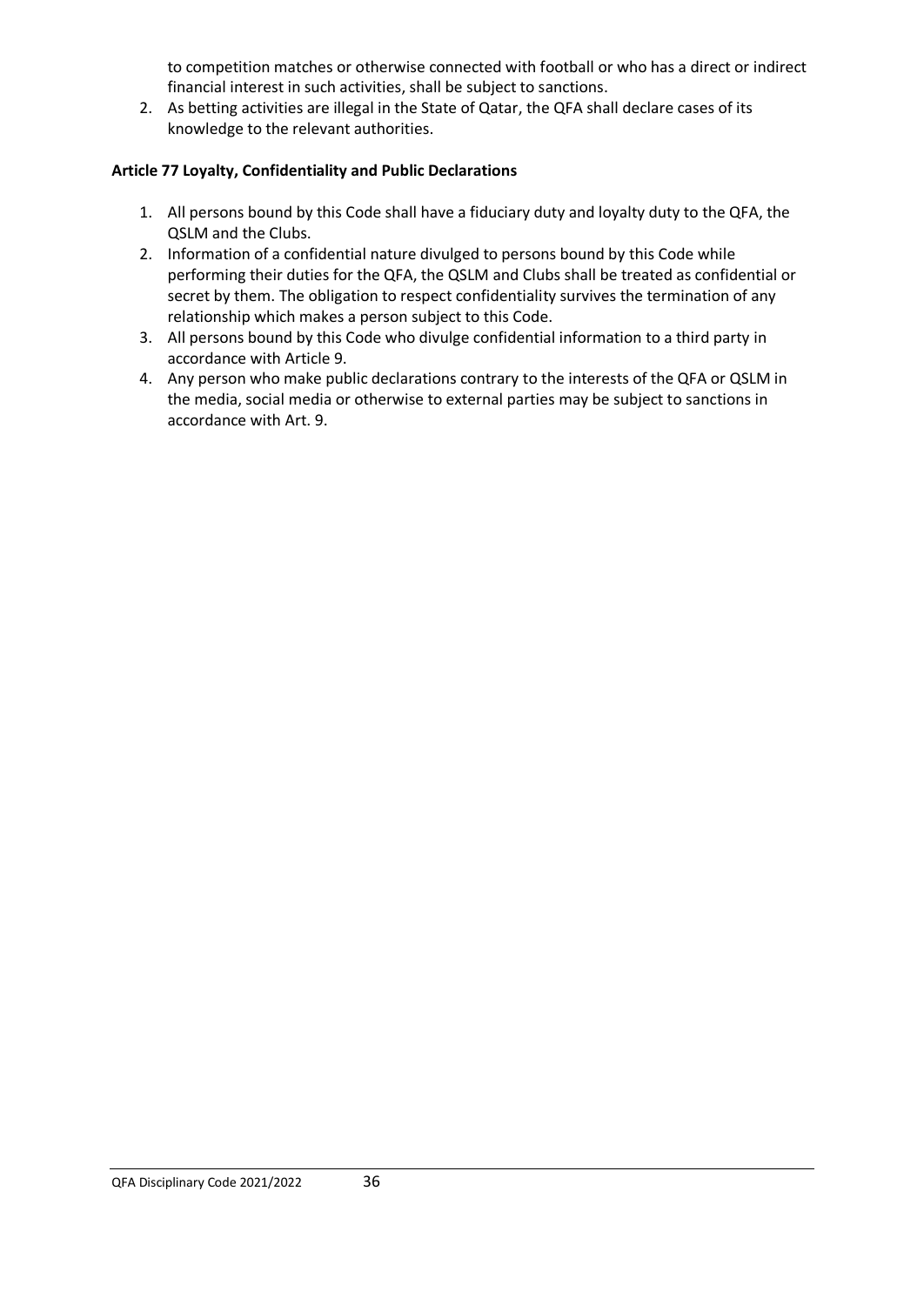# **Section 10 Doping**

## **Article 78 Doping**

- 1. Doping is prohibited. Doping and anti-doping rule violations are defined in the QADC Anti-Doping Rules and sanctioned in accordance with the QADC Anti-Doping Rules by the Qatar Anti-Doping Disciplinary Panel and the Qatar Anti-Doping Appeal Panel.
- 2. The QFA recognizes all football-related decisions of QADC, Qatar Anti-Doping Disciplinary Panel and the Qatar Anti-Doping Appeal Panel.
- 3. If an appeal has not been lodged by the specified deadline, doping decisions passed by the Qatar Anti-Doping Disciplinary Panel shall be notified to FIFA and the World Anti- Doping Agency (WADA). Doping decisions passed by the Qatar Anti-Doping Appeal Panel shall be notified simultaneously to the parties and FIFA and the World Anti-Doping Agency (WADA).
- 4. Any doping-related legally binding sanction imposed by another sports association in Qatar or the Qatar Anti-Doping Disciplinary Panel and the Qatar Anti-Doping Appeal Panel or any other Qatari state body that complies with fundamental legal principles shall automatically be adopted by the QFA.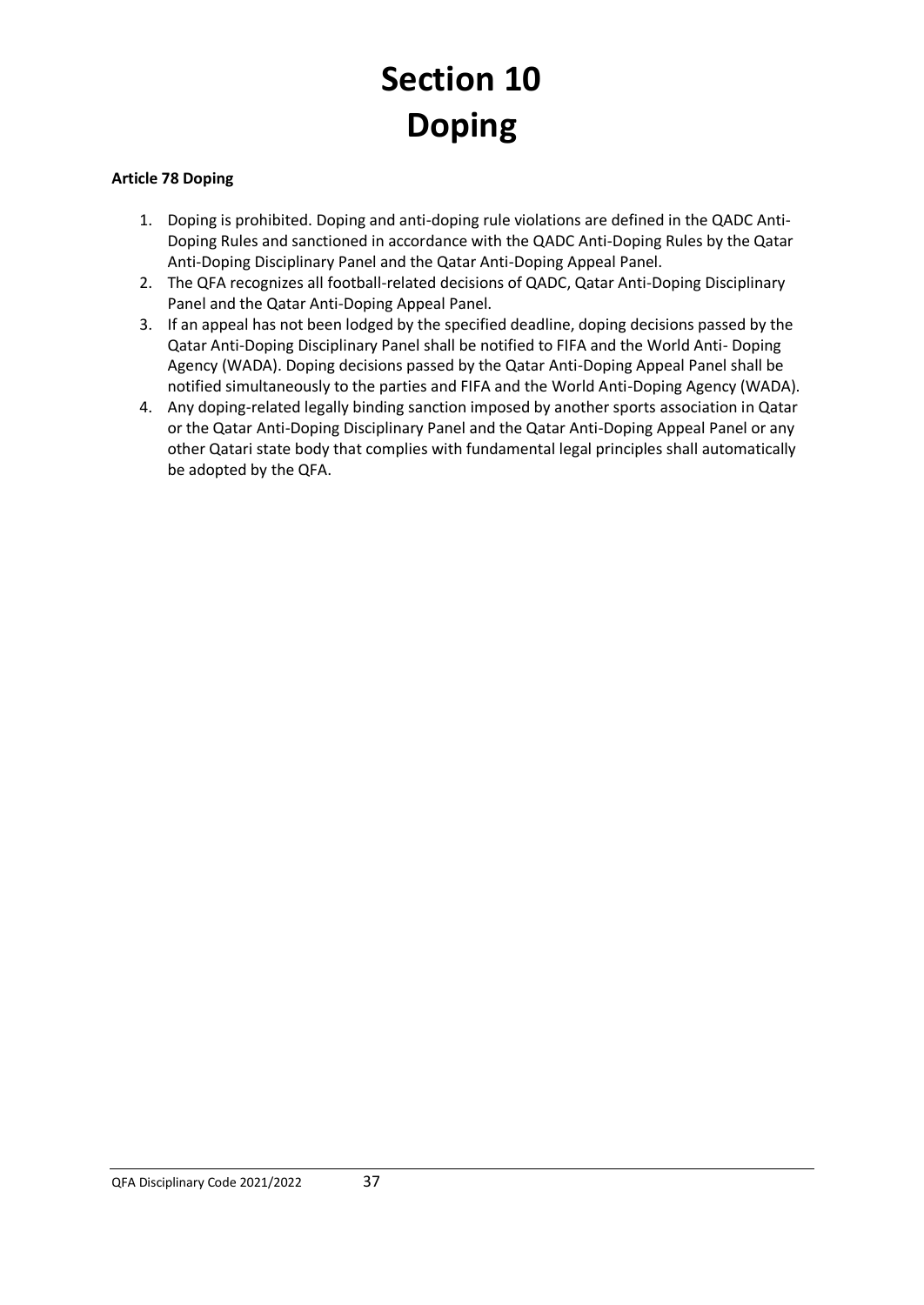# **Section 11 Failure to respect Decisions & Obligation to Collaborate**

## **Article 79 Failure to respect FIFA or AFC decisions**

The QFA may be requested by FIFA or AFC to implement sanctions imposed by FIFA or AFC to anyone who fails to pay another person (such as a player, a coach or a club) or FIFA or AFC a sum of money in full or part, even though instructed to do so by a body, a committee or an instance of FIFA or AFC or a subsequent CAS appeal decision (financial decision), or anyone who fails to comply with another decision (non-financial decision) passed by a body, a committee or an instance of FIFA or AFC, or by CAS (subsequent appeal decision).

## **Article 80 Failure to respect QFA decisions**

- 1. Anyone who fails to pay another person (such as a player, a coach or a club) or QFA a sum of money in full or part, even though instructed to do so by a body, a committee or an instance of QFA or an award of the Qatar Sports Arbitration Tribunal (financial decision), or anyone who fails to comply with another decision (non-financial decision) passed by a body, a committee or an instance of QFA or by the Qatar Sports Arbitration Tribunal shall be sanctioned by the Disciplinary Committee as follows:
	- a) Fine of maximum QAR 100,000 for failing to comply with a decision;
	- b) Final deadline will be granted by the Disciplinary Committee in which to pay the amount due or to comply with the decision;
	- c) (Only for Clubs:) warning and notification that, in the case of default or failure to comply with a decision within the final deadline, points will be deducted or relegation to a lower division ordered. A transfer ban may also be pronounced. If points are deducted, they shall be proportionate to the amount owed.
	- d) (Only for natural persons): warning and notification that, in the case of default or failure to comply with a decision within the final deadline, match suspension may be ordered until compliance with the financial or non-financial decision.
- 2. If a Club or a natural person disregards the final deadline, the sanctions shall be implemented.
- 3. Decisions of the Disciplinary Committee in accordance with this article may not be appealed, but directly to the Qatar Sports Arbitration Tribunal.

### **Article 81 Failure to respect decisions of former association**

Any financial or non-financial decision that has been pronounced against a natural person who is registered (or has otherwise signed a contract in the case of a coach) with a Club affiliated to the QFA by a court of arbitration or a dispute resolution chamber within the former association, both duly recognized by FIFA, shall be enforced by the QFA, in accordance with the principles established in Art. 80 and Art. 12 of the FIFA Regulations on the Status and Transfer of Players.

### **Article 82 Obligation to collaborate**

1. All (legal or natural) persons bound by this Code shall collaborate with the QFA and comply with the decisions and requests of the QFA.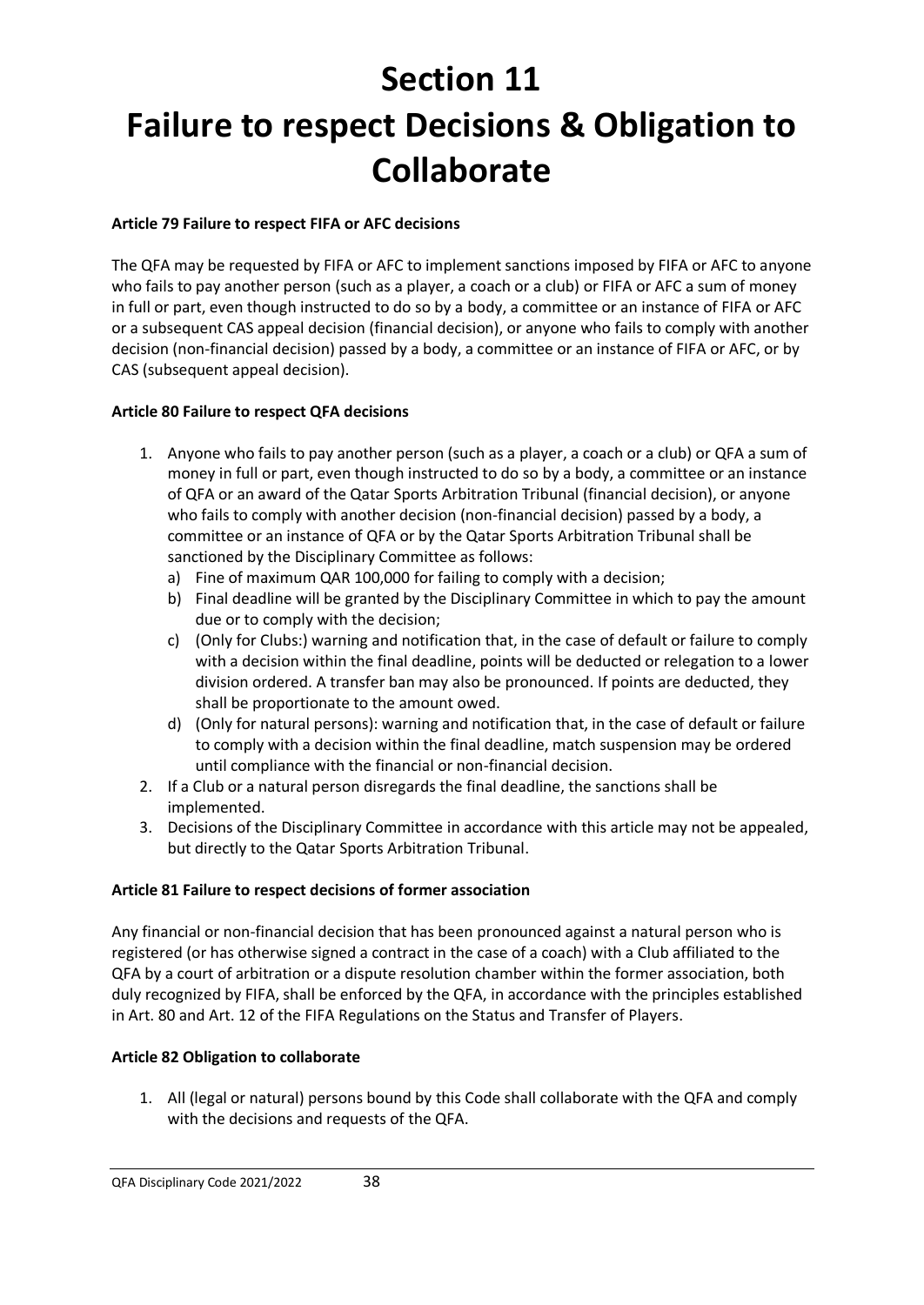2. Anyone who fails to collaborate without acceptable reasons may be sanctioned by the Disciplinary Committee in accordance with Articles 8 and 9, taking into account the conduct of the person.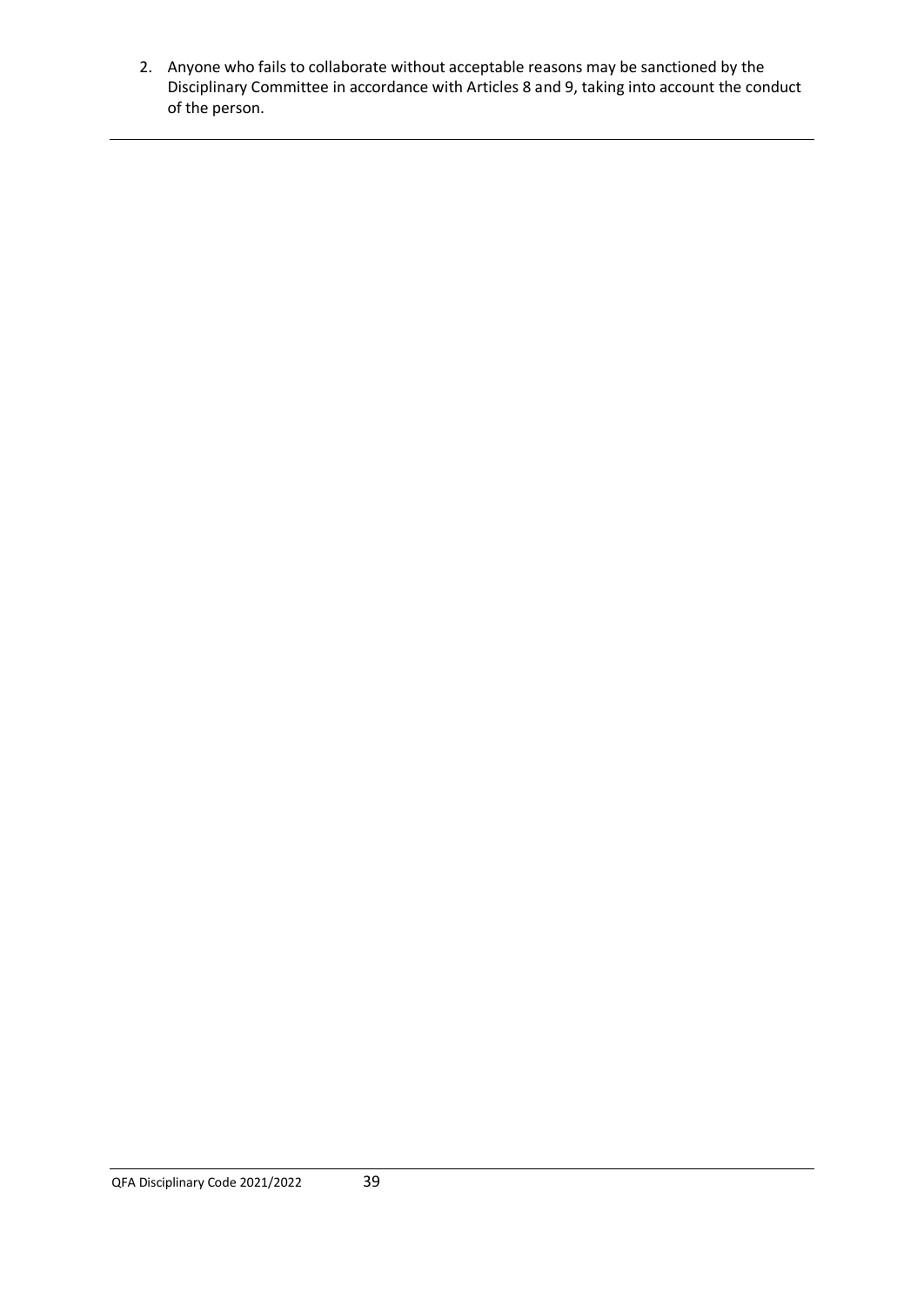# **Second Title Organization & Procedures**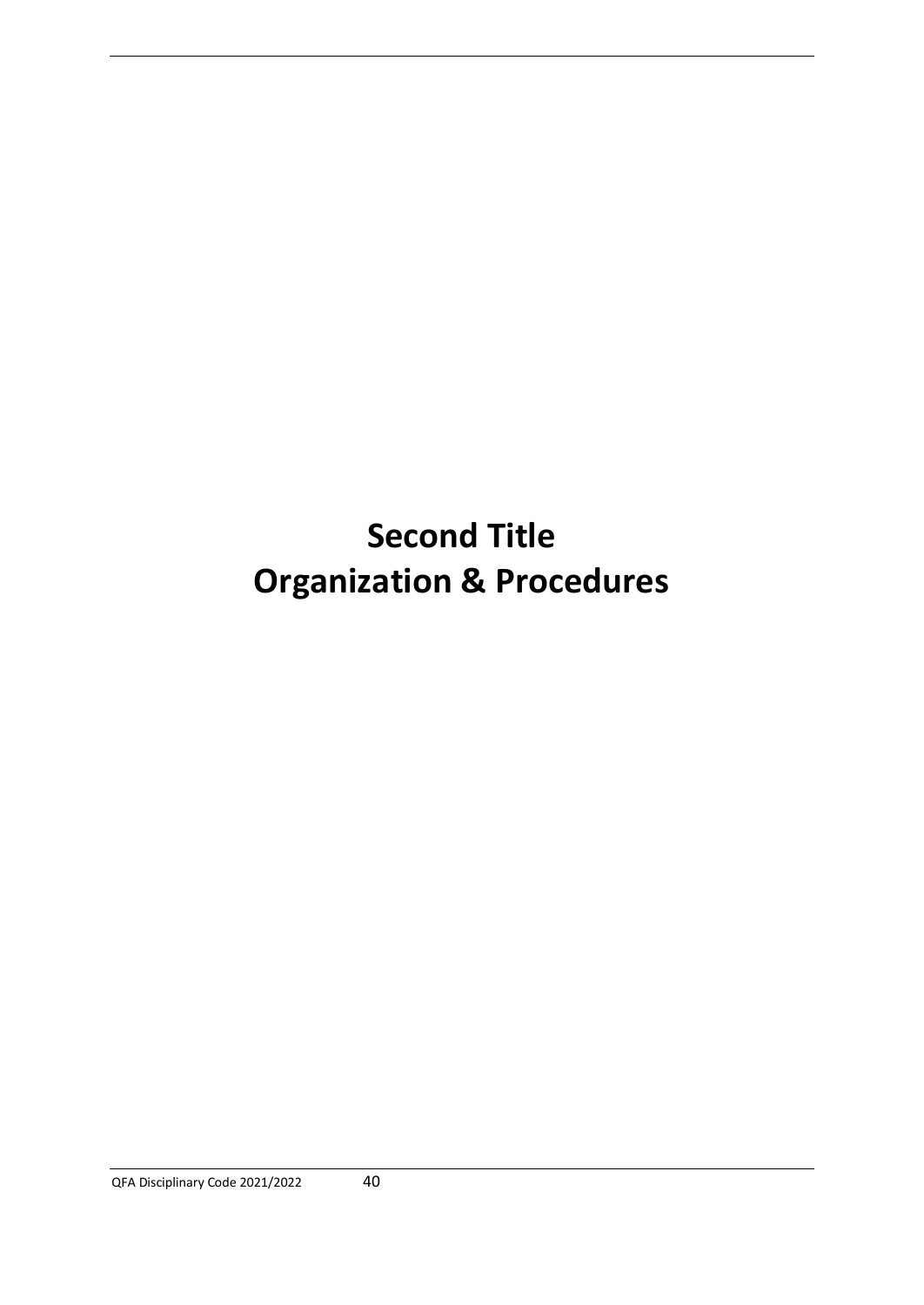**Chapter I Organization**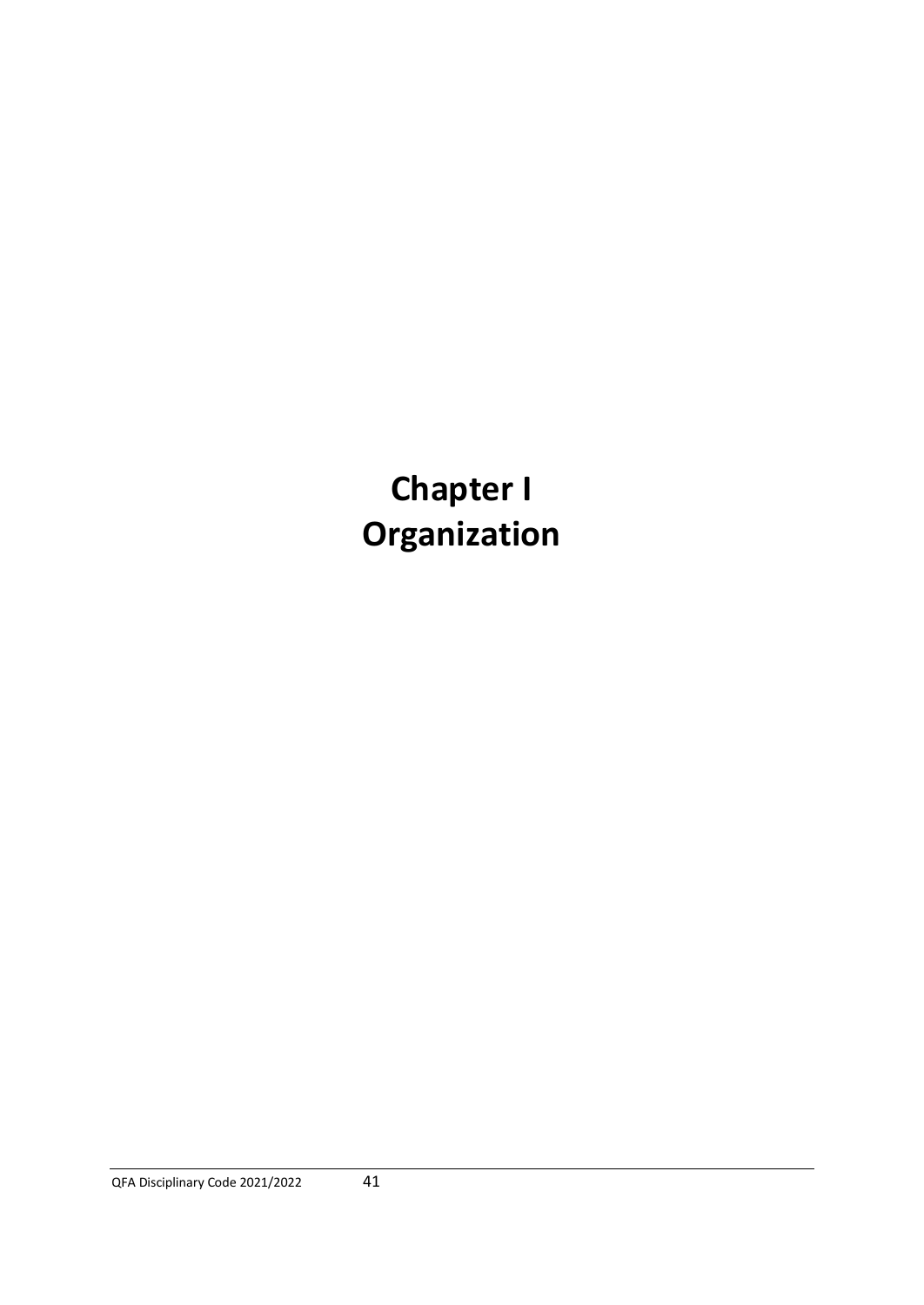# **Section 1 Jurisdiction of the QFA & FIFA**

### **Article 83 General rule**

- 1. With regard to matches and competitions organized by the QFA or QSLM, the QFA and QSLM are responsible for enforcing sanctions imposed against infringements committed in their area of jurisdiction. If requested, FIFA may extend the sanctions passed to have worldwide effect.
- 2. The judicial bodies of FIFA reserve the right to sanction serious infringements of the statutory objectives of FIFA if the QFA fails to prosecute serious infringements or fail to prosecute in compliance with the fundamental principles of law.
- 3. The QFA shall notify the judicial bodies of FIFA of any serious infringements of the statutory objectives of FIFA.
- 4. The QFA is responsible for enforcing sanctions imposed by FIFA against infringements committed in the QFA's area of jurisdiction.

### **Article 84 Friendly matches between two national teams**

- 1. Any disciplinary action to be taken at friendly matches between two national teams from different associations is the responsibility of that association to which the sanctioned player belongs. However, in serious cases, the FIFA Disciplinary Committee may intervene ex officio.
- 2. The QFA shall inform FIFA of the sanctions pronounced.
- 3. FIFA ensures compliance with the sanctions by means of FIFA Disciplinary Code.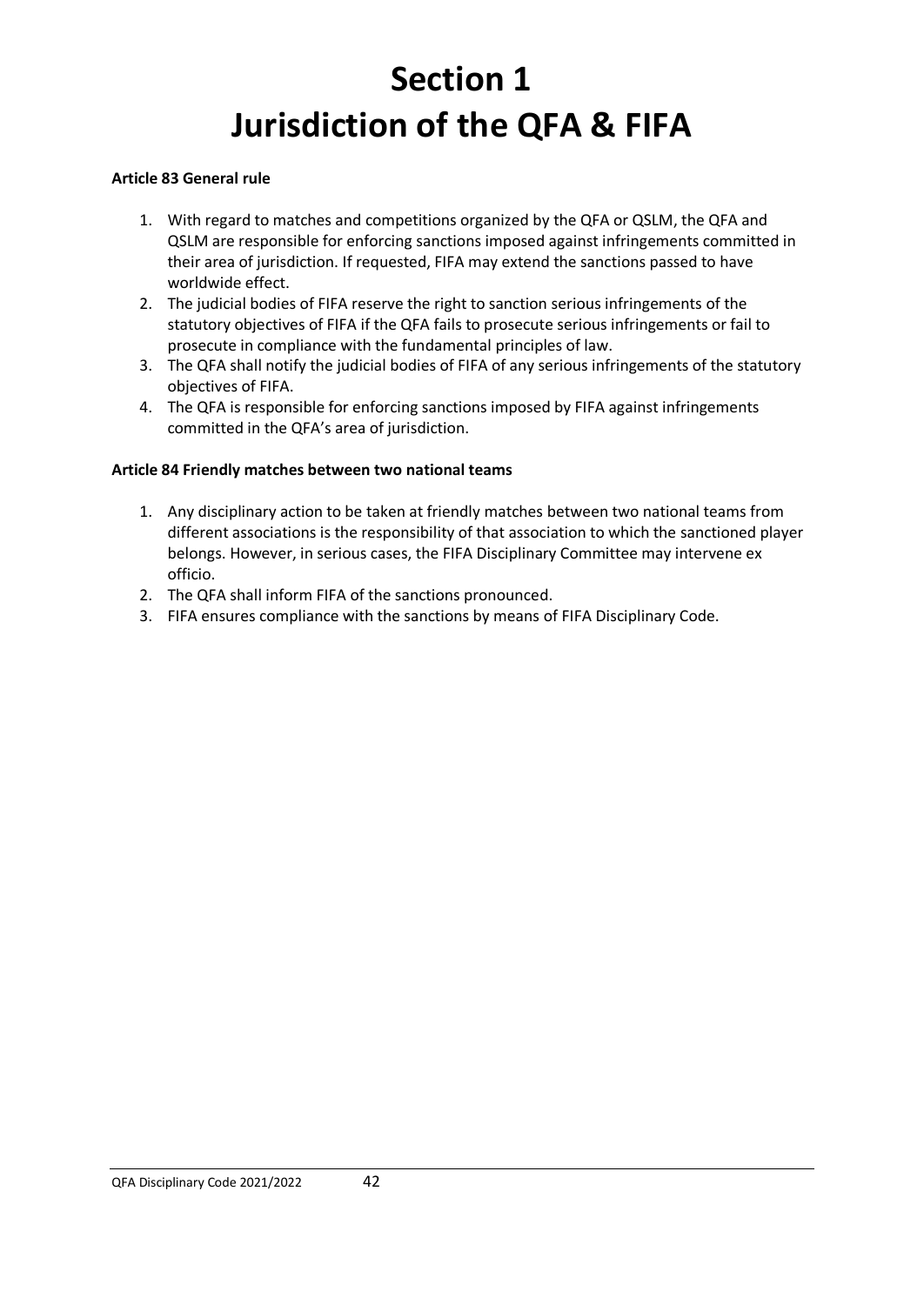# **Section 2 Authorities**

### **Article 85 Referee**

- 1. During matches, disciplinary decisions are taken by the referee.
- 2. Decisions taken by the referee on the field of play are final and may not be reviewed by the QFA judicial bodies.
- 3. In cases where a decision by the referee involves an obvious error, only the disciplinary consequences of that decision may be reviewed by the QFA judicial bodies.
- 4. In cases of mistaken identity, disciplinary proceedings may, in accordance with this Code, be opened only against the person who was actually at fault.
- 5. A protest against a caution or expulsion from the field of play after two cautions is admissible only if the referee's error was to mistake the identity of the player.
- 6. In certain circumstances, the jurisdiction of the judicial bodies may apply:
	- a. Sanctioning serious infringements which have escaped the match officials' attention;
		- b. Extending the duration of a match suspension incurred automatically by an expulsion;
		- c. Pronouncing additional sanctions, such as a fine.

### **Article 86 Judicial bodies**

The judicial bodies of the QFA are:

- a. The Disciplinary Committee,
- b. The Appeal Committee,
- c. The Ethics Committee.

### **Article 87 Qatar Sports Arbitration Tribunal**

According to the QFA Statutes, certain decisions passed by the judicial bodies may be appealed against before the Qatar Sports Arbitration Tribunal.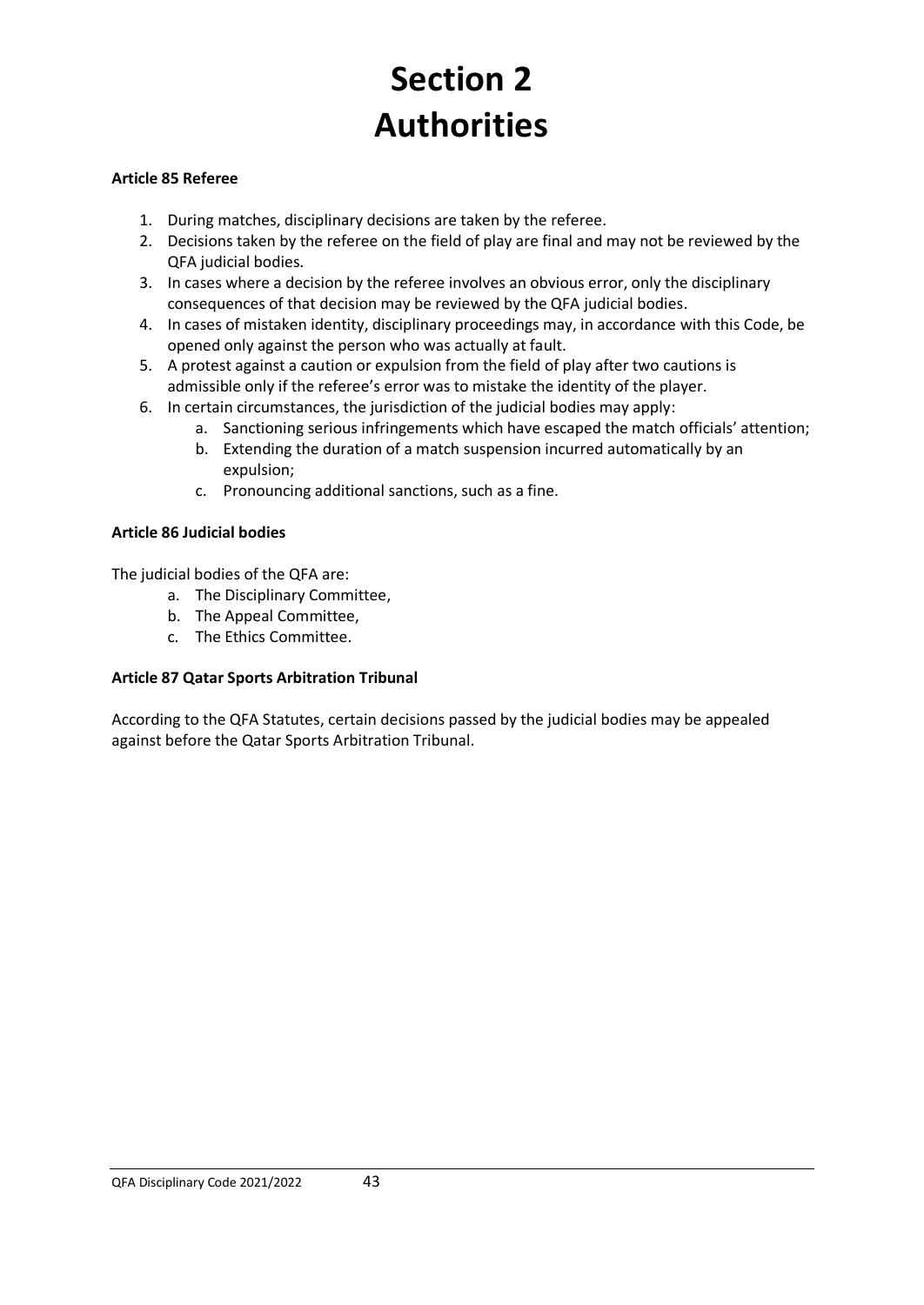# **Section 3 Disciplinary Committee**

### **Article 88 Jurisdiction**

- 1. The Disciplinary Committee is authorized to sanction any breach of Statutes, regulations, directive, circulars or decisions of the QFA or QSLM which does not come under the jurisdiction of another body.
- 2. The Disciplinary Committee is also responsible for sanctioning serious infringements which have escaped the match officials' attention, rectifying obvious errors in the referee's disciplinary decisions, extending the duration of a match suspension incurred automatically by an expulsion and pronouncing additional sanctions, such as a fine (cf. Art. 85).

#### **Article 89 Composition**

- 1. The Disciplinary Committee is composed of a chairman, a deputy chairman and the number of members deemed necessary, appointed by the Executive Committee for a period of four years. At least one member of the Disciplinary Committee shall have legal qualifications.
- 2. The chairman, deputy chairman and members of the Disciplinary Committee may not belong to any other body of the QFA or QSLM or Clubs at the same time.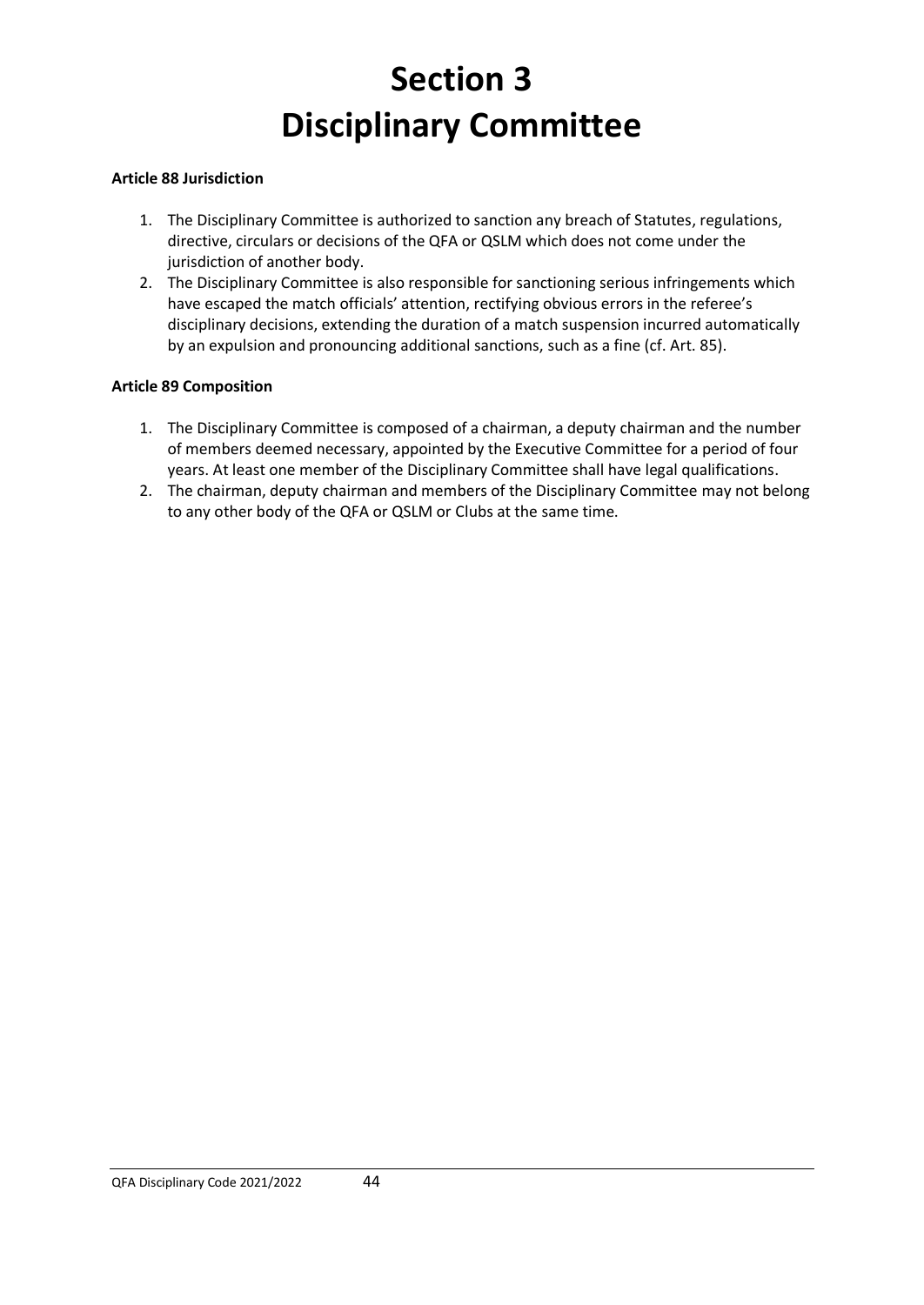# **Section 4 Appeal Committee**

### **Article 90 Jurisdiction**

- 1. The Appeal Committee is responsible for deciding appeals against any of the Disciplinary Committee's decisions and the Ethics Committee's decisions that this Code or the QFA regulations do not declare as final or referable to another body.
- 2. The Appeal Committee may uphold, amend or overturn the appealed decision. In case of fundamental mistrial, the Appeal Committee can overturn the appealed decision and refer the case back to the Disciplinary Committee, respectively the Ethics Committee, for reassessment.
- 3. The Appeal Committee re-examines the case from both a factual and a legal perspective.
- 4. If new disciplinary infringements come to light while appeal proceedings are pending, they may be judged in the course of the same proceedings.

### **Article 91 Composition**

- 1. The Appeal Committee is composed of a chairman, a deputy chairman and the number of members deemed necessary, appointed by the Executive Committee for a period of four years.
- 2. The chairman and deputy chairman of the Appeal Committee shall have legal qualifications.
- 3. The chairman, deputy chairman and members of the Appeal Committee may not belong to any other body of the QFA or QSLM or Clubs at the same time.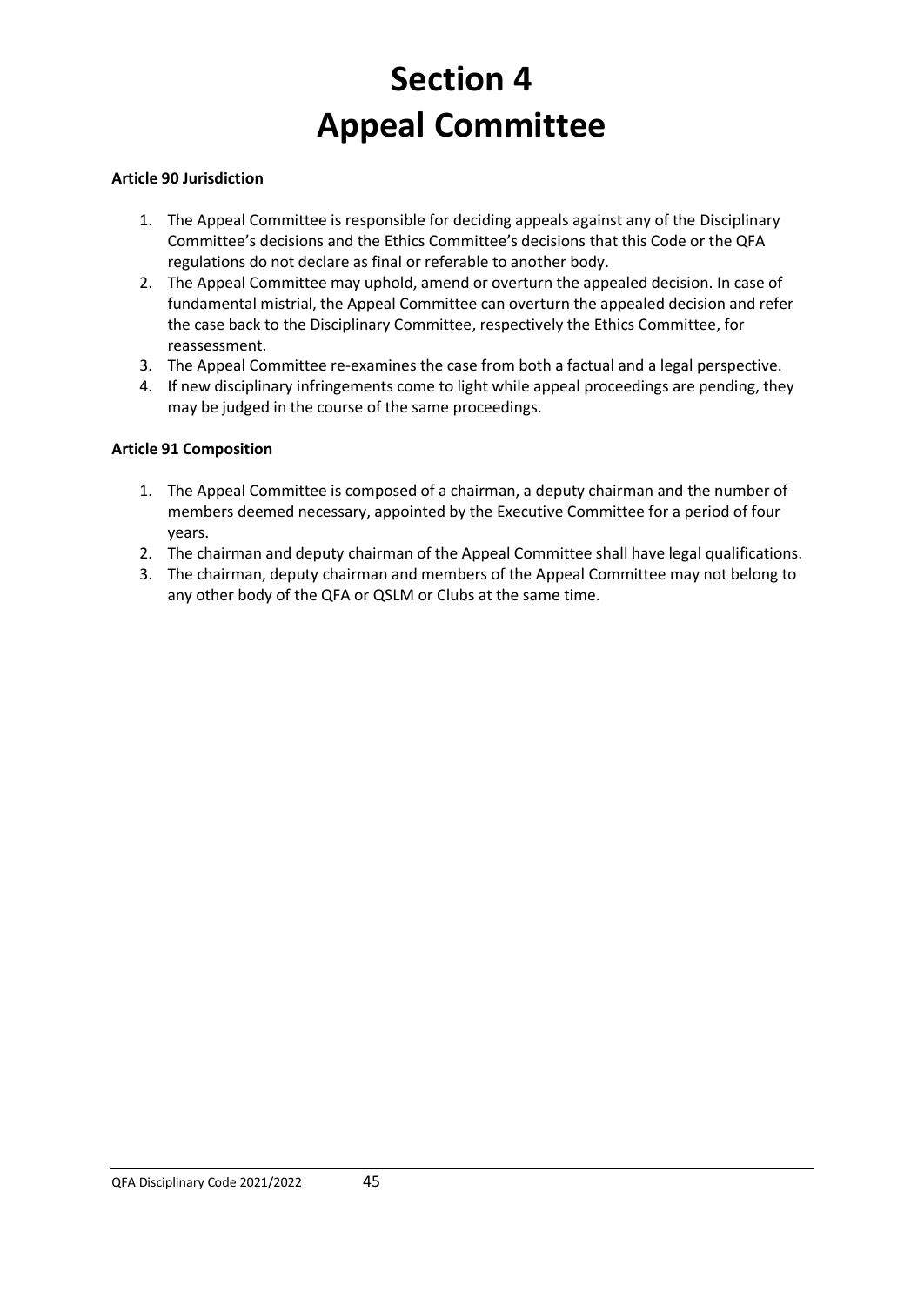# **Section 5 Ethics Committee**

#### **Article 92 Jurisdiction**

The Ethics Committee is authorized to sanction infringements stated in First Title, Chapter II Section 9 of this Code and breaches of the QFA Code of Ethics as well as any breach of the QFA/QSLM Statutes, regulations, directives, circulars or decisions that don't fall under the jurisdiction of any other body.

#### **Article 93 Composition**

- 1. The Ethics Committee is composed of a chairman, a deputy chairman and the number of members deemed necessary, appointed by the Executive Committee for a period of four years. At least one member of the Ethics Committee shall have legal qualifications.
- 2. The chairman, deputy chairman and members of the Ethics Committee may not belong to any other body of the QFA or QSLM or Clubs at the same time.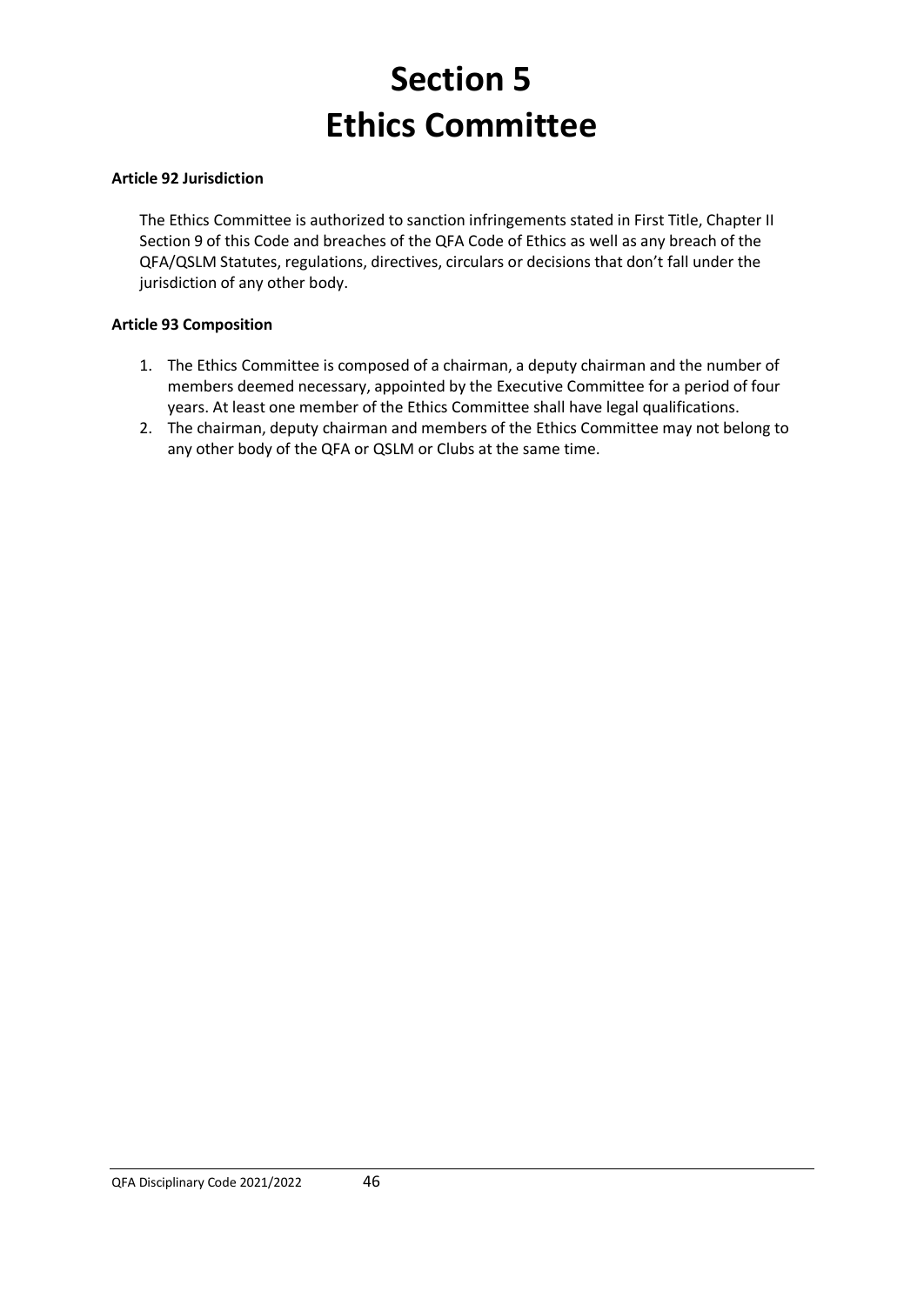# **Section 6 Common Rules for Judicial Bodies**

#### **Article 94 Removal and resignation**

- 1. The Executive Committee has the right to remove any member if such member refuses to carry out his duties, is permanently prevented from carrying his duties, or is absent for four consecutive meetings or six separate meetings in one year without an acceptable excuse.
- 2. The member concerned shall be invited to submit his position prior to his removal. The Executive Committee shall appoint a replacing member for the remaining duration of the term.
- 3. In case of resignation of a member, the Executive Committee shall appoint a replacing member for the remaining duration of the term.

### **Article 95 Meetings**

- 1. The judicial bodies' meetings are deemed to be valid if at least three (3) members are present, provided that among of which the chairman and deputy chairman. The judicial bodies meet whenever is needed.
- 2. The judicial bodies may call external experts or advisors who can attend meetings to provide reports or opinions only with a consultative voice, but no right to vote. Any fees related to experts or advisors called by the judicial bodies must be approved in advance by the QFA President or the General Secretary.
- 3. Each party involved in the dispute bears the costs of its own experts or advisors.

### **Article 96 Majority**

The judicial bodies shall reach decisions by a majority (50%) of the members present. Every member present shall vote. Each member present has one vote. In case of tie vote, the chair person has the casting vote.

### **Article 97 Secretariat**

- 1. The General Secretary of the QFA provides meeting room, one or more secretary(ies) and the necessary staff and equipment at the QFA headquarters.
- 2. The secretary takes charge of the administrative work and writes the minutes and draft versions of the decisions of the meetings, without the right to vote.
- 3. The secretary takes care of the filing and archiving.
- 4. Minutes of the meetings are filed in a special register signed by the judicial body's chair person and its secretary.

### **Article 98 Independence**

- 1. The judicial bodies of the QFA pass their decisions entirely independently; in particular, they shall not receive instructions from any other body.
- 2. A member of another QFA body may not stay in the meeting room during the judicial bodies' deliberations unless they have explicitly summoned him to attend.
- **3.** Members of the judicial bodies must act in accordance with the QFA's Statutes and regulations.

QFA Disciplinary Code 2021/2022 47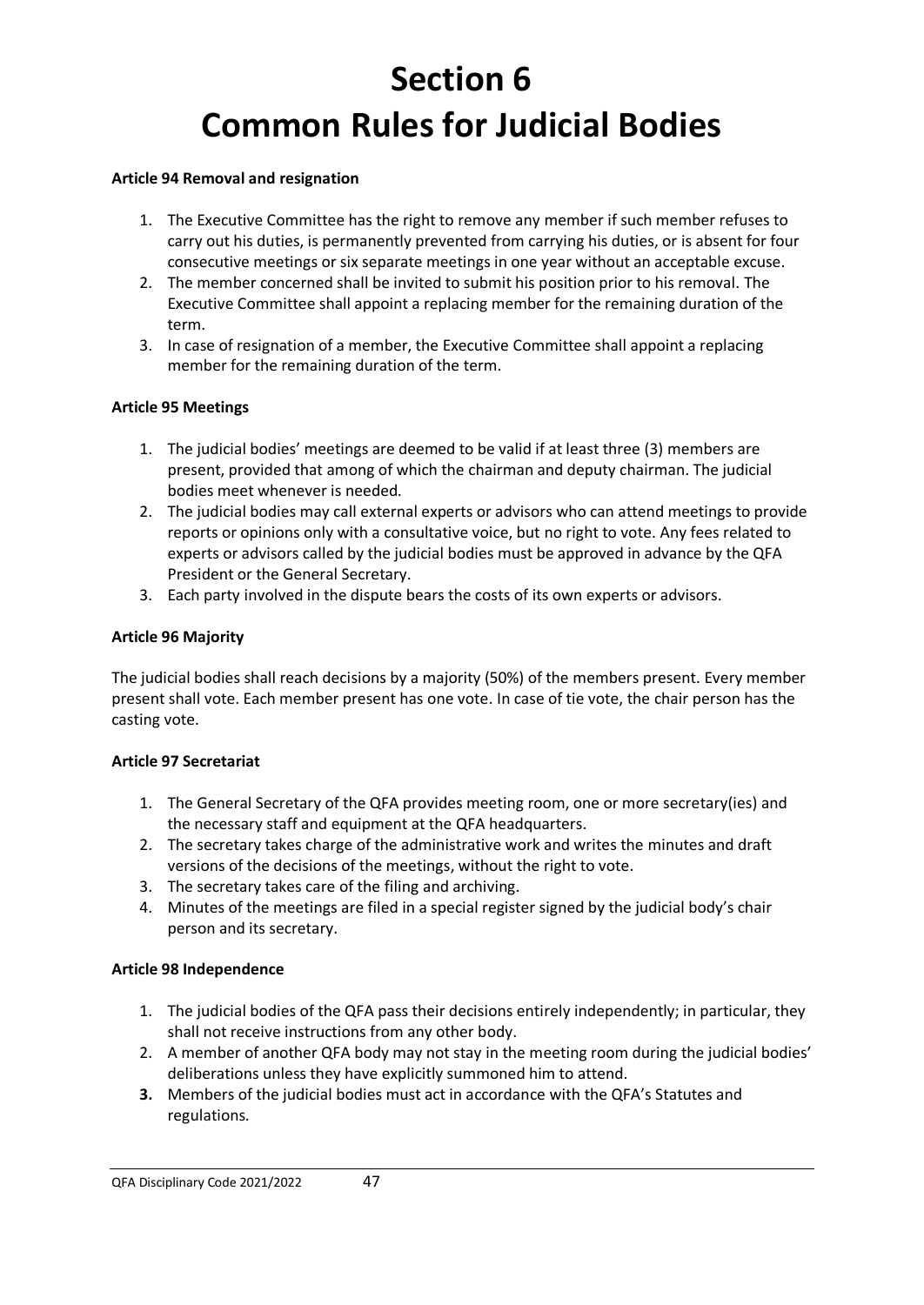#### **Article 99 Conflict of Interests**

- 1. Members of the judicial bodies of the QFA must decline to participate in any meeting concerning a matter where there are serious grounds for questioning their impartiality.This applies in the following cases (among others):
	- a) if the member in question has a direct interest in the outcome of the matter;
	- b) If he is an immediate family member of a party (such as spouse, parents, grandparents, uncles, aunts, children, stepchildren, grandchildren, siblings, mother-in-law or father-inlaw, son-in-law or daughter-in-law, brother-in-law or sister-in-law and the spouses of such persons, and including anyone else, whether by blood or otherwise, with whom the individual has a relationship akin to an immediate family relationship;
	- c) If he has already dealt with the case under different circumstances;
	- d) If there is a feud with any party involved in the dispute.
- 2. Members who decline to participate in a meeting on any of the above grounds shall notify the chairman immediately.
- 3. The parties involved may also raise an objection with regard to the independence of any member.
- 4. In the event of any doubt or dispute, the chairman or the deputy chairman shall decide on the participation of the member concerned after that the member concerned has been invited to submit his position.
- 5. Proceedings that have involved someone whom the chairman or the deputy chairman has ordered not to participate will be considered null and void.

### **Article 100 Confidentiality**

- 1. The members of the judicial bodies are bound by secrecy. They shall ensure that everything disclosed to them during the course of their duty remains confidential (facts and documents of the case, contents of the deliberations and decisions taken).
- 2. Only the contents of those decisions already notified to the parties concerned may be made public.

### **Article 101 Exemption from liability**

Except in the case of serious negligence or unlawful intent, neither the members of the judicial bodies of the QFA nor the QFA administration may be made liable for any deeds or omissions relating to any disciplinary procedure.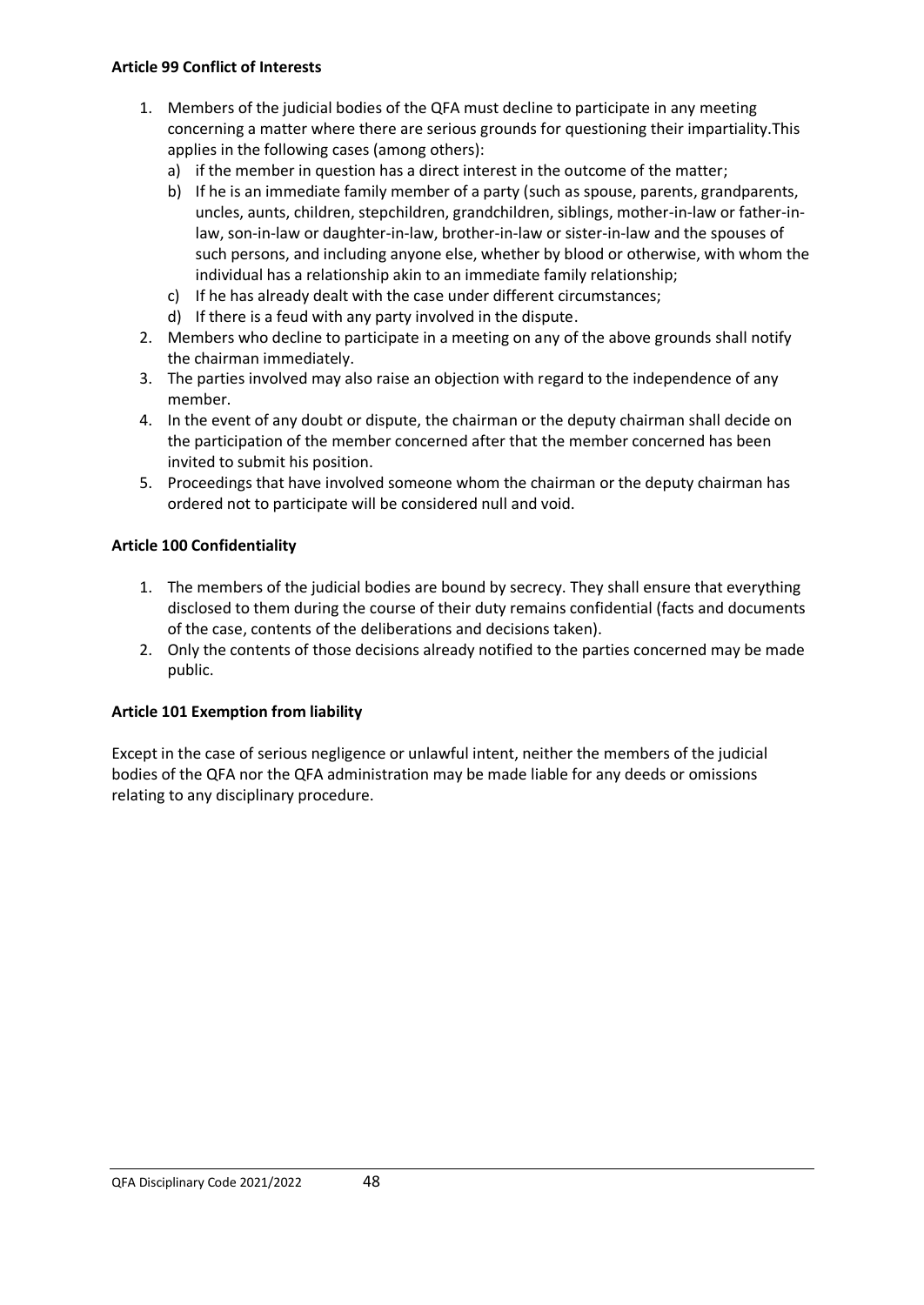**Chapter II Procedures**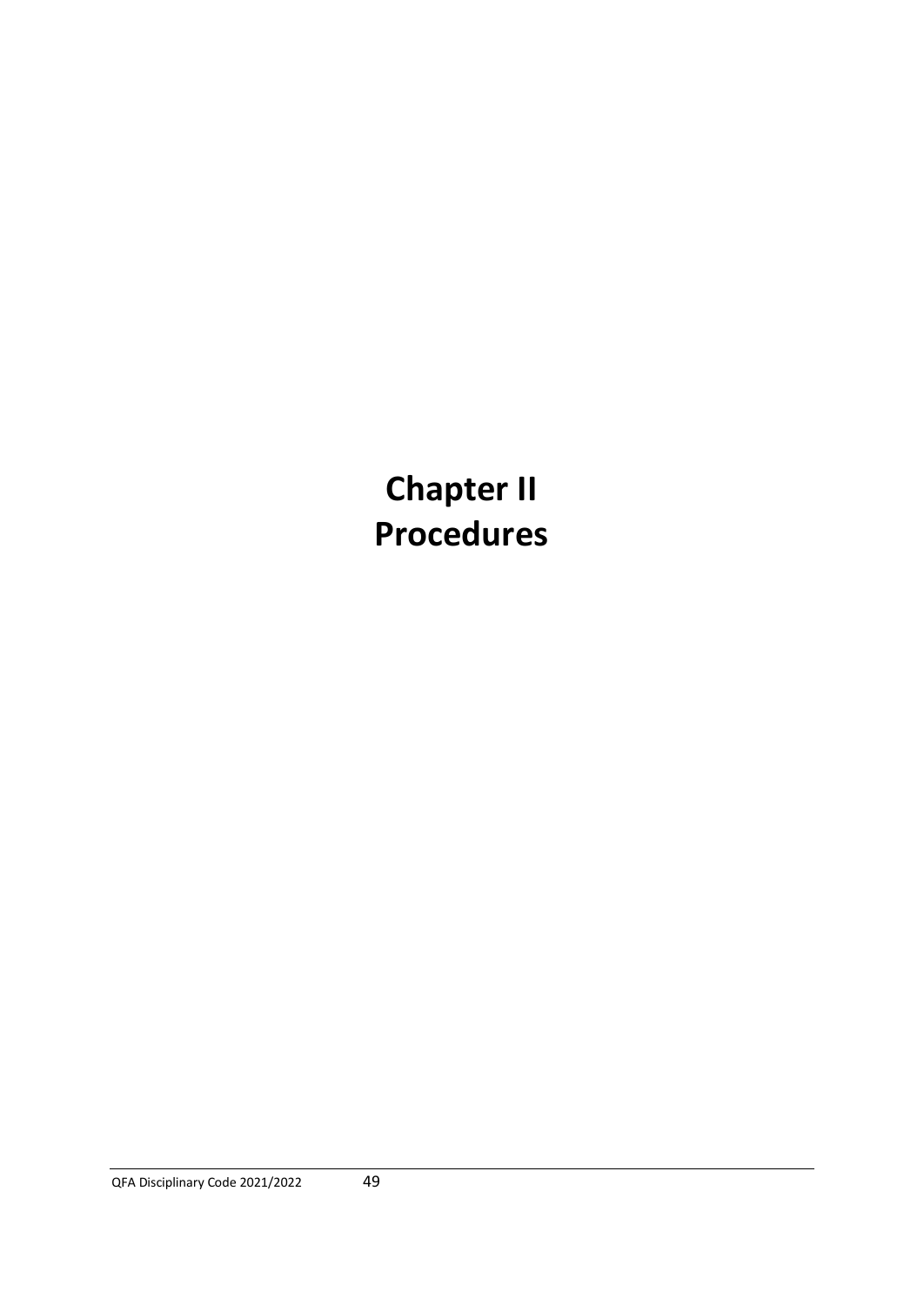# **Section 1 General Rules**

### **Article 102 Time limits**

- 1. Time limits begin the day after the relevant document has been notified.
- 2. Time limits are considered to have been observed if it has been faxed or given by hand against signature to the General Secretary no later than the last day of the time limit. When time limits as set in terms of days, official holidays and non-working days are not included in the calculation of time limits.
- 3. When a deadline expires on Friday, Saturday or a public holiday in Qatar, it is carried forward to the next working day.
- 4. If a time limit is not observed, the defaulter loses the procedural right in question.
- 5. The chair person may extend the time limits he has set, upon request. The time limits fixed in this Code may not, however, be extended.

### **Article 103 Right to be heard**

- 1. The parties shall be heard in writing or orally before any decision is passed.
- 2. They may, in particular:
	- a. Refer to the file;
	- b. Submit their written statements;
	- c. Request production of proof;
	- d. Be involved in the production of proof;
	- e. Obtain a reasoned decision.
- 3. The right to be heard may be restricted in exceptional circumstances, such as when confidential matters need to be safeguarded or the proceedings need to be conducted properly.

### **Article 104 Representation and legal assistance**

- 1. The parties are entitled to have a legal representative from inside or outside the State of Qatar.
- 2. Representatives must prove their authority by means of a signed power of attorney.
- 3. If they are not required to appear personally, they may be represented.
- 4. The parties are free to choose their own representation and legal representation.

### **Article 105 Various types of proof**

Any type of proof may be produced during disciplinary investigations and proceedings, provided that human dignity is not violated.

- 1. Proof that does not serve to establish relevant facts shall be rejected.
- 2. The following are, in particular, admissible: reports from referees, assistant referees, match commissioners and referee inspectors, official records, declarations from the parties and witnesses, material evidence, expert opinions and audio or video recordings.
- 3. The judicial bodies can request further proof at any time.

### **Article 106 Evaluation of proof**

1. The judicial bodies will have absolute discretion regarding proof.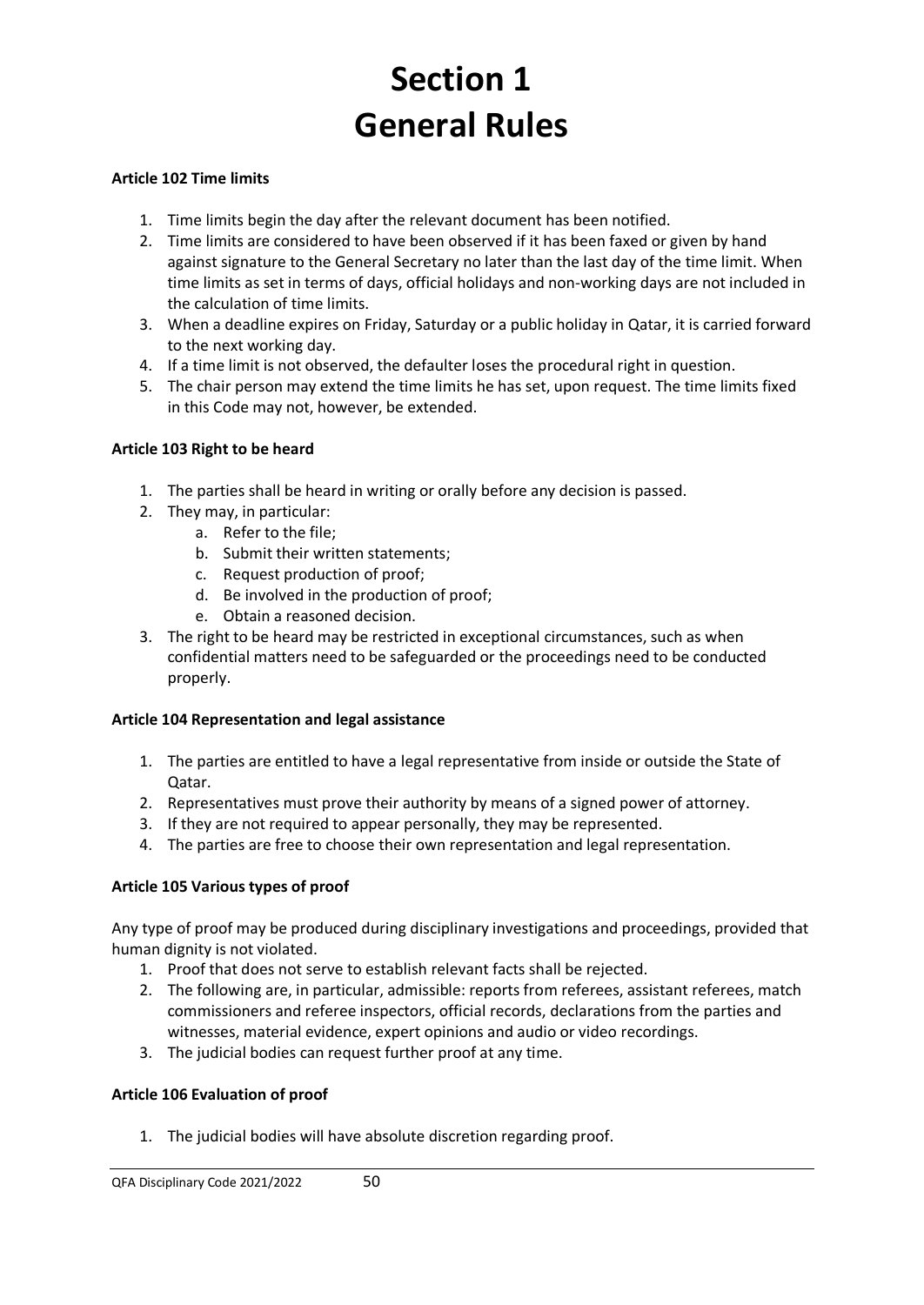- 2. They may, in particular, take account of the parties' attitudes during proceedings, especially the manner in which they cooperate with the judicial bodies and the secretariat.
- 3. They decide on the basis of their personal convictions.

## **Article 107 Match officials' reports**

- 1. Facts contained in match officials' reports are presumed to be accurate.
- 2. Proof of the inaccuracy of the contents of these reports may be provided.
- 3. If there is any discrepancy in the reports from the various match officials and there are no means of resolving the different versions of the facts, the referee's report is considered authoritative regarding incidents that occurred on the field of play; the match commissioner's report is considered authoritative regarding incidents that took place outside the field of play.

# **Article 108 Witnesses**

- 1. All persons under QFA's jurisdiction are obliged to comply with a summons to appear as a witness. Anyone failing to comply with a summons may be sanctioned in accordance with this Code.
- 2. The judicial bodies may take due account of any unjustified refusal to appear at a hearing and/or provide evidence on the part of a party, a party's representative or a witness.
- 3. All persons called to testify before the judicial bodies are bound to tell the truth and answer in all good conscience any questions that they are asked.
- 4. The judicial bodies may limit or reject the testimony of any witness, or any part thereof, on grounds of irrelevance.

# **Article 109 Burden of proof**

The burden of proof regarding disciplinary infringements rests on the QFA.

## **Article 110 Language used in proceedings**

- 1. The language used in proceedings, both written and oral, is Arabic. Submissions and decisions are issued in Arabic.
- 2. Any party wishing to use another language at a hearing must request in good time the services of an interpreter. The competent judicial body decides on such requests as it deems appropriate.

## **Article 111 Notification of communications and decisions – Addressees and Form**

- 1. All of the parties are notified of the decisions.
- 2. All communications (including decisions and other documents) intended for players and Clubs' officials are addressed to the Club concerned if the judicial body does not have the personal address of that individual. In such case, the Club must forward the documents to the parties concerned. Documents notified via the Club are considered to have been communicated properly to the ultimate addressee.
- 3. Decisions and communications communicated by fax, emails or delivered by hand against signature shall be legally binding.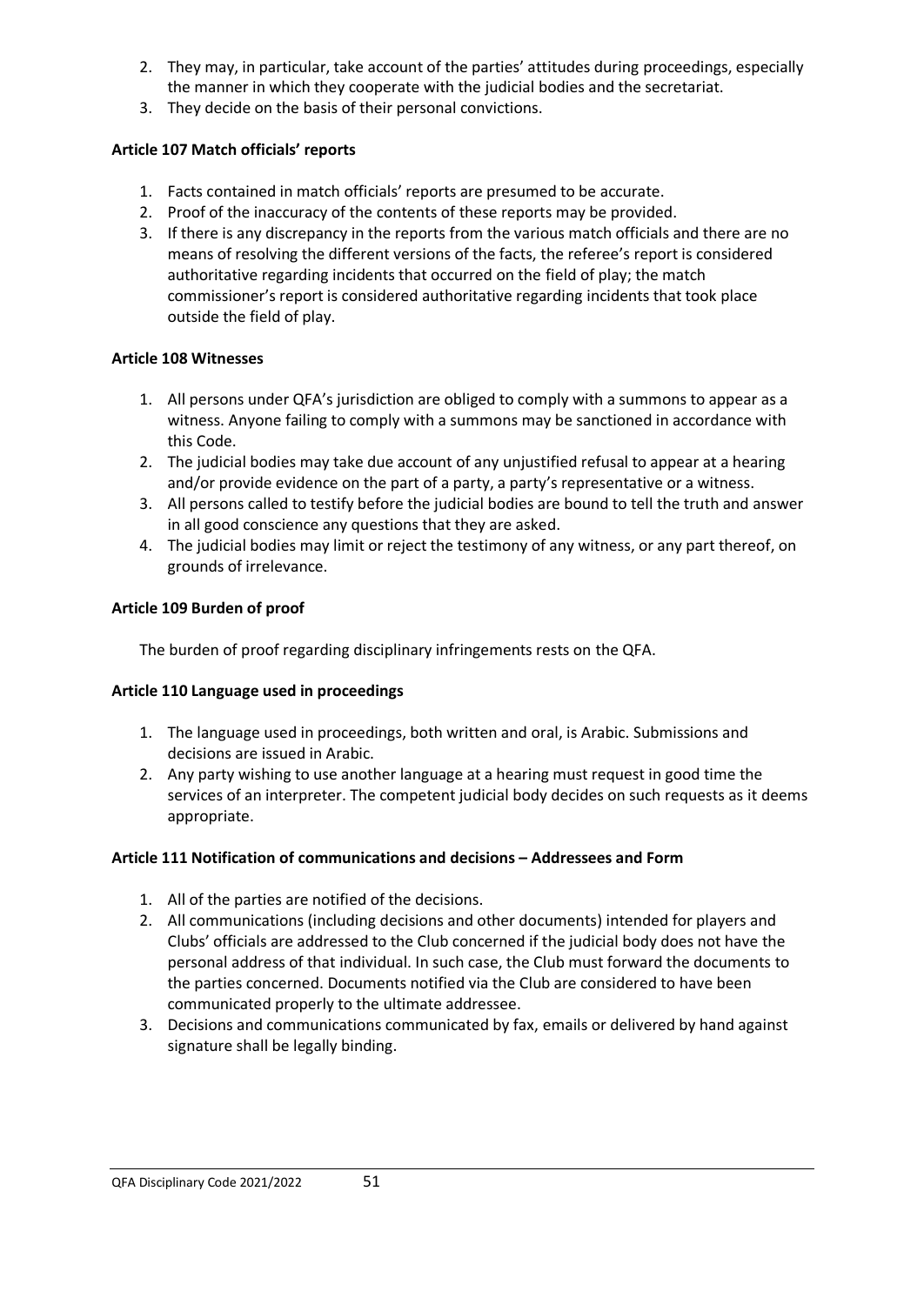#### **Article 112 Costs and expenses**

- 1. The costs of proceedings before the judicial bodies are borne by the QFA.
- 2. Costs caused abusively by a party are charged to the party responsible, irrespective of the outcome of the proceedings.
- 3. Each party bears its own legal costs, including the costs of its own witnesses, representatives, interpreters, legal advisers, experts.

## **Article 113 Baseless proceedings**

Proceedings may be closed if:

- a) The parties reach an agreement;
- b) A party declares bankruptcy;
- c) They become baseless.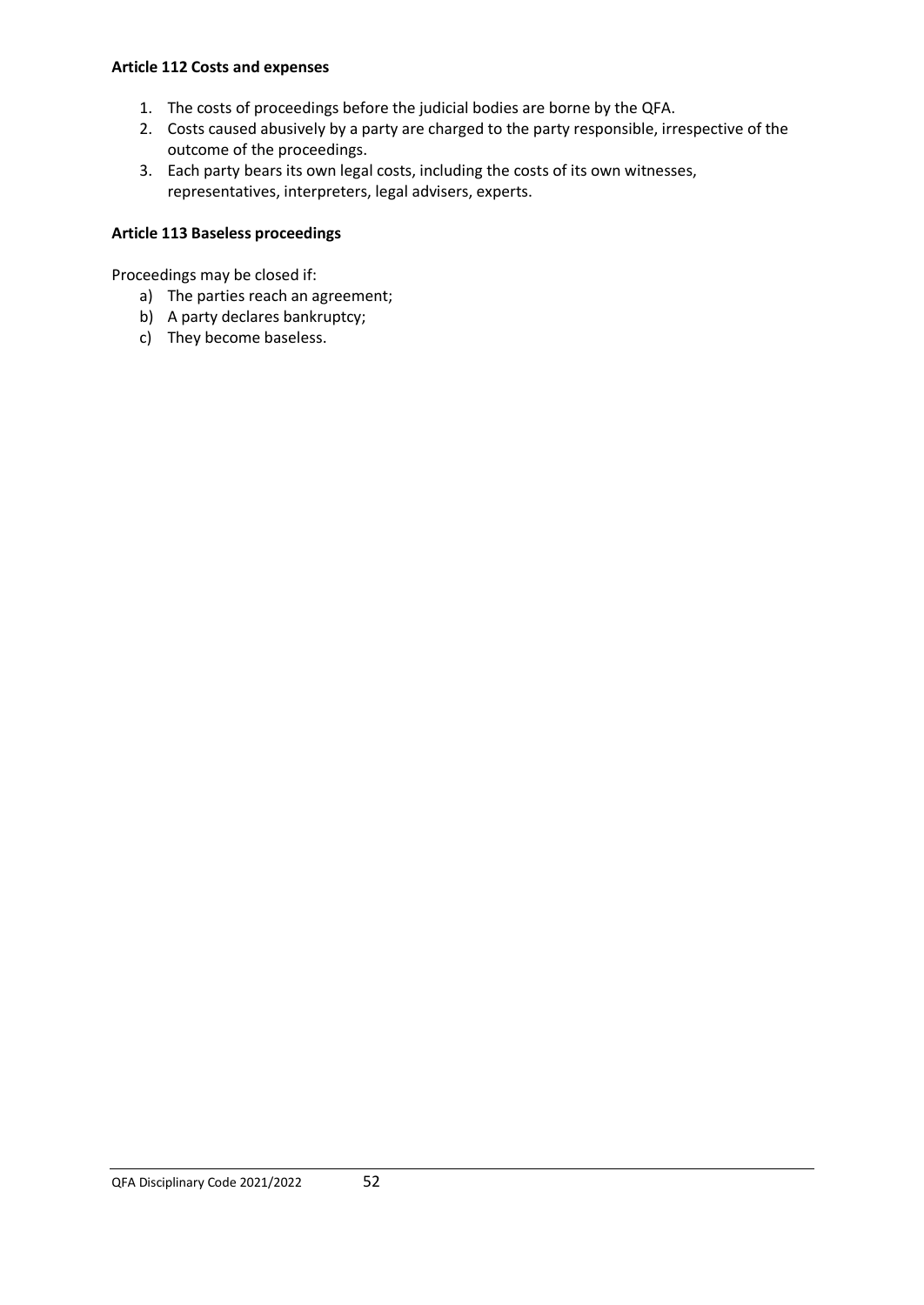# **Section 2 Proceedings in front of Judicial Bodies**

## **Article 114 Commencement of proceedings**

- 1. Disciplinary infringements are prosecuted ex officio or upon request.
- 2. Proceedings are opened by the Disciplinary Committee, respectively the Ethics Committee for the following reasons:
	- a) On the basis of official reports;
	- b) Where a protest has been lodged;
	- c) For reported offences falling within the scope of this Code;
	- d) At the request of the QFA Executive Committee, the QFA President or the QFA General Secretary;
	- e) On the basis of documents received from a public authority;
	- f) Where a complaint has been filed.
- 3. Any person or body may report conduct that he or it considers incompatible with the regulations of the QFA or QSLM to the Disciplinary Committee, the Ethics Committee or the General Secretary. Such complaints shall be made in writing. The General Secretary will forward the complaints that he receives to the Disciplinary Committee, respectively the Ethics Committee.
- 4. Match officials are obliged to expose infringements which have come to their notice.

## **Article 115 Investigation**

- 1. The chairman of the respective judicial body leads the investigation proceedings himself or assigns this role to the deputy chairman and/or one or more members of the judicial body concerned or the secretariat.
- 2. In complex cases, the judicial body may engage third parties with investigative duties. In case of costs of such third parties, the judicial bodies must seek prior approval of the General Secretary.
- 3. Investigations are carried by means of written inquiries and written or oral questioning of the parties and witnesses, verification of the authenticity of documents or any further investigative measures relevant to the case.

### **Article 116 Collaboration by the parties**

- 1. The parties are obliged to collaborate to establish the facts. In particular, they shall comply with requests for information from the judicial bodies.
- 2. Whenever deemed necessary, the secretariat verifies the parties' versions of the facts.
- 3. If the parties do not collaborate, the competent judicial body may, after warning them, impose a fine.
- 4. If the parties fail to collaborate, especially if they ignore the stipulated time limits, the judicial bodies will reach a decision on the case using the file in their possession.

### **Article 117 Written Procedure - Hearing**

- 1. As a general rule, there are no hearings and the judicial bodies decide on the basis of the file.
- 2. At the request of one of the parties or on its own initiative, the competent judicial body may arrange for a hearing.
- 3. Hearings are always heard behind closed doors.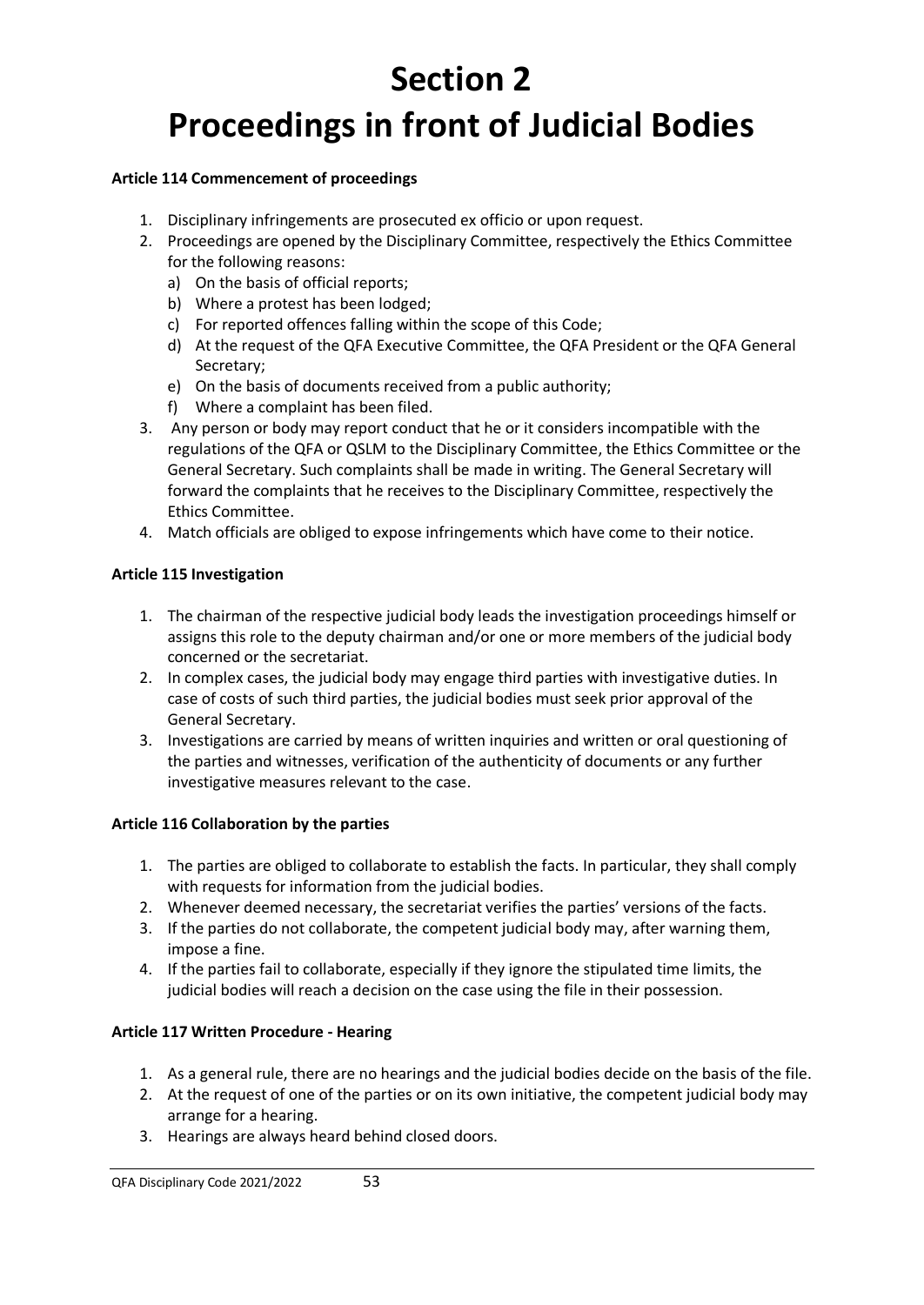### **Article 118 Deliberations and decision-taking without meeting**

- 1. If the circumstances so require exceptionally, the deliberations and decision-taking of the judicial bodies may be conducted via telephone conference, videoconference or written circulation or any other similar method.
- 2. In this case, there is no hearing applicable.
- 3. The secretary takes minutes as if it were an ordinary meeting.

## **Article 119 Decisions**

- 1. Decisions come into force as soon as they are notified to the parties concerned.
- 2. Without prejudice to the application of Article 120 below, the decision contains:
	- a) The composition of the committee;
	- b) The names of the parties;
	- c) A summary of the facts;
	- d) The grounds of the decision;
	- e) The provisions on which the decision was based;
	- f) The terms of the decision;
	- g) Notice of the channels for appeal.
	- h) Signature of the committee's chair person and secretary.
- 3. A copy of the decisions shall be submitted to the General Secretary.
- 4. The decisions of the Appeal Committee are final and binding and not subject to appeals, unless to the Qatar Sports Arbitration Tribunal in accordance with the relevant provisions of the QFA Statutes.
- 5. After the expiration of the time limit for appeal, non-appealed decisions of the judicial bodies are final and binding.

### **Article 120 Decisions without grounds**

- 1. The Judicial Bodies may decide not to communicate the grounds of a decision and instead communicate only the terms of the decision. At the same time, the parties shall be informed that they have ten (10) days from receipt of the terms of the decision to request, in writing, the grounds of the decision, and that failure to do so will result in the decision becoming final and binding and not appealable.
- **2.** If a party requests the grounds of a decision, the motivated decision will be communicated to the parties in full, written form. The time limit to lodge an appeal, where applicable, begins upon receipt of this motivated decision.

### **Article 121 Publication of decisions**

- 1. If it deems relevant, the QFA administration is entitled to publish decisions issued by the judicial bodies without approval of the parties.
- 2. Where such a decision contains confidential information, the QFA administration may decide, at its own initiative or at the request of either one of the parties, to publish an anonymous version.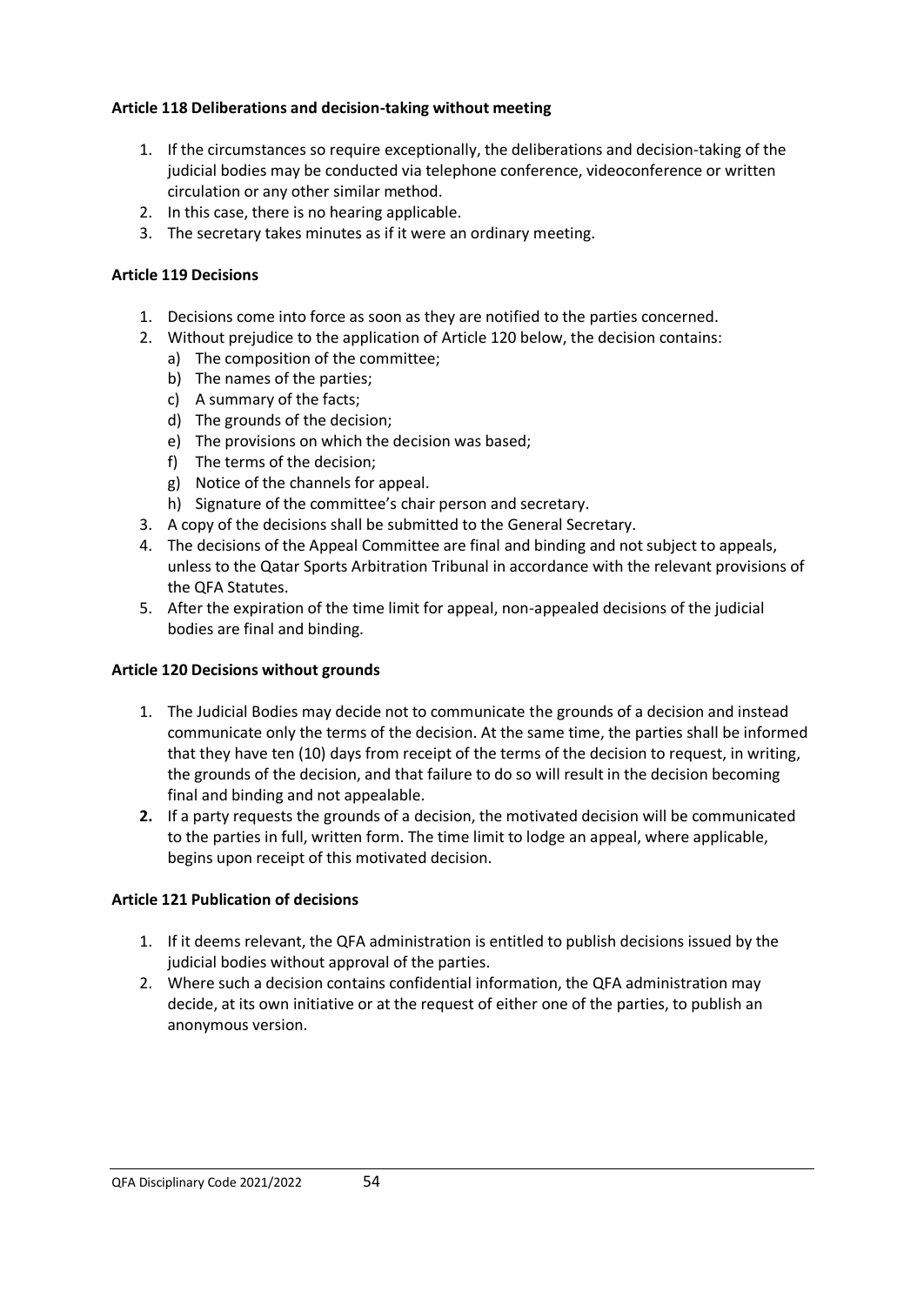# **Section 3 Protests**

#### **Article 122 - Declarations of protest**

- 1. Clubs are entitled to lodge protests.
- 2. Protests must be addressed to the General Secretary in writing and hand delivered to the match commissioner within 2 hours of the end of the match in question. The grounds of the protest must be submitted to the General Secretary within 72 hours of the end of the match in question.
- 3. The time limits for protest may not be extended. For the sake of the smooth running of a competition, the corresponding competition regulations may shorten the protest deadline accordingly.
- 4. The protest shall be signed by the club.
- 5. The protest fee is QAR 3,000. It must be paid when the grounds of the protest are submitted to the General Secretary and is reimbursed only if the protest is admitted.
- 6. Protests must be lodged within 24 hours for the age categories matches or by the end of the official working hours on the first working day after the official holiday.

### **Article 123 - Inadmissibility of protests**

Protests may not be lodged against factual decisions taken by the referee.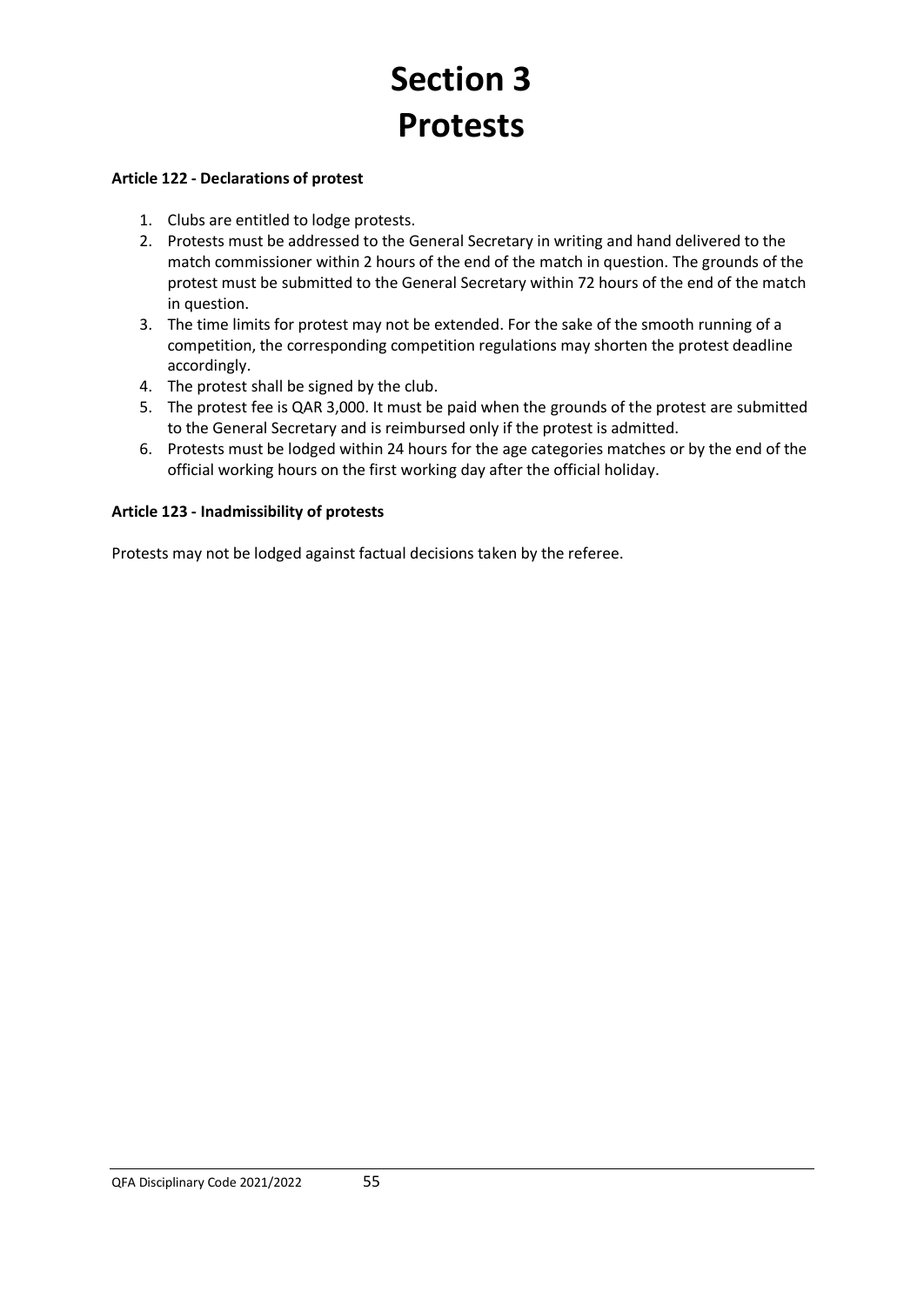# **Section 4 Appeals**

#### **Article 124 Contestable decisions**

An appeal may be lodged with the Appeal Committee against any decision passed by the Disciplinary Committee or Ethics Committee, unless the disciplinary sanction pronounced is:

- a) A warning;
- b) A reprimand;
- c) A suspension of up to three (3) matches;
- d) A fine of up to QAR 50,000;
- e) Decisions passed for failure to respect FIFA, QFA or AFC decisions.

#### **Article 125 Eligibility to appeal**

- 1. Anyone who has been a party to the proceedings before the first instance and has a legally protected interest justifying amendment or cancellation of the decision may lodge an appeal with the Appeal Committee.
- 2. Clubs may appeal against decisions sanctioning their players or officials. They shall have the written agreement of the person concerned.

#### **Article 126 Time limit for appeal**

- 1. Appeals along with the reasons for the appeal must be notified in writing to the General Secretary within ten (10) days of notification of the decision.
- 2. If these requirements have not been complied with, the appeal is not admissible.
- 3. In urgent cases, the Disciplinary Committee may shorten the deadline for the appeal, with a minimum of three (3) days from the notification of the decision.

#### **Article 127 Written appeal**

- 1. The appellant shall submit his appeal in writing to the General Secretary by hand against signature or by fax.
- 2. The appeal shall include the reasons for the appeal and means of proof and be signed by the appellant or his representative.

### **Article 128 Appeal Fee**

- 1. Anyone wishing to lodge an appeal shall pay a non-refundable appeal fee of QAR 5,000 to the QFA.
- 2. The Appeal fee has to be paid within the time limit for appeal otherwise the appeal is not admissible.

### **Article 129 Stay of Execution**

- 1. An appeal has no staying effect, except with regard to orders to pay a sum of money.
- 2. The appellant may request to stay the execution of the appealed decision until the decision of the Appeal Committee.
- 3. The reasoned request for stay of execution must be filed together with the appeal.
- 4. The Chairman of the Appeal Committee may, on receipt of a reasoned request, award a stay of execution.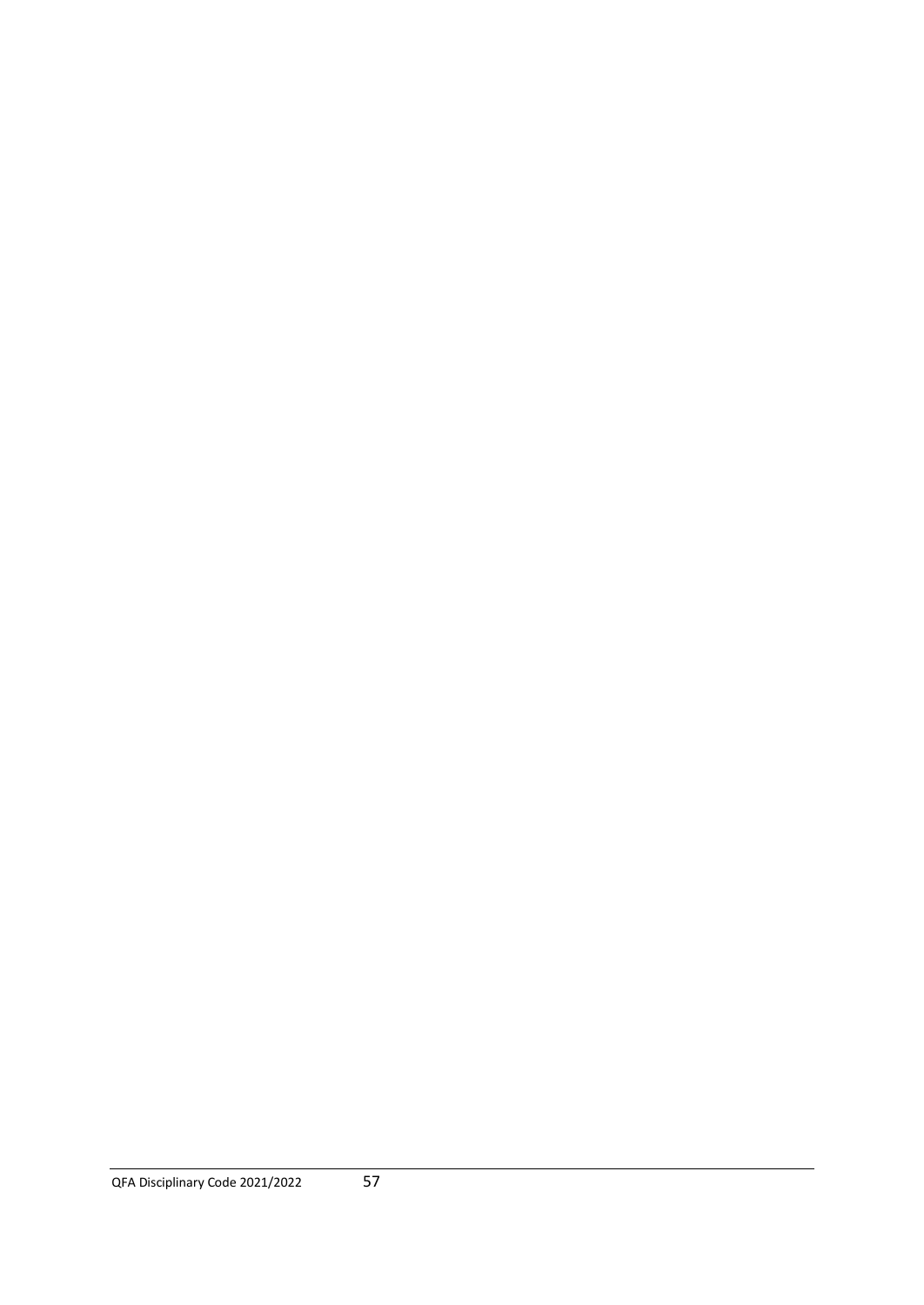# **Section 5 Special procedures**

## **Article 130 Rectification of decision**

A judicial body may rectify any mistakes in calculation or any other obvious errors in the decision at any time.

## **Article 131 Review (Reconsideration) of decision**

- 1. On request, the competent judicial body reopens proceedings after a legally binding decision has been passed where a party or the QFA claims to have new and substantial facts or proof that it was unable, even with due diligence, to produce before the decision became effective.
- 2. A request to reopen proceedings must be addressed to the General Secretary within 10 days of discovering the reasons for review, and no more than one year after the decision in question became effective.
- 3. The General Secretary transfers the application to reopen proceedings to the judicial body that took the contested decision.

## **Article 132 Provisional measures**

- 1. The chairman of the Disciplinary Committee, respectively of the Ethics Committee, or in his absence the deputy chairman, is entitled to issue provisional measures where these are deemed necessary in case of emergency, to maintain sporting discipline or to avoid irreparable harm, or for reasons of safety and security. The chairman, or in his absence the deputy chairman, shall make his decision based on the evidence available at the time. He is not obliged to hear the parties.
- 2. A provisional measure shall apply for maximum 30 days. The duration of any such measure may be deducted from the final disciplinary sanction. The chairman, or in his absence the deputy chairman, of the Disciplinary Committee, respectively of the Ethics Committee, may exceptionally extend the validity of a provisional measure only once by up to 20 days.
- 3. Provisional measures pronounced by the chairman, or in his absence the deputy chairman, of the Disciplinary Committee, respectively of the Ethics Committee, may be appealed to the Appeal Committee in accordance with this Code but within two (2) days of notification of the contested measure and there is no appeal fee. The chairman, or in his absence the deputy chairman, of the Appeal Committee decides on such appeals as a judge sitting alone. Such decisions are final and not subject to further recourse.

# **Final Title**

### **Article 133 Scope of the Code, omissions, custom**

- 1. This Code governs every subject to which the text or the meaning of its provisions refers.
- 2. If there are any omissions in this Code, the judicial bodies will decide in accordance with the jurisprudence and the QFA's custom or, in the absence of jurisprudence and custom, in accordance with rules they would lay down if they were acting as legislators.